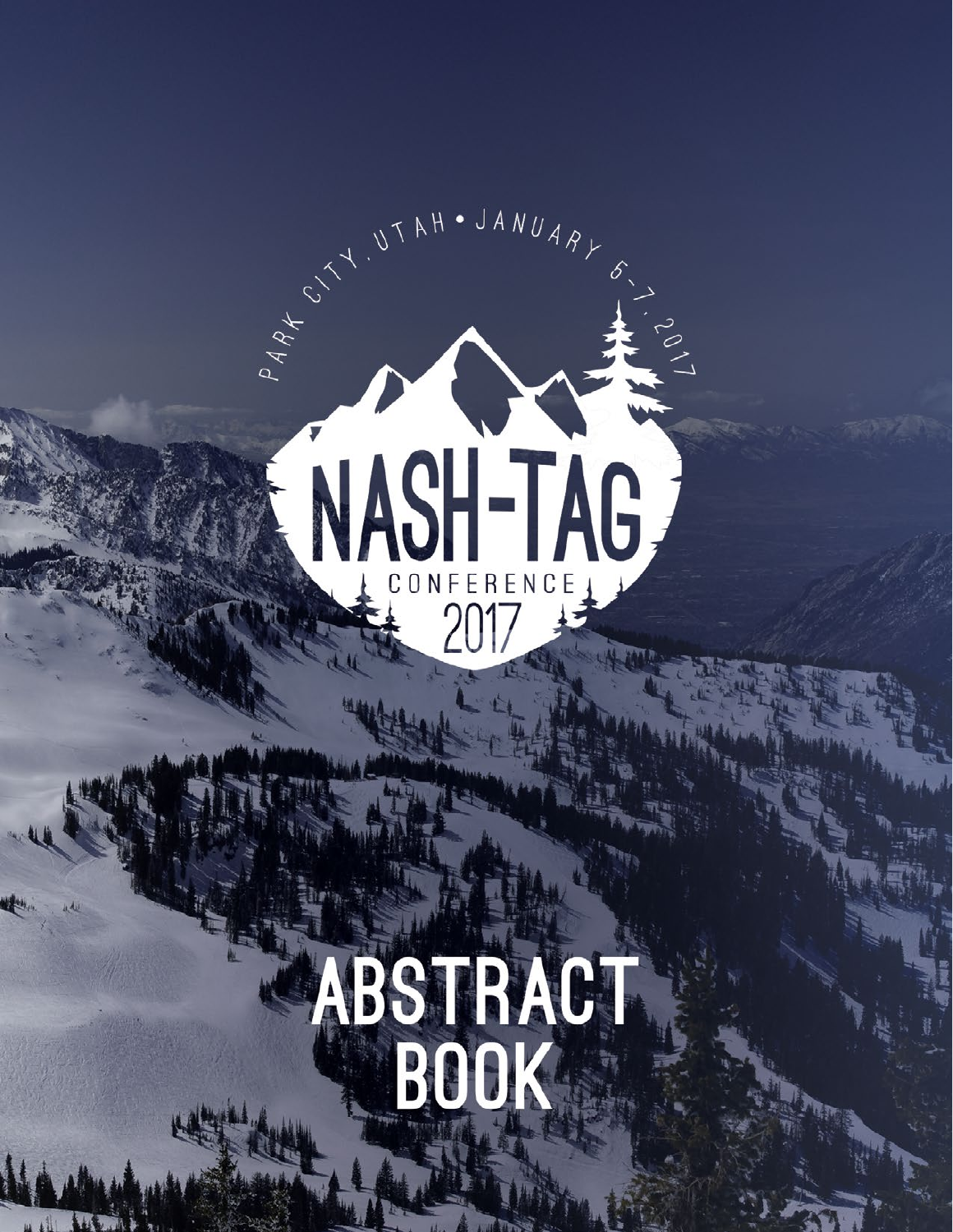## TABLE OF CONTENTS

| [1]<br>REGENERATE: A PHASE 3, DOUBLE-BLIND, RANDOMIZED, PLACEBO-CONTROLLED MULTICENTER STUDY                                                                                                               |
|------------------------------------------------------------------------------------------------------------------------------------------------------------------------------------------------------------|
| [2]<br>A DISEASE SEVERITY INDEX (DSI) FROM THE HEPQUANT®-SHUNT TEST IS REPRODUCIBLE AND QUANTIFIES<br>HEPATIC IMPAIRMENT IN PATIENTS WITH NON-ALCOHOLIC STEATOHEPATITIS (NASH), CHRONIC HEPATITIS C (CHC), |
| [3]<br>STAGING FIBROSIS AND EXCLUDING ADVANCED FIBROSIS IN PATIENTS WITH NAFLD: COMPARISON OF NON-INVASIVE                                                                                                 |
| [4 - ORAL WINNER]<br>ASSESSMENT OF SERUM LEVELS OF CHITINASE-3-LIKE PROTEIN 1 (CHI3L1) IMPROVES IDENTIFICATION OF THE NASH                                                                                 |
| [5]<br>CLINICAL AND BIOCHEMICAL CHARACTERISTICS OF PATIENTS WITH NASH AND HIGH INFLAMMATORY ACTIVITY                                                                                                       |
| [6]<br>THE BREATHID <sup>13</sup> C-METHACETIN BREATH TEST (MBT) CORRELATES WELL WITH DEGREE OF LIVER DISEASE SEVERITY:                                                                                    |
| [7]<br>DIAGNOSING NASH PATIENTS AND THEIR RISK OF VARICES AND DECOMPENSATION BY A GLOBAL MEASURE OF                                                                                                        |
| [8]<br>NON-INVASIVE MULTIPARAMETRIC MRI(LIVERMULTISCAN™) EFFECTIVELY EXCLUDES                                                                                                                              |
| [9 - ORAL WINNER]<br><sup>13</sup> C-METHACETIN BREATH TEST TO ASSESS PRESENCE OF CLINICALLY SIGNIFICANT PORTAL HYPERTENSION:                                                                              |
| [10]<br>NOVEL FIBROSCAN-BASED SCORE TO DIAGNOSE NASH AND ITS SEVERITY IN A MULTI-CENTRE UK COHORT OF                                                                                                       |
| [11 - ORAL WINNER]<br><b>GLUCAGON-LIKE PEPTIDE-1 RECEPTOR AGONIST POTENTLY ATTENUATES STEATOHEPATITIS AND</b>                                                                                              |
| [12 - ORAL WINNER]                                                                                                                                                                                         |
| [13 - ORAL WINNER]<br>A SHORT-TERM HIGH CARBOHYDRATE DIET INDUCES ACUTE LIVER INJURY, ENHANCED DE NOVO LIPOGENESIS,                                                                                        |
| [14]                                                                                                                                                                                                       |
| [15 - ORAL WINNER]<br>INHIBITION OF SPHINGOSINE 1-PHOSPHATE SIGNALING BY FTY720 AMELIORATES MURINE NONALCOHOLIC STEATOHEPATITIS 11                                                                         |
| [16 - ORAL WINNER]<br>TARGETING MITOCHONDRIAL PYRUVATE METABOLISM TO AMELIORATE HEPATIC FIBROSIS IN A MOUSE MODEL OF NASH 11                                                                               |
| [17 - ORAL WINNER]<br>LXR INVERSE AGONISTS DEMONSTRATE LIVER LIPID LOWERING EFFECTS THROUGH MULTIPLE                                                                                                       |
| [18 - ORAL WINNER]<br>THE EFFECT OF LIRAGLUTIDE, ELAFIBRANOR AND OBETICHOLIC ACID ON NAFLD ACTIVITY SCORE AND                                                                                              |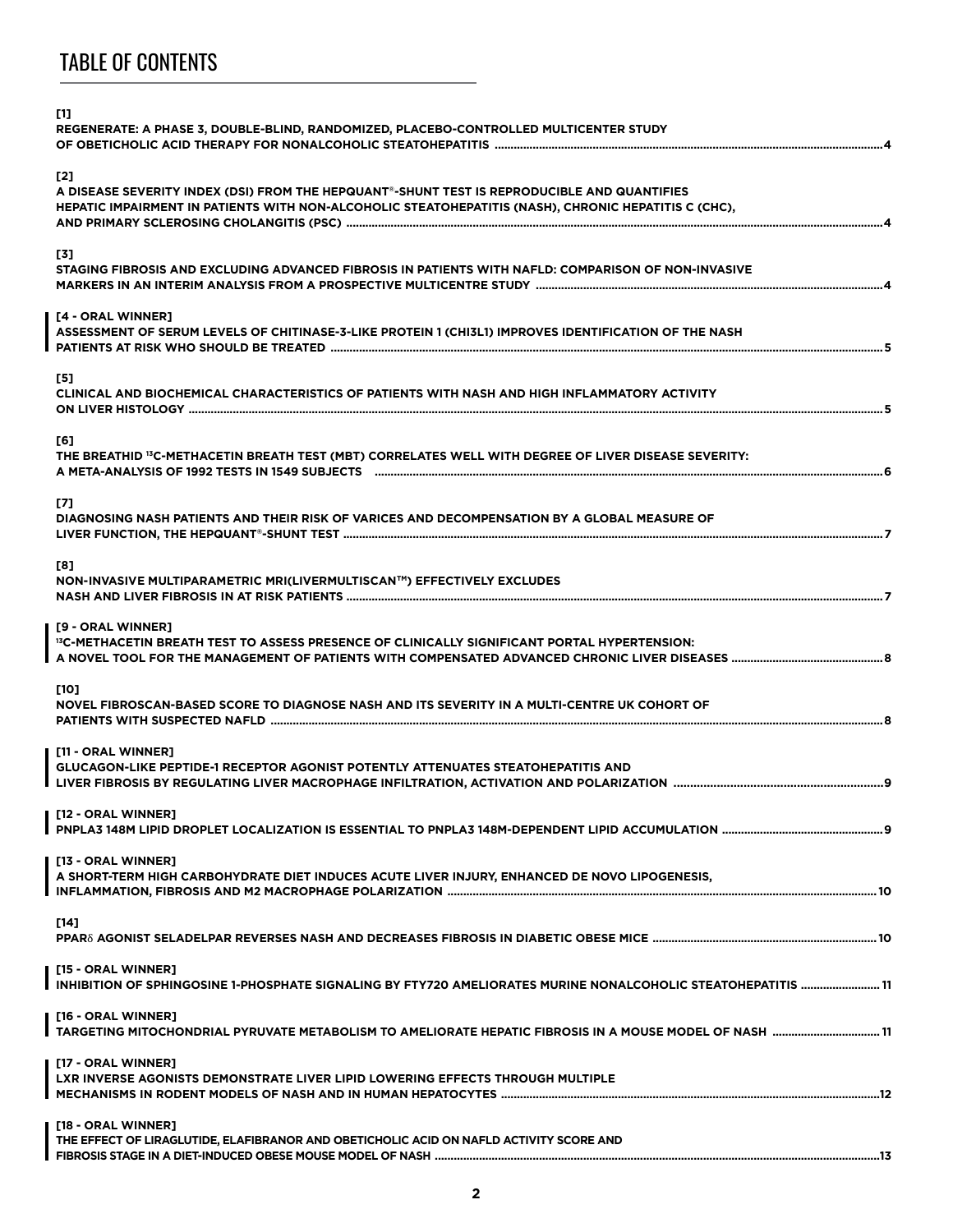| [19 - ORAL WINNER]                                                                                                                                                                           |
|----------------------------------------------------------------------------------------------------------------------------------------------------------------------------------------------|
| DIGOXIN PROTECTS FROM STERILE INFLAMMATION IN THE LIVER BY TARGETING PYRUVATE KINASE M2 (PKM2)                                                                                               |
| [20]                                                                                                                                                                                         |
| [21]<br>DISEASE PROGRESSION IN A DIET-INDUCED OBESE MOUSE MODEL OF NON-ALCOHOLIC                                                                                                             |
| [22]<br>EFFECTS OF BMS-986036 (PEGYLATED FIBROBLAST GROWTH FACTOR 21) ON HEPATIC STEATOSIS AND                                                                                               |
| [23]<br>NUTRITIONAL WHEAT AMYLASE TRYPSIN INHIBITORS, ACTIVATORS OF INTESTINAL TOLL LIKE RECEPTOR 4,                                                                                         |
| [24]<br>GLIPTINS MITIGATE INFLAMMATION, FIBROSIS AND VASCULAR DYSFUNCTION IN MODELS OF NON-                                                                                                  |
| [25]<br>LOSS OF AMPK ACTIVITY IMPAIRS AUTOPHAGY AND RESULTS IN LIVER FIBROSIS AND                                                                                                            |
| [26]<br>A NOVEL AND HIGHLY POTENT FXR AGONIST EDP-305 SUPPRESSES LIVER INJURY AND FIBROSIS                                                                                                   |
| [27]                                                                                                                                                                                         |
| [28]<br>ADENOSINE DEAMINASE 2 EXPRESSION IN PORTAL MACROPHAGES IS ASSOCIATED WITH                                                                                                            |
| [30 - ORAL WINNER]<br>TRANSCRIPTOMIC SIGNATURE IN RODENT NASH BUT NOT NAFL MODELS IS SIMILAR TO THAT IN                                                                                      |
| [31 - ORAL WINNER]<br>VLX103, A FIRST-IN-CLASS, INVESTIGATIONAL HEPATOSELECTIVE THERAPEUTIC STRATEGY FOR THE                                                                                 |
| [32]<br>VOLIXIBAT, A MINIMALLY ABSORBED, ORAL, APICAL SODIUM-DEPENDENT BILE ACID TRANSPORTER<br>INHIBITOR, INCREASES BILE ACID EXCRETION, REDUCES SERUM LIPIDS, AND IS SAFE AND TOLERABLE IN |
| [33]                                                                                                                                                                                         |
| [34 - ORAL WINNER]<br>A PHASE 2 STUDY OF BMS-986036 (PEGYLATED FGF21) IN OBESE ADULTS WITH TYPE 2 DIABETES                                                                                   |
| [35]<br>ALT AS A NON-INVASIVE BIOMARKER OF HISTOLOGICAL RESPONSE TO PHARMACOTHERAPY IN NASH PATIENTS:                                                                                        |
| [36 - ORAL WINNER]                                                                                                                                                                           |
| [37 - ORAL WINNER]<br>CHOLESTEROL CRYSTALS TRIGGER INFLAMMASOME ACTIVATION AND MARKS THE TRANSITION FROM                                                                                     |
| [38 - ORAL WINNER]<br>PREDICTING THE DEGREE OF LIVER-BIOPSY-CONFIRMED STEATOSIS AND NASH USING TRANSIENT                                                                                     |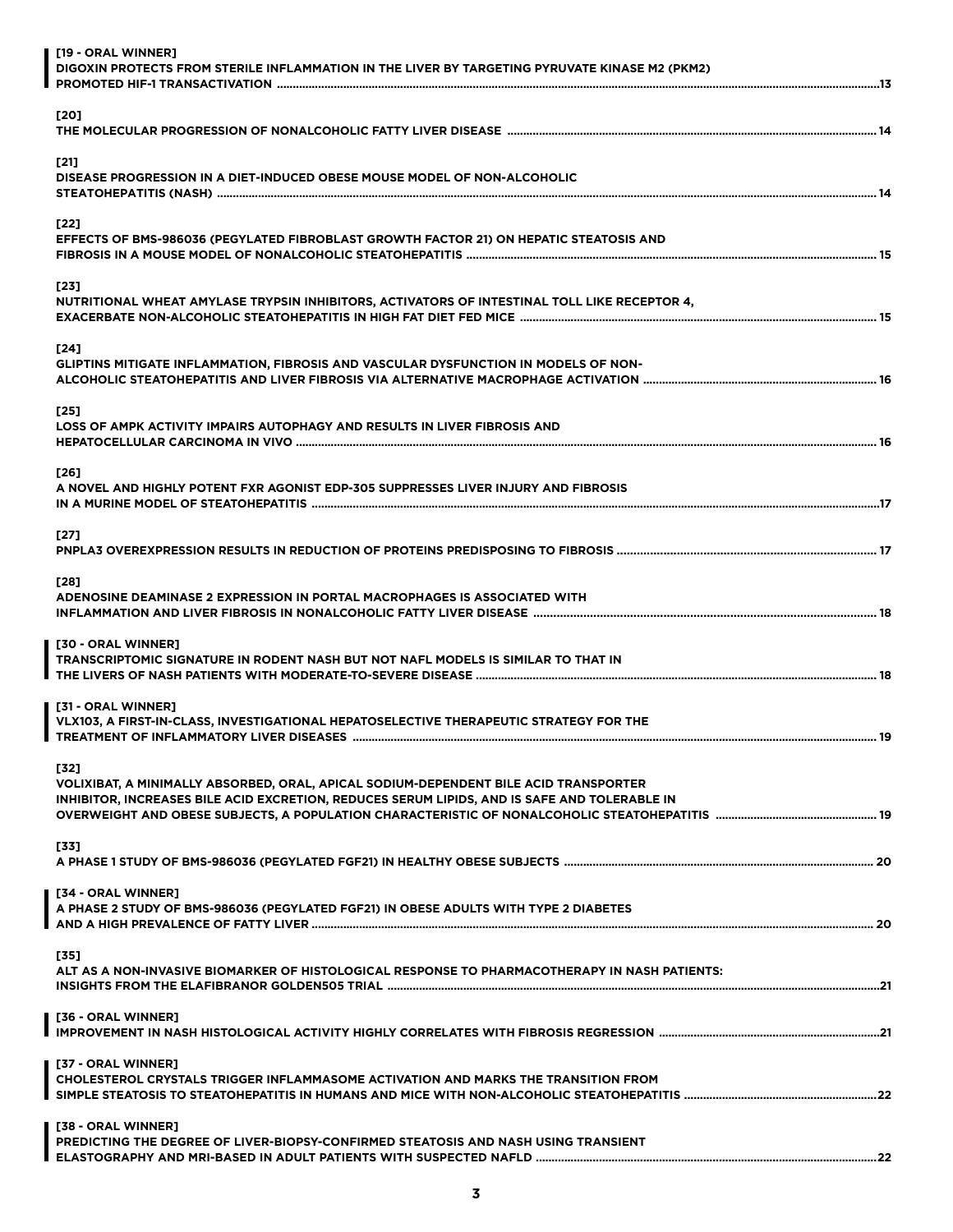### ABSTRACTS

#### **[1]**

#### **REGENERATE: A PHASE 3, DOUBLE-BLIND, RANDOMIZED, PLACEBO-CONTROLLED MULTICENTER STUDY OF OBETICHOLIC ACID THERAPY FOR NONALCOHOLIC STEATOHEPATITIS**

Vlad Ratziu<sup>1</sup>, Arun J. Sanyal<sup>2</sup>, Leigh MacConell<sup>3</sup>, Reshma Shringarpure<sup>3</sup>, Tonya Marmon<sup>3</sup>, David Shapiro<sup>3</sup>, Zobair M. Younossi<sup>4,5</sup>

- 1. Hepatology, Hopital Pitie Salpetriere, Paris, France
- 2. Virginia Commonwealth University, Richmond, VA
- 3. Intercept Pharmaceuticals, Inc., San Diego, CA
- 4. Center for Liver Disease, Inova Fairfax Hospital, Falls Church, VA
- 5. Betty and Guy Beatty Center for Integrated Research, Inova Health System, Falls Church, VA, United States

#### **Corresponding Author's Email:** vlad.ratziu@upmc.fr **Abstract Category:** Clinical Trial Design

**Background:** Nonalcoholic Steatohepatitis (NASH) is a slowly progressive chronic liver disease without approved therapies. Patients with NASH and fibrosis are at high risk of increased mortality. Obeticholic Acid (OCA) is a selective and potent farnesoid X receptor (FXR) agonist, that has been shown to improve liver histology, including NAFLD activity score (NAS) and fibrosis, in a Phase 2 clinical trial (FLINT). Furthermore in FLINT, OCA treated patients had significant improvements in select liver biochemistries, markers of inflammation, and select cardiometabolic parameters. The ongoing, randomized, global, Phase 3 study REGENERATE, will further evaluate the effect of OCA on liver histology and clinical outcomes in patients with biopsy-confirmed NASH with stage 2-3 fibrosis.

**Methods:** 2065 patients will be randomized 1:1:1 to 10 mg OCA, 25 mg OCA or placebo each added to standard of care. An interim analysis at 18 months will evaluate the effect of OCA on liver histology. Total study duration is driven by time required to accrue a total of 264 outcome events and is estimated to be  $\sim$ 6 years. Safety assessments will include adverse events (AEs), adjudicated cardiovascular events, and hepatic events as well as laboratory assessments. The effect of OCA on NASH and fibrosis severity will also be assessed by multiple noninvasive methods (FIB-4, APRI, transient elastography, magnetic resonance elastography, etc.).

**Analysis:** The co-primary liver histology endpoints at 18 months include: (I) improvement in fibrosis by  $\geq 1$  stage with no worsening of NASH and (II) resolution of NASH with no worsening in fibrosis stage. Further, confirmation of clinical benefit of OCA will be assessed at the end of the study by comparing the time to first occurrence of any of the following adjudicated events: histological progression to cirrhosis; uncontrolled ascites; hospitalization for: variceal bleed, hepatic encephalopathy or spontaneous bacterial peritonitis; hepatocellular carcinoma; liver transplant or eligibility for liver transplant (defined by model for end stage liver disease (MELD) score ≥15); and death.

**Conclusions:** REGENERATE is the first pivotal study in NASH, designed in conjunction with FDA and meant to support approval of OCA for NASH with fibrosis. This robust Phase 3 study is designed to evaluate the effect of OCA on liver histology and effects on progression to cirrhosis, liver-related clinical outcomes and mortality.

**Previously Presented at**: EASL 2016, EASL Monothematic: NASH Beyond the Acronym, Swiss Society of Gastroenterology Annual Meeting 2016, UEGW 2016.

#### **[2]**

#### **A DISEASE SEVERITY INDEX (DSI) FROM THE HEPQUANT®- SHUNT TEST IS REPRODUCIBLE AND QUANTIFIES HEPATIC IMPAIRMENT IN PATIENTS WITH NON-ALCOHOLIC STEATOHEPATITIS (NASH), CHRONIC HEPATITIS C (CHC), AND PRIMARY SCLEROSING CHOLANGITIS (PSC)**

Gregory T. Everson<sup>1</sup>, James R. Burton, Jr.<sup>1</sup>, Steve Helmke<sup>1</sup>, Shannon Lauriski<sup>1</sup>

1. University of Colorado, Denver, CO

**Corresponding Author's Email:** greg.everson@ucdenver.edu **Abstract Category:** Diagnostic procedures NASH/liver fibrosis

**Background/Aim**: The dual cholate test (HepQuant®-SHUNT) yields a disease severity index, DSI, that quantifies global liver function and physiology. Herein, we define the performance and reproducibility of DSI across a spectrum of chronic liver diseases, including Non-Alcoholic SteatoHepatitis (NASH), Chronic Hepatitis C (CHC), and Primary Sclerosing Cholangitis (PSC).

**Patients:** 16 healthy controls, 16 patients with CHC (8 with METAVIR fibrosis stage F0 to F2, 8 with F3 or F4), 16 patients with NASH (8 with BRUNT/KLEINER fibrosis stage F0 to F2, 8 with F3 or F4), and 46 patients with a wide clinical spectrum of PSC were studied. CHC and NASH patients with cirrhosis had compensated disease.

**Methods:** Controls, HCV, and NASH cases were tested 3 times, and PSC cases twice. Hepatic filtration rates (HFRs) were defined from clearances of cholic acid-24-13C, 20 mg intravenously (systemic), and cholic acid-2,2,4,4-d4, 40 mg orally (portal). Clearances were calculated from labeled cholate serum concentrations at baseline and 5, 20, 45, 60, and 90 minutes after simultaneous IV cholic acid-24-13C and oral cholic acid-2,2,4,4-d4 administration. DSI was calculated from HFRs: DSI = 10.86 x SQRT  $[(Log_e 51.69 - Log_e 4] \text{ Portal HFR})^2 + (Log_e 10.72 - Log_e 5) \text{ systemic HFR})^2]$ 

**Results:** The means  $\pm$  SDs of DSIs for NASH (16.8  $\pm$  3.4), HCV (18.9  $\pm$ 6.0), and PSC (18.2  $\pm$  7.4) were higher than for controls (9.8  $\pm$  3.3) (p < 0.001) and correlated with fibrosis stage in NASH and HCV. The average deviation from the mean of replicates was  $0.94 \pm 0.86$  DSI units. Intra-class correlations for DSI were > 0.90.

**Conclusion,** DSI quantifies hepatic impairment and is reproducible over a broad spectrum of etiologies of liver disease, stages of fibrosis, and clinical severity. The minimally invasive HepQuant®- SHUNT test could be useful for defining severity and monitoring progression of chronic liver diseases, including Non-Alcoholic SteatoHepatitis (NASH), Chronic Hepatitis C (CHC), and Primary Sclerosing Cholangitis (PSC).

#### **[3]**

#### **STAGING FIBROSIS AND EXCLUDING ADVANCED FIBROSIS IN PATIENTS WITH NAFLD: COMPARISON OF NON-INVASIVE MARKERS IN AN INTERIM ANALYSIS FROM A PROSPECTIVE MULTICENTRE STUDY**

P. Newsome<sup>1</sup>, P. Eddowes<sup>1</sup>, Q. Anstee<sup>2</sup>, N. Guha<sup>3</sup>, D. Sheridan<sup>4</sup>, E. Tsochatzis<sup>5</sup>, J. Cobbold<sup>6</sup>, M. Allison<sup>7</sup>, V. Paradis<sup>8</sup>, P. Bedossa<sup>8</sup>

- 1. Centre for Liver Research, Birmingham, UK
- 2. Institute of cellular medicine, Newcastle upon Tyne, UK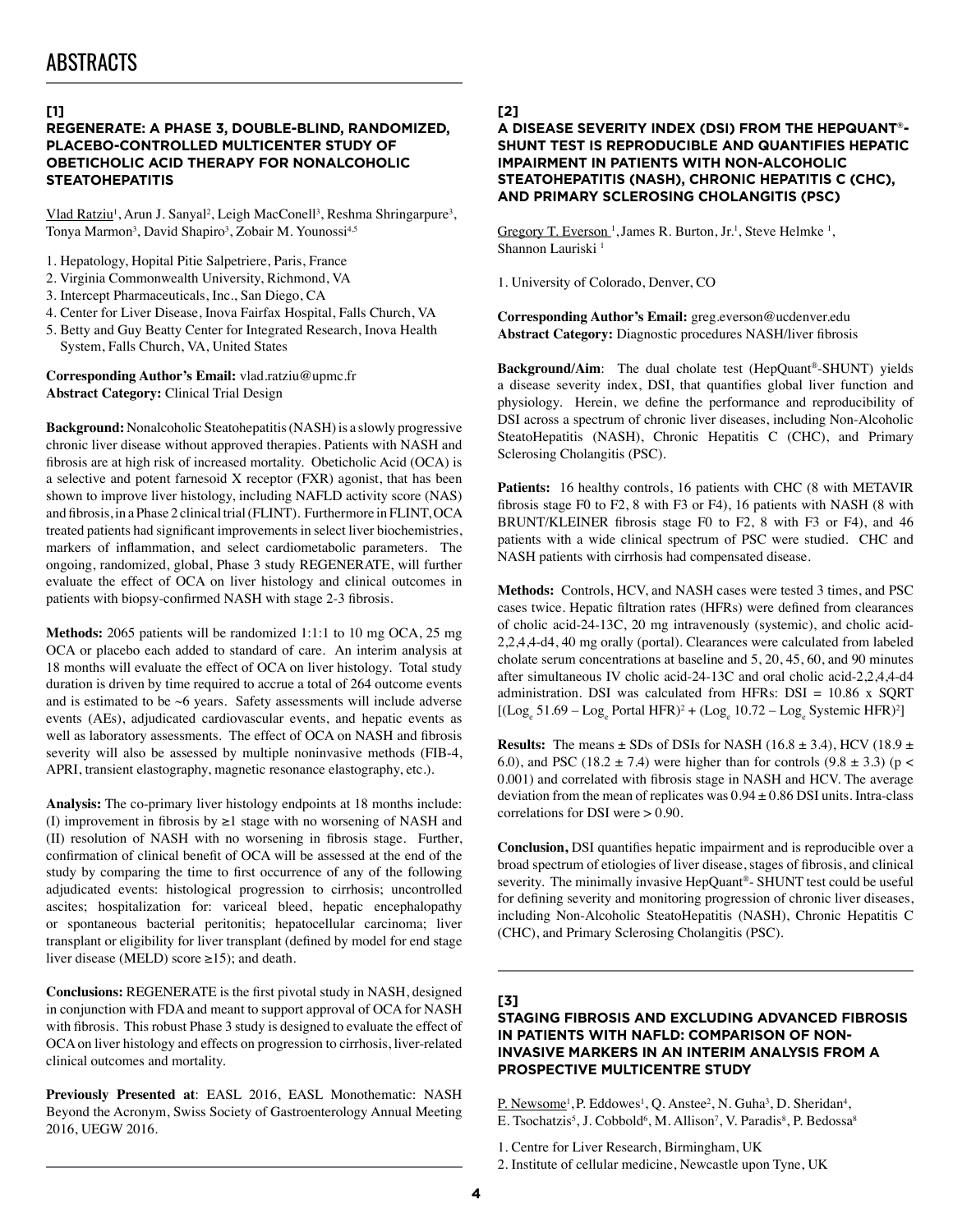- 3. NIHR Nottingham Digestive Diseases Biomedical Research Unit, Nottingham, UK
- 4. Plymouth University, UK
- 5. UCL Institute for Liver and Digestive Health, Royal Free Hospital, London, UK
- 6. Department of Gastroenterology, John Radcliffe Hospital, Oxford, UK
- 7. Department of Hepatology, Addenbrooke's Hospital, Cambridge, UK
- 8. Department of Pathology, Beaujon Hospital, Paris, France

#### **Corresponding Author's Email:** p.n.newsome@bham.ac.uk **Abstract Category:** Diagnostic procedures NASH/liver fibrosis

**Background/aim:** Hepatic fibrosis is a major determinant of clinical outcomes in non-alcoholic fatty liver disease (NAFLD) and there remains a clear need to establish the accuracy of non-invasive markers of fibrosis. This study aims to prospectively compare the diagnostic performance and ability to exclude advanced fibrosis of the following non-invasive tests in NAFLD: FibroScan, FibroMeter V, FibroMeter NAFLD, FibroMeter VCTE, NAFLD Fibrosis score (NFS), Fib4, APRI, BARD and AST/ALT ratio.

**Methods:** Patients with suspected NAFLD prospectively underwent FibroScan examination and blood sampling within 2 weeks of a standard of care liver biopsy (LB) between March 2014 and January 2016 at seven UK centres. LB were staged in a blinded manner by two expert pathologists according to the NASH CRN system. Diagnostic performance was assessed in terms of area under the ROC curves (AUC). Ability to exclude advanced fibrosis was assessed using published cut-offs except for FibroMeter (FM), for which cut-offs have not yet been published. Cut-offs for FM were determined that maximized the Youden index.

**Results:** 155 patients (57% male, median age 54 [IQR 20] years, median BMI 33.2 [8.1] kg/m²) had a complete dataset for analysis. Fibrosis distribution was: F0: 23%, F1: 25%, F2: 21%, F3: 25%, F4: 6%. 43% of the patients had a NAS score ≥5. Performance of the tests is presented in the Table 1.

#### **Table 1. Performance of non-invasive fibrosis scores.**

|                                                                                   | Performance to stage fibrosis (AUC [95%CI]) |                          |                          | Ability to exclude F≥3                 |                            |  |
|-----------------------------------------------------------------------------------|---------------------------------------------|--------------------------|--------------------------|----------------------------------------|----------------------------|--|
|                                                                                   | F <sub>2</sub>                              | F <sub>23</sub>          | $F = 4$                  | <b>Cutoff</b>                          | PPV / NPV                  |  |
| FibroScan                                                                         | $0.79$ [0.72-0.86]                          | $0.84$ $10.77 - 0.901*$  | $0.92$ [0.85-0.98]       | $9.6 + 13$                             | 0.65/0.87                  |  |
| <b>FMVCTE</b>                                                                     | $0.80$ [0.73-0.87]                          | $0.89$ [0.83-0.95]       | $0.93$ [0.87-1.00]       | 0.411                                  | 0.67 / 0.93                |  |
| <b>FMV</b>                                                                        | $0.75$ [0.67-0.82]*                         | $0.83$ $(0.76 - 0.90)^*$ | $0.89$ [0.79-0.99]       | 0.401                                  | 0.55/0.91                  |  |
| <b>FMNAFLD</b>                                                                    | $0.74$ /0.66-0.82/*                         | $0.81$ /0.74-0.89/*      | $0.85$ /0.74-0.96/*      | 0.331                                  | 0.59/0.89                  |  |
| Fib4                                                                              | $0.72$ [0.64-0.80]*                         | $0.81$ /0.73-0.88/*      | $0.87$ [0.79-0.95]*      | $-1.445 + 14$<br>$0.676\text{*}^{[4]}$ | 0.51/0.90<br>0.64/0.72     |  |
| <b>NFS</b>                                                                        | $0.70$ [0.61-0.78]*                         | $0.78$ [0.70-0.85]*      | $0.80$ [0.68-0.92]*      | $1.30+14$<br>$3.25 + 14$               | 0.61 / 0.87<br>0.67 / 0.71 |  |
| <b>APRI</b>                                                                       | $0.71$ $(0.62 - 0.79)^*$                    | $0.71$ [0.63-0.80]*      | $0.82$ [0.74-0.90]*      | $1+14$                                 | 0.54/0.70                  |  |
| AST/ALT                                                                           | $0.59$ [0.50-0.68]*                         | $0.69$ [0.60-0.78]*      | $0.77$ [0.61-0.93]*      | $0.8 + 41$<br>$1 + [4]$                | 0.46/0.79<br>0.50 / 0.74   |  |
| <b>BARD</b>                                                                       | $0.65$ [0.57-0.74]*                         | $0.69$ [0.61-0.78]*      | $0.73$ $(0.63 - 0.84)^*$ | $2+14$                                 | 0.41 / 0.84                |  |
| AUC significantly different FMVCTE (*), unilateral Delona test for AUC comparison |                                             |                          |                          |                                        |                            |  |

Cutoffs were either as published (1) or established by maximizing Youden index (1)

**Conclusion:** FibroMeter VCTE, which combines biochemical parameters with liver stiffness measured by FibroScan, has the highest performance characteristics with positive and negative predictive values of 67 and 93% respectively at confirming or excluding ≥F3 fibrosis**.**

# **[4 - ORAL WINNER]**

#### **ASSESSMENT OF SERUM LEVELS OF CHITINASE-3-LIKE PROTEIN 1 (CHI3L1) IMPROVES IDENTIFICATION OF THE NASH PATIENTS AT RISK WHO SHOULD BE TREATED**

Stephen Harrison<sup>1</sup>, Genevieve Cordonnier<sup>2</sup>, John Brozek<sup>2</sup>, Alice Roudot<sup>2</sup>, Emilie Praca<sup>2</sup>, Fouad Ben Sudrik<sup>2</sup>, Sophie Megnien<sup>2</sup>, Rémy Hanf<sup>2</sup>, Bart Staels<sup>3</sup>, Pierre

Bedossa<sup>4</sup>, Vlad Ratziu<sup>5</sup>, Dean W. Hum<sup>2</sup>, Raphael Darteil<sup>2</sup>, Arun J. Sanyal<sup>6</sup>

- 1. Pinnacle Clinical Research, San Antonio, TX, United States
- 2. Genfit, Loos, France
- 3. Institut Pasteur de Lille, Lille, France
- 4. Department of Pathology, Hopital Beaujon, Paris, France
- 5. Hopital Pitie Salpetriere, Paris, France
- 6. Virginia Commonwealth University, Richmond, VA, United States

**Corresponding Author's Email:** remy.hanf@genfit.com **Abstract Category:** Diagnostic procedures NASH/liver fibrosis

**Background and aims:** The management of the NASH epidemic is a global health priority. However, the identification of NASH patients is hampered by the requirement to perform a liver biopsy to make the diagnosis. The goal of this study was to identify additional biomarkers that could improve a recently reported simple, rapid, reliable, non-invasive diagnostic test (Sanyal et al., J. Hepatol. 2016, vol. 64, S717) for the detection of NASH patients to be treated, ie NASH patients with a NAFLD Activity Score (NAS) of 4 or more and a fibrosis grade of 2 or 3.

**Methods:** Data and samples from the 274 biopsy proven NASH patients included in the GOLDEN505 phase IIb trial with elafibranor were used for this study. This patient cohort is well-characterized, including a complete anthropometric and biochemical data set, centralized biopsy reading, and covers a wide spectrum of NASH disease activity and severity. The original data set, which contained more than 100 variables plus 9 different circulating miRNAs assessed at baseline, was completed with the measurements of Chitinase-3-like protein 1 levels (CHI3L1, also called YKL-40) in serum samples. Two independent biostatistical approaches (Median and Bootstrap approaches) were used to generate thousands of cohorts from the initial patient population in order to assure the translatability of the results to the global NAFLD/NASH population. For both approaches, a stepwise logistic regression method was applied to select the most frequent variables included in the algorithms.

**Results:** Interestingly, none of the variables included in the data set were correlated with CHI3L1 levels, showing the unique pattern of this parameter in NASH patients. The two parallel biostatistical approaches independently identified the same 6 variables: miR-200a, miR-34a, A2M, HbA1c, P3NP and CHI3L1. The Area Under the Receiver Operating Characteristic (ROC) Curves (AUC) were 0.84 for both approaches. Conclusion: The inclusion of circulating levels of CHI3L1 as a new variable to both the Median and the Bootstrap algorithms clearly enhances the performances of the 2 methods leading to a better identification of the NASH patients at risk who should be treated. These 2 algorithms showed also significantly better accuracies than the existing scoring systems such as the NAFLD Fibrosis Score, the ELF test, the Fibrotest, the Fibrometer and FIB-4. (no table selected)

#### **[5]**

#### **CLINICAL AND BIOCHEMICAL CHARACTERISTICS OF PATIENTS WITH NASH AND HIGH INFLAMMATORY ACTIVITY ON LIVER HISTOLOGY**

Labenz  $C^1$ , Gehrke N.<sup>1</sup>, Huber Y.<sup>1</sup>, Straub B.<sup>2</sup>, Galle P.R.<sup>1</sup>, Wörns M.A.<sup>1</sup>, Schuppan D.<sup>3</sup>, Schattenberg J.M.<sup>1</sup>

- 1. Department of Medicine, University Medical Center Mainz, Germany
- 2. Institute for Pathology, University Medical Center Mainz, Germany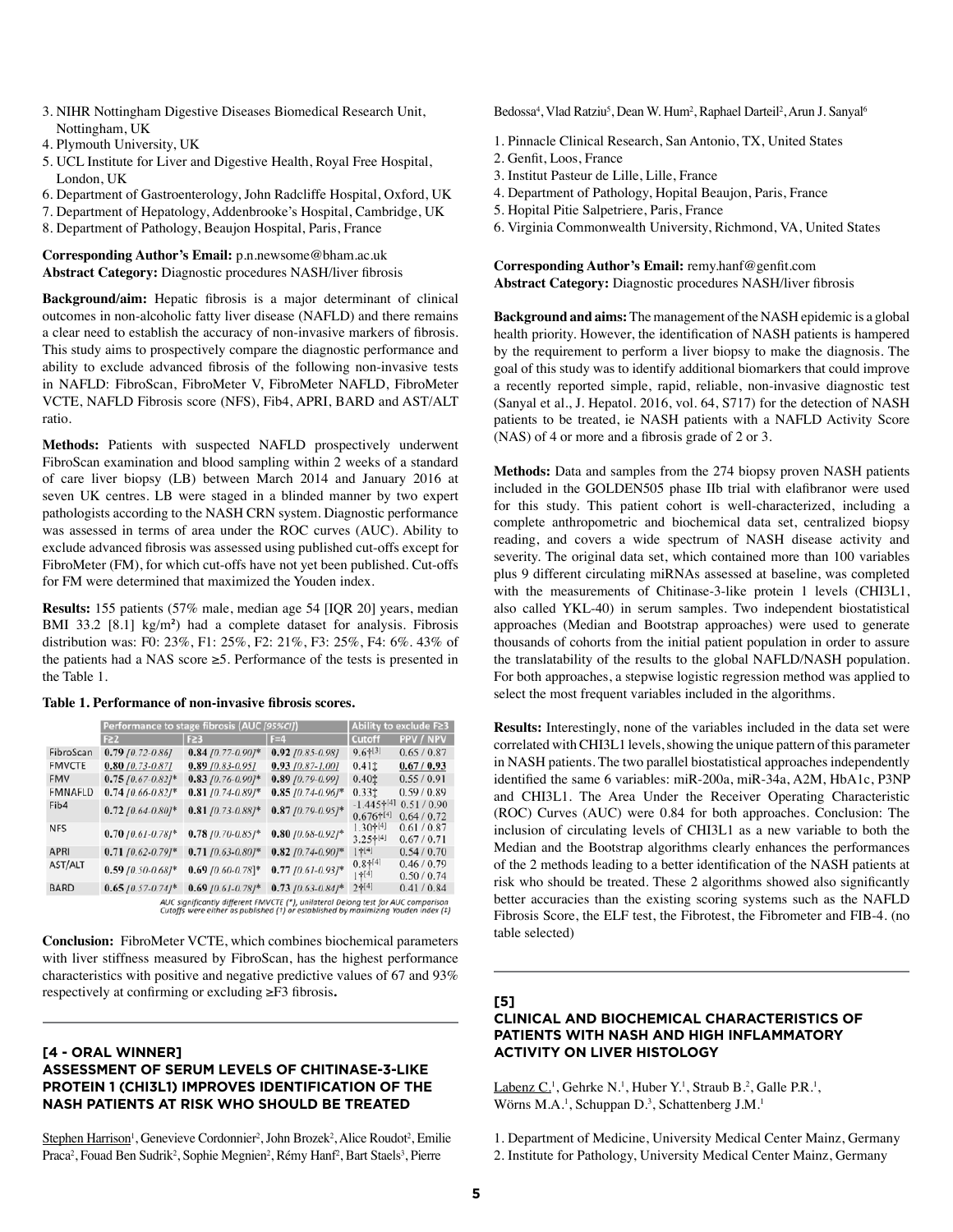3. Institute of Translational Medicine, University Medical Center Mainz, Germany

**Corresponding Author's Email:** joern.schattenberg@unimedizin-mainz.de **Abstract Category:** Diagnostic procedures NASH/liver fibrosis

**Background:** Inflammation is a key driver of disease progression in NASH. Inflammation is commonly defined by liver histology and has been linked to disease progression. However, liver histology is limited by availability and sampling variability. Therefore clinical characteristics and novel serum biomarker that characterize patients with high inflammatory activity and at risk of disease progression have urgently to be defined.

**Methods:** We explored a German cohort of 130 patients with histologically defined NAFLD and identified patients with a high degree of inflammation (Kleiner lobular inflammation score ≥2) or no inflammation (Kleiner lobular inflammation score  $= 0$ ) on liver histology. These groups were characterized clinically and by determination of experimental cytokines (interleukin-8, interleukin-10, interleukin-1b, interleukin-12p70, interleukin-6 and tumour necrosis factor alpha) using Cytometric Bead Array (CBA).

**Results:** Overall 19 patients were included into this analysis that exhibited high (n=10) or no (n=9) inflammation on liver histology. Median age at date of biopsy in patients with high inflammatory activity was 52.6 years and 51.3 years in patients with no inflammatory activity All patients in the high inflammatory group had significant fibrosis (stage 2-4, mean Kleiner/ SAF fibrosis stage of 2.57) and 8 out of 9 patients had at least ballooning grade I on histology. In contrast 9 out of 10 patients with no inflammatory activity showed mild or no fibrosis (stage 0-1) and no ballooning. Mean NAS-Score was 5.3 vs. 1.2.. Both groups showed elevated levels of AST (60.25 vs. 45 iu/L), ALT (76.375 vs. 69.1 iu/L) and gGT (82 vs. 191.8 iu/L). Commonly used inflammatory markers including CRP (5.67 vs. 2.90 mg/dl), Ferritin (195.0 vs. 161.46 ug/L) and IgG (14.77 vs. 11.09 g/L) or thrombocytes (228.3 vs. 238.7 10^9/L) were not different. Next cytokines were determined by CBA: interleukin-8 was significantly higher in the group with high histological inflammatory activity  $(23.56 \text{ vs. } 9.91, \text{ p=0.05})$ , while no significant differences were observed for Interleukin-10, interleukin-1b, interleukin-12p70, interleukin-6 and tumour necrosis factor alpha.

**Conclusion:** Patients with high inflammatory activity on liver histology are not identified by standard laboratory test but do exhibit increased levels of interleukin-8. Thus cytokines could potentially be used to stratify and identify patients non-invasively and guide further diagnostics. NASH and HCV. The average deviation from the mean of replicates was  $0.94 \pm 0.86$ DSI units. Intra-class correlations for DSI were > 0.90.

#### **[6] THE BREATHID 13C-METHACETIN BREATH TEST (MBT) CORRELATES WELL WITH DEGREE OF LIVER DISEASE SEVERITY: A META-ANALYSIS OF 1992 TESTS IN 1549 SUBJECTS**

 $\operatorname{Todd}$  Richard Stravitz<sup>1</sup>, Yaron Ilan<sup>2</sup>, Arun Sanyal<sup>1</sup>

1. Virginia Commonwealth University, Richmond, VA, USA 2. Hadassah Hebrew University, Jerusalem, Israel.

**Corresponding Author's Email:** Arun.Sanyal@vcuhealth.org **Abstract Category:** Diagnostic procedures NASH/liver fibrosis

**Background:** The <sup>13</sup>C-Methacetin Breath Test (MBT) is a non-invasive

real-time molecular correlation spectroscopy assay. Using the Exalenz BreathID® system, MBT measures 13CO2 in expired breath produced by hepatic CYP450 metabolism of ingested non-radioactive <sup>13</sup>C isotopelabelled Methacetin, an acetaminophen precursor. MBT is a non-invasive point of care test, non-operator or patient dependent, not affected by BMI, etiology, ascites or implantables and not requiring patient cooperation. MBT has been extensively studied to assess liver disease severity, usually defined by histology. This study assessed MBT as a measure of metabolic liver function.

**Aim:** To assess the correlation between metabolic function as measured by MBT to the degree of severity of liver disease in patients with chronic liver disease (CLD).

**Methods:** 1375 patients with various degrees of liver disease and etiologies from multiple studies throughout the world and 174 healthy volunteers underwent a total of 1992 MBTs using 75mg of 13C-Methacetin oral solution including 443 follow up visits. Healthy volunteers were defined based on liver profile and ultrasound; 628 patients were defined non-cirrhotic by liver biopsy; 364 patients were defined as cirrhotic by liver biopsy or based on clinical and laboratory findings with Child A and/or HVPG<10mmHg; and 383 patients were defined as advanced cirrhotic based on clinical and laboratory findings with Child B/C and/or HVPG≥10mmHg.

**Results:** MBT Cumulative PDR20 (CPDR20) correlates with the degree of CLD severity with r=-0.69 (p<0.0001). Liver reserve is maintained in non-cirrhotics, as can be seen in the high overlap of CPDR20 between non-cirrhotic patients and healthy volunteers (9% reduction in mean metabolic function). The mean metabolic function markedly declined between non-cirrhotic and cirrhotic as well as between cirrhotic and advanced cirrhotic with 40% and 60% reduction respectively. MBT differentiated non-cirrhotic from all cirrhotic stages combined (AUC=0.86, 95% CI: 0.85-0.88; p<0.0001).

**Conclusions:** MBT is well correlated with the degree of severity of liver disease. As expected, liver reserve is maintained in non-cirrhotic patients while metabolic function declined gradually in correlation to disease progression. Thus, MBT may be a valuable non-invasive surrogate for the assessment of hepatic reserve and can be used for monitoring of disease progression.



This Abstract has been presented at the AASLD 2016 Conference.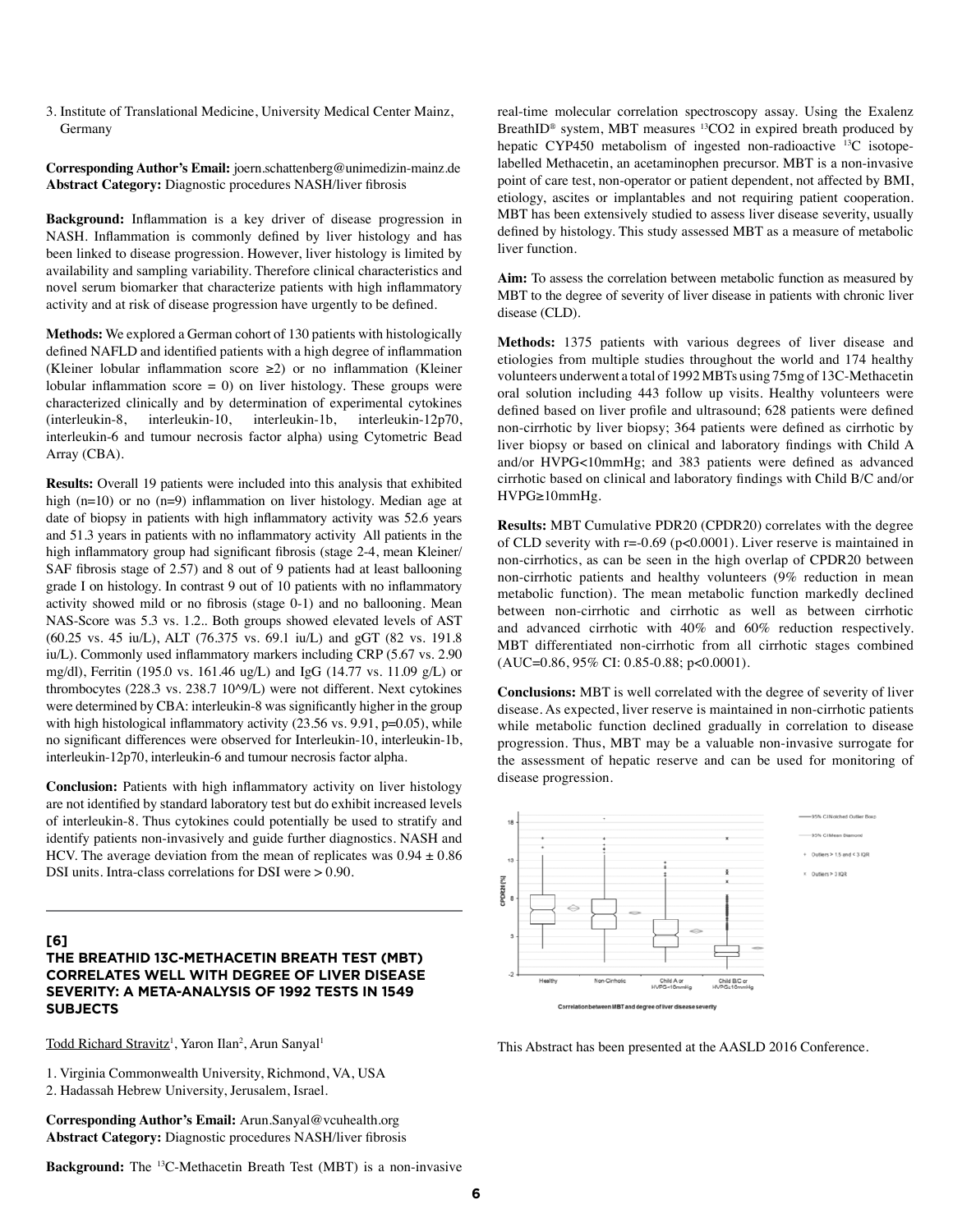#### **[7] DIAGNOSING NASH PATIENTS AND THEIR RISK OF VARICES AND DECOMPENSATION BY A GLOBAL MEASURE OF LIVER FUNCTION, THE HEPQUANT®-SHUNT TEST**

Steve M. Helmke<sup>1</sup>, John D. Marr<sup>2</sup>, Jane Gralla<sup>1</sup>, Kristen Campbell<sup>1</sup>, Michael W. Cookson<sup>1</sup>, Jennifer DeSanto<sup>1</sup>, Shannon Lauriski<sup>1</sup>, James F. Trotter<sup>2</sup>, Gregory T. Everson<sup>1</sup>

1. University of Colorado, Denver, CO

2. Baylor University Medical Center, Dallas, TX

**Corresponding Author's Email:** steve.helmke@ucdenver.edu **Abstract Category:** Diagnostic procedures NASH/liver fibrosis

**Background/Aim**: Currently NASH is diagnosed by liver histology. Because NASH biopsies are subject to sampling error and 40% variability in staging (Ratziu, et al, 2005), assessing risk for portal hypertension, varices, and liver decompensation is problematic. FibroScan may be inaccurate and subject to interference by steatosis (Durango, et al, 2013), and HVPG is invasive and not used routinely. HepQuant®-SHUNT is a minimallyinvasive test that provides a global measure of liver function, the disease severity index (DSI). The goal of this pilot study was to determine if DSI could diagnose NASH and assess the risk for varices and decompensation.

**Methods**: The study comprised 81 subjects, of whom 50 were healthy controls, (30 normal weight (BMI 18.5-25), 16 overweight (BMI 25-30), and 4 obese (BMI>30)). In addition there were 16 NASH patients from the University of Colorado Denver and 15 NASH patients from Baylor University Medical Center Dallas. Of these, 27 had biopsy-diagnosed NASH, and 4 had cryptogenic cirrhosis, concurrent obesity, and presumed late stage NASH. Patients had a range of Brunt-Kleiner fibrosis stages, F1 (N=4), F2 (N=4), F3 (N=5), and F4 (cirrhosis, N=18). Clinical manifestations of NASH disease severity were captured from patient histories and included endoscopy findings (small, medium, or large varices) and any clinical decompensation events (ascites, encephalopathy, variceal bleed, or jaundice). The HQ-SHUNT test involves serum sampling prior to, and at 5, 20, 45, 60, and 90 minutes after simultaneous administration of IV cholic acid-24-13C and oral cholic acid-2,2,4,4-d4. Clearances of labeled cholates, measured by LCMS of serum samples, were used to calculate a disease severity index (DSI). The ability of DSI to diagnose NASH and to assess the risk for varices and decompensation was evaluated by ROC analyses (c-statistic and the sensitivity, specificity, PPV, NPV at the optimum cutoff defined by the maximum Youden Index) and logistic regression.

**Results:** The HQ-SHUNT DSI could differentiate NASH patients from healthy control subjects, even overweight and obese controls (ROC c-statistic 0.94, optimum cutoff DSI >16.5, sensitivity 84%, specificity 98%, PPV 96%, NPV 91%, Youden Index 0.82). Within the NASH cohort, DSI could identify patients at risk of any varices (ROC c-statistic 0.87, optimum cutoff DSI >21.2, sensitivity 86%, specificity 82%, PPV 80%, NPV 88%, Youden Index 0.68), those at risk of medium/large varices (ROC c-statistic 0.93, optimum cutoff DSI >28.0, sensitivity 89%, specificity 91%, PPV 80%, NPV 95%, Youden Index 0.80), and those at risk of decompensation (ROC c-statistic 0.99, optimum cutoff DSI >28.0, sensitivity 100%, specificity 95%, PPV 90%, NPV 100%, Youden Index 0.95). By logistic regression, DSI was a highly significant predictor for diagnosing NASH, and also DSI could significantly predict the risk of any varices, medium/large varices, and decompensation. The DSI cutoffs for 50% probability for any varices (DSI 24.7) and for medium/large varices (DSI 30.4) were similar to the DSI cutoffs found in a previous study of varices risk in 217 HCV patients (DSI 24.8 and 33.2, respectively).

**Conclusions**: This pilot data suggests that the HepQuant®-SHUNT test could be a minimally-invasive alternative to biopsy for the diagnosis of NASH. DSI could be a measurement for assessing risk for any varices, for medium/large varices, and for liver decompensation in NASH.

#### **[8]**

#### **NON-INVASIVE MULTIPARAMETRIC MRI(LIVERMULTISCANTM) EFFECTIVELY EXCLUDES NASH AND LIVER FIBROSIS IN AT RISK PATIENTS**

Henry R. Wilman<sup>1,2</sup>, Matt D. Kelly<sup>2\*</sup>, Natasha MacDonald<sup>3</sup>, Peter J. Eddowes<sup>4</sup>, Micheal Pavlides<sup>5</sup>, Stefan Neubauer<sup>5</sup>, Jonathan Fallowfield<sup>3</sup>, Gideon M. Hirschfield<sup>4</sup>, Rajarshi Banerjee<sup>2</sup>

- 1. University of Westminster, London, UK
- 2. Perspectum Diagnostics, Oxford, UK
- 3. MRC Centre for Inflammation Research, University of Edinburgh, UK
- 4. Centre for Liver Research, University of Birmingham, UK
- 5. OCMR, Division of Cardiovascular Medicine, Radcliffe Department of Medicine, University of Oxford, UK

**Corresponding Author's Email:** matt.kelly@perspectum-diagnostics.com **Abstract Category:** Diagnostic procedures NASH/liver fibrosis

**Aim:** To characterise the performance of the MRI-derived Liver Inflammation and Fibrosis (LIF) score in discriminating between patients with and without NASH and significant fibrosis (Kleiner-Brunt > 1). LIF > 2 has been shown to predict clinical outcomes in a general hepatology outpatient clinic population, here we examine patients with suspected NASH only, to see if LIF can enrich a population for NASH with significant fibrosis.

**Method:** This is a pooled analysis of two prospective clinical trials with a total of 120 patients, comparing multiparametric MRI to liver biopsy in patients with NAFLD. One cohort comprised 50 patients from two centres (Birmingham and Edinburgh), who were booked for non-targeted liver biopsy for any indication and had a histologically confirmed diagnosis of NAFLD. The other cohort comprised 70 patients from a single centre (Oxford), with NAFLD, suspected NAFLD, or who were to undergo bariatric surgery. Iron-corrected T1 (cT1) maps were acquired with Liver*MultiScan* and used to calculate the LIF score. For all patients, MRI was performed prior to biopsy. Histologists were blinded to the MRI results, and MRI operators and analysts were blinded to the patients' clinical status. Biopsies were graded for steatosis, inflammation, ballooning, staged for fibrosis, and NASH status determined.

**Results:** A LIF cut-off of 2, as previously described, gives a high NPV to rule out patients with NASH and significant fibrosis. 29 patients had LIF < 2; 24 of these did not have both NASH and significant fibrosis, giving an NPV of 0.83. Alternatively, for identifying patients with any disease, 89 of the 91 patients with LIF  $\geq$  2 had NASH and/or significant fibrosis.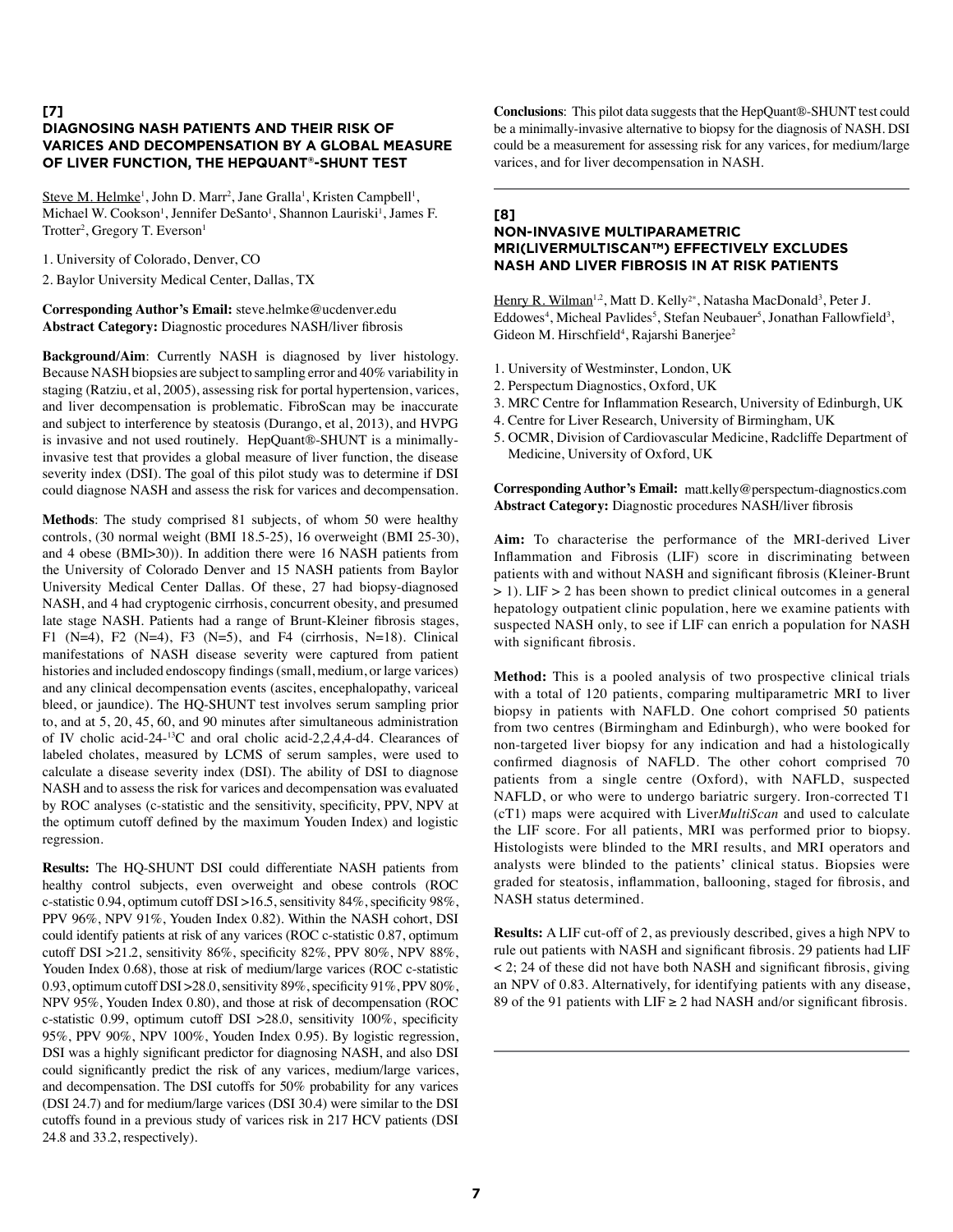

|                 | No<br>NASH; no<br>significant<br>fibrosis | No<br>NASH;<br>significant<br>fibrosis | NASH;<br>no significant<br>fibrosis | NASH:<br>significant<br>fibrosis |
|-----------------|-------------------------------------------|----------------------------------------|-------------------------------------|----------------------------------|
| LIF $<$ 2       | 11                                        |                                        | 8                                   |                                  |
| LIF<br>$\geq 2$ |                                           | 10                                     | 20                                  | 59                               |

**Conclusions:** LIF can rule out NASH and significant fibrosis with a high NPV. This enables clinicians to stratify patients with suspected NASH, including identifying those who would not benefit from a liver biopsy. This should improve healthcare delivery and also enrich recruitment for clinical trials that rely on biopsy-proven NASH.

#### **[9 - ORAL WINNER] 13C-METHACETIN BREATH TEST TO ASSESS PRESENCE OF CLINICALLY SIGNIFICANT PORTAL HYPERTENSION: A NOVEL TOOL FOR THE MANAGEMENT OF PATIENTS WITH COMPENSATED ADVANCED CHRONIC LIVER DISEASES**

Juan-Carlos Garcia-Pagán<sup>1</sup>, Agust'n Albillos<sup>2</sup>, Guadalupe Garcia-Tsao<sup>3</sup>, Christophe Bureau<sup>4</sup>, Pierre-Emmanuel Rautou<sup>5</sup>, Yaron Ilan<sup>6</sup>, Jaime Bosch<sup>1</sup>

**Corresponding Author's Email:** JBosch@clinic.cat **Abstract Category:** Diagnostic procedures NASH/liver fibrosis

- 1. Hospital Clinic, Barcelona, Spain
- 2. Hospital Ramón y Cajal, Madrid, Spain
- 3. Yale University School of Medicine, New Haven, CT, USA
- 4. University of Toulouse Purpan, Toulouse, France
- 5. Centre de recherche Cardiovasculaire à l'HEGP, Paris, France
- 6. Hadassah Medical University, Jerusalem, Israel

**Background:** In patients with compensated advanced chronic liver disease (cACLD), i.e. patients with advanced liver fibrosis/compensated cirrhosis, a Hepatic Venous Pressure Gradient (HVPG) ≥10mmHg is defined as Clinically Significant Portal Hypertension (CSPH), and is associated with an increased risk of varices, ascites, variceal hemorrhage, hepatic encephalopathy, hepatocellular carcinoma (HCC) and poor outcome after HCC resection. However, HVPG is invasive, not universally available, inconvenient for serial use and requires expertise and experience. The 13C-Methacetin Breath Test (MBT) using Exalenz' BreathID© system, is a non-invasive real-time molecular correlation spectroscopy system that measures the abundance of 13CO2 in expired breath exclusively produced by hepatic CYP450 metabolism of ingested non-radioactive 13C-labeled Methacetin. MBT has been shown to reflect degree of liver impairment.

**Aim:** To investigate if MBT can assess CSPH in patients with cACLD.

**Methods:** MBT, HVPG and clinical variables (demographics, etiology, blood tests, and treatments) were collected from 205 patients with cACLD who had routine measurement of HVPG. A total of 77 patients with hepatic decompensation, portal vein thrombosis, variceal bleeding, HCC direct anti-HCV therapy with recent SVR, or missing data were excluded from the analysis. The relationship between collected parameters and HVPG was analyzed by logistic regression modeling.

**Results:** Analysis was conducted on 128 patients (62.5% males) with 61.7% having CSPH. Average age was 60.3 years (±9.99). Etiology of cACLD was 62% HCV, 13% NASH, 11% ASH, 3% HBV and 12% others, including HIV/HBV or HCV co-infections. The developed model detected CSPH with an AUROC of 0.91, p<.0001. Selecting two cutoff points in the model with 90% sensitivity and 89% specificity, CSPH could be ruled in or ruled out in 74% of these patients (with 93% PPV and 85% NPV). Applying the same model for the detection of portal hypertension (PH; HVPG ≥6mmHg in 81%), the AUROC was 0.92, p<.0001. Selecting two new cutoff points with 92% sensitivity and 92% specificity, PH could be ruled in or ruled out in 80% of these patients (with 99% PPV and 61% NPV). When combining all the cutoffs there are only 3.1% of the patients that have no PH or CSPH classification by the MBT.

**Conclusions:** MBT non-invasively detects CSPH at point-of-care with high sensitivity and specificity. MBT may serve as a useful non-operator, non-etiology dependent tool in the clinical follow-up of patients with cACLD.

This Abstract has been presented at the AASLD 2016 Conference.

#### **[10]**

#### **NOVEL FIBROSCAN-BASED SCORE TO DIAGNOSE NASH AND ITS SEVERITY IN A MULTI-CENTRE UK COHORT OF PATIENTS WITH SUSPECTED NAFLD**

P. Eddowes<sup>1</sup>, Q. Anstee<sup>2</sup>, N. Guha<sup>3</sup>, D. Sheridan<sup>4</sup>, E. Tsochatzis<sup>5</sup>, J. Cobbold<sup>6</sup>, M. Allison<sup>7</sup>, V. de Ledinghen<sup>8</sup>, M. Sasso<sup>9</sup>, C. Fournier<sup>9</sup>, V. Miette<sup>9</sup>, V. Paradis<sup>10</sup>, P. Bedossa<sup>10</sup>, P. Newsome<sup>1</sup>

- 1. Centre for Liver Research, Birmingham, UK
- 2. Institute of cellular medicine, Newcastle upon Tyne, UK
- 3. NIHR Nottingham Digestive Diseases Biomedical Research Unit, Nottingham, UK
- 4. Plymouth University, UK
- 5. UCL Institute for Liver and Digestive Health, Royal Free Hospital, London, UK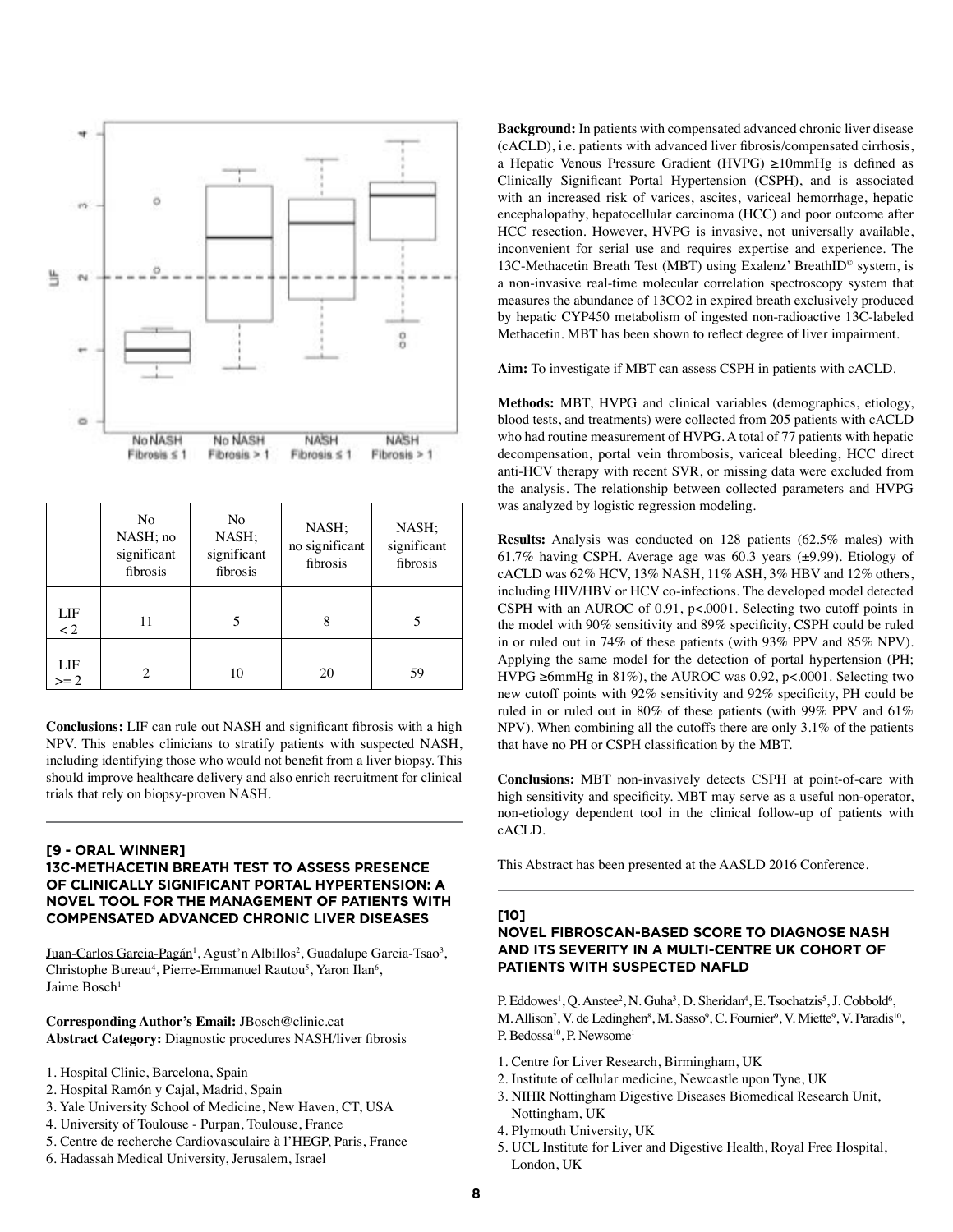- 6. Department of Gastroenterology, John Radcliffe Hospital, Oxford, UK
- 7. Department of Hepatology, Addenbrooke's Hospital, Cambridge, UK
- 8. Liver Unit, Haut-Lévêque hospital, Pessac, France
- 9. Echosens, Paris, Franc; <sup>10</sup>Department of Pathology, Beaujon Hospital, Paris, France

**Corresponding Author's Email:** p.n.newsome@bham.ac.uk **Abstract Category:** Diagnostic procedures NASH/liver fibrosis

**Background/aims:** Reliable non-invasive biomarkers are needed for the diagnosis and monitoring of patients with non-alcoholic steatohepatitis (NASH). Our study set out to determine the performance of a score based on Fibroscan measurements (liver stiffness and controlled attenuation parameter linked to steatosis) to detect patients with NASH.

**Methods:** Patients with suspected NAFLD prospectively underwent FibroScan examination within 2 weeks of a standard of care liver biopsy (LB) between March 2014 and January 2016 at 7 UK centers. LB were read in a blinded manner by two expert pathologists. NASH was diagnosed using the FLIP algorithm. NASH severity was assessed using the NAS score. The cohort was split randomly into a training (80%) and validation set (20%) to develop a score to diagnose NASH and its severity. Sample splitting was repeated 100 times. Eventually one model was selected and tested on an external validation cohort that consisted of 47 NAFLD patients from a single liver centre in France. Patients there underwent FibroScan examination within 1 day of LB, which were read by the same pathologists.

**Results:** 174 patients with BMI <40 kg/m<sup>2</sup> were studied. The following patients were excluded for the score development: LB not interpretable/ diagnostic of NAFLD (n=18), FibroScan not feasible (n=1), FibroScan unreliable according to Boursier's criteria (n=10). Patients had a median BMI of 32.9 [IQR=6.9]  $\text{kg/m}^2$  and age of 54 [21] years. 58% were male, 74% had a NAS score ≥3 and 58% had NASH. The external validation cohort had a median BMI of 30.0 [8.0] kg/m<sup>2</sup> and age of 53 [22] years. 67% were male, 82% had a NAS score ≥3 and 71% had NASH. Performance of the scores is shown in the Table 1.

#### *Table 1. NASH scores performance.*

|              |                   | <b>Training Set</b>            | <b>Validation set</b> | <b>External validation</b> |
|--------------|-------------------|--------------------------------|-----------------------|----------------------------|
|              |                   | $(N=116)$                      | $(N=28)$              | $(N=43)$                   |
| Repeated     | NAS <sub>23</sub> | AUC=0.85±0.02                  | $AUC = 0.85 \pm 0.07$ | AUC=0.89±0.00              |
| split sample |                   | NASH (FLIP) AUC=0.85±0.02      | AUC=0.83±0.08         | AUC=0.85±0.01              |
|              | $NAS \geq 3$      | $AUC=0.85$                     | $AUC=0.87$            | $AUC=0.89$                 |
| Selected     |                   | $C=0.45$ , $CC=0.83$           | $CC = 0.86$           | $CC = 0.86$                |
| scores       | NASH (FLIP)       | AUC=0.84                       | $AUC=0.88$            | $AUC=0.84$                 |
|              |                   | $C=0.67$ , $CC=0.76$           | $CC = 0.82$           | $CC = 0.79$                |
|              |                   | AUC: area under the ROC curve. |                       |                            |

CC: correctly classified patients, cut-off (C) maximizing negative + positive predictive values.

**Conclusion:** A novel score based on FibroScan Elastography and CAP was able to correctly classify almost 80% of patients with/without NASH as well as correctly staging severity in 86%. This has promise as a non-invasive marker for detecting/staging inflammation in patients with NASH.

**[11 - ORAL WINNER]**

#### **GLUCAGON-LIKE PEPTIDE-1 RECEPTOR AGONIST POTENTLY ATTENUATES STEATOHEPATITIS AND LIVER FIBROSIS BY REGULATING LIVER MACROPHAGE INFILTRATION, ACTIVATION AND POLARIZATION**

Xiaoyu Wang<sup>1</sup>, Shih-yen Weng<sup>1</sup>, Tao Chen<sup>1</sup>, Olena Molokanova<sup>1</sup>,

Yong Ook Kim<sup>1</sup>, Thomas Klein<sup>2</sup>, Detlef Schuppan<sup>1,3</sup>

- 1. Institute of Translational Immunology and Research Center for Immunotherapy, University Medical Center, Mainz, Germany
- 2. Boehringer Ingelheim Pharma, Biberach an der Riss, Germany
- 3. Division of Gastroenterology, Beth Israel Deaconess Medical Center, Harvard Medical School, Boston, USA

**Corresponding Author's Email:** wang@uni-mainz.de **Abstract Category:** Experimental/basic science, NAFLD/NASH, non-humans

**Background and aims:** Glucagon-like peptide-1 (GLP-1) improves insulin sensitivity via enhanced glucose-dependent insulin secretion, inhibition of glucagon release, and delayed gastric emptying following its release into the circulation from the gut. We aimed to explore the utility of the longacting GLP-1 receptor agonist Bydureon (BY) to address both inflammation and fibrosis in models of NASH (nonalcoholic steatohepatitis) and biliary fibrosis.

**Methods:** BY was administered twice weekly by subcutaneous injection of 0.4 or 2 mg/kg to  $Mdr2^{-/-}$  mice, and to C57BL/6 mice fed a methionine and choline deficient (MCD) diet for 4 weeks. Inflammation, fibrosis, steatohepatitis and especially macrophage function and polarization were assessed.

**Results:** In both the MCD and Mdr2<sup>-/-</sup> model, BY significantly decreased serum liver enzymes, liver collagen content, and fibrosis and inflammation related transcripts and protein levels (e.g., Col1a1, α-Sma, CD68, CCL3, and TNF $\alpha$ ), while it increased the (anti-inflammatory) macrophage markers Arg1 and Ym1. BY treatment also reduced the IHC expression of collagen type III, CD68, F4/80 and caspase3. In FACS analysis MCD livers showed no difference in  $CD11c^+$  cells in all the groups, while the total percentage of F4/80<sup>+</sup> macrophages was significantly decreased on BY treatment, indicating a direct effect of BY on macrophages but no significant impact on hepatic dendritic cell (DC) populations. Moreover, BY induced a significant decrease of liver  $CD11b<sup>+</sup>Ly6C<sup>h1</sup>$  inflammatory/ fibrogenic myeloid cells and accompanied by a massive increase of hepatic  $CD11b<sup>+</sup>Ly6C<sup>10</sup>$  cells. BY also reduced the  $CD68<sup>+</sup>$  total macrophages and increased anti-inflammatory  $Ym1$ <sup>+</sup> macrophages in both epididymal tissue and liver. Overall BY treatment reduced phosphorylation JNK, ERK and phosphorylated- ERK1/2 (p-ERK) levels.

**Conclusions:** We show that GLP-1 exerts a direct beneficial effect on liver macrophages which is accompanied by significant effects on inflammation, fibrosis and steatosis in models of biliary fibrosis and hepatic lipoapoptosis/ NASH. GLP-1/GLP-1R signaling correlates with JNK/ ERK1/2 activation and macrophage (M2-type) polarization. Our data support further clinical evaluation of the utility of GLP-1R agonists for the treatment of patients with NASH and liver fibrosis.

Presented in modified form at DDW2016.

#### **[12 - ORAL WINNER] PNPLA3 148M LIPID DROPLET LOCALIZATION IS ESSENTIAL TO PNPLA3 148M-DEPENDENT LIPID ACCUMULATION**

Jessica Callaway Jones, Wanida Ruangsiriluk, Sherry Chin, Trent T Ross, Collin P. Crowley, David A. Beebe, Nicholas B. Vera, Enida Ziso Qejvanaj, Mylene Perreault, Thomas V. Magee, Jeffrey A. Pfefferkorn, Kendra K. Bence, Cecile Vernochet.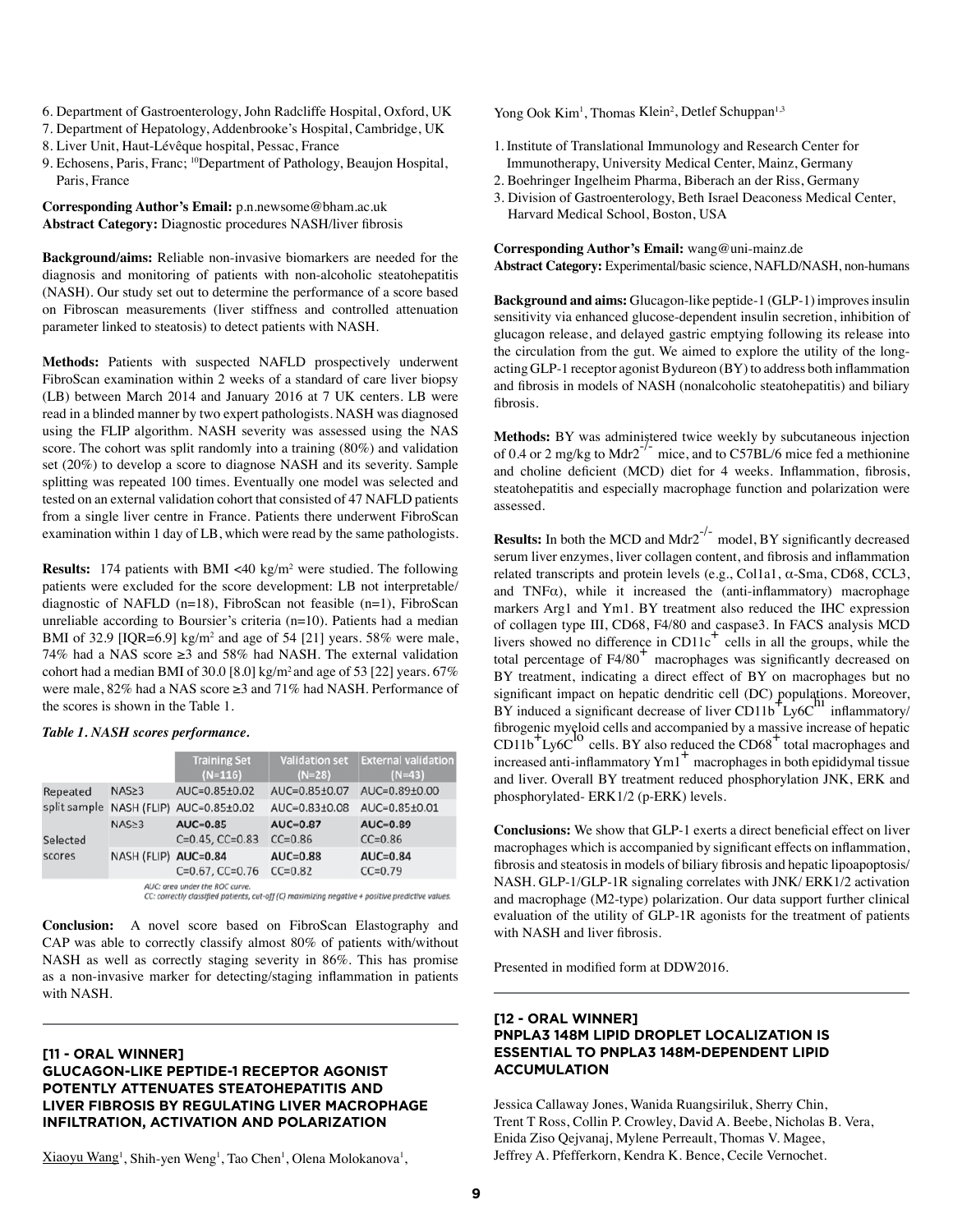#### **Corresponding Author's Email:** cecile.vernochet@pfizer.com **Abstract Category:** Experimental/basic science, NAFLD/NASH, non-humans

Nonalcoholic fatty liver disease (NAFLD) is the most common cause of liver disease in western countries and has emerged as a major public health issue worldwide. A single nucleotide polymorphism in residue 148 (I148M, rs738409) of patatin-like phospholipase-3 (PNPLA3) is the strongest genetic determinant of NAFLD and NASH but the mechanism remains largely unknown. In order to gain insight into the mechanism(s) by which PNPLA3 148M increases NAFLD risk, we investigated the consequences of targeted PNPLA3 148M lipid droplet (LD) localization to cellular lipid content and examined the impact of PNPLA3 148M on lipid remodeling dynamics *in vitro* and *in vivo*. We generated human hepatocyte stable cells lines (Huh7) overexpressing various mutants of GFP-tagged-hPNPLA3 (148I, 148M and the catalytically dead, S47A) and quantified cellular lipid content and PNPLA3 localization by high resolution imaging. In addition, we generated a double mutant to impair PNPLA3 148M localization to the LD (hPNPLA3 148M-195L) and generated mutants with an added sequence to drive hPNPLA3 148M localization to the ER (ER-hPNPLA3 148M) or to the mitochondria (mito-hPNPLA3 148M). We demonstrated that overexpressed hPNPLA3 148M and hPNPLA3 S47A colocalized to lipid droplets and increased Huh7 cell lipid droplet content. As expected, hPNPLA3 LD localization was impaired in hPNPLA3 148M-195L double mutant. Furthermore, hPNPLA3 localized to the expected subcellular compartments in mito-hPNPLA3 148M and in ER-hPNPLA3 148M overexpressing cell lines, respectively. Significantly, hPNPLA3 148M LD localization was necessary to increase hepatocyte cellular lipid content as hPNPLA3 148M-195L, mito-hPNPLA3 148M and ER-hPNPLA3 148M overexpressing cell lines were similar to control cells or hPNPLA3 148I overexpressing cell lines with respect to lipid content. Additionally, we investigated PNPLA3 148I- and 148M-specific hepatic lipidomic signatures *in vitro* and *in vivo* using siRNA knock down and adenovirus-mediated overexpression systems. Murine PNPLA3 (mPNPLA3) 148I knock down was successful in reducing endogenous expression 60-80% using three independent *in vivo* siRNA sequences in mice 3 days post injection under sucrose diet fed conditions. Adenovirus mediated overexpression of hPNPLA3 148I reduced hepatic triglyceride content 3 and 7 days post administration compared to adenovirus control. *In vivo* overexpression of hPNPLA3 148M increased hepatic triglyceride content compared to adenovirus control by 2.2-fold indicating a dominant lipid enrichment function in 7 days in the absence of diet intervention. Targeted lipidomic analysis was performed on hepatocyte cell lines overexpressing hPNPLA3 148I and 148M, and further in mouse liver under mPNPLA3 148I knock down and hPNPLA3 148I and 148M overexpressing adenoviral systems. Selective lipid species were significantly enriched upon hPNPLA3 148I knock down and decreased the overexpression systems (both *in vitro* and *in vivo*), pointing to possible endogenous PNPLA3 substrates. Altogether our results demonstrate that PNPLA3 148M lipid droplet localization is essential to the increased lipid phenotype *in vitro*, and furthermore highlights potential endogenous PNPLA3 substrates. While targeting PNPLA3 148M offers a potential therapeutic target for NAFLD, further understanding of PNPLA3 148I and 148M biological function, mechanism, and selective lipid signatures is required.

#### **[13 - ORAL WINNER]**

#### **A SHORT-TERM HIGH CARBOHYDRATE DIET INDUCES ACUTE LIVER INJURY, ENHANCED DE NOVO LIPOGENESIS, INFLAMMATION, FIBROSIS AND M2 MACROPHAGE POLARIZATION**

Yong Ook Kim<sup>1</sup>, Kyoung-Sook Park<sup>1</sup>, Shih-Yen Weng<sup>1</sup>, Yury Popov<sup>2</sup>, Detlef Schuppan<sup>1,2</sup>

- 1. Institute of Translational Immunology, Research Center for Immune Therapy (FZI) and the EPOS consortium, University Medical Center of the Johannes Gutenberg University Mainz, Germany
- 2. Division of Gastroenterology, Beth Israel Deaconess Medical Center, Harvard Medical School, Boston, USA

#### **Corresponding Author's Email:** kimy@uni-mainz.de **Abstract Category:** Experimental/basic science, NAFLD/NASH, non-humans

**Background/Aim:** Macro- and micro-nutrients affect the development of NAFLD/NASH, but the role of the relative contribution of defined dietary carbohydrates vs fats is understudied. We therefore assessed the effect of different dietary fat:carbohydrate ratios on a murine NAFLD/NASH development.

**Methods:** Female 6 wk old C57BL/6 mice (n=10/group) were fed Western transfat diets with different fat:carbohydrate ratios (10:68, 30:50, 59:26, kJ%; hydrogenated coconut oil, calories adjusted with cornstarch, plus  $2\%$  (w/w) cholesterol and additional fructose-sucrose  $12.6\%$ : 55:45 in drinking water) for 8 and 12 weeks. An isocaloric diet (65 kJ% carbohydrates; 13 kJ% fat from soybean oil) was used as control. At sacrifice, insulin resistance, serum liver function tests, lipid accumulation (Sudan III stain), inflammation, fibrosis, and transcripts related to lipogenic metabolism, hypoxia, inflammation and fibrogenesis were analyzed.

**Results:** There were no significant differences in body and liver weights at 8 weeks, with a significant increase only in the 59 kJ% fat group at 12 weeks. HOMA-IR was increased in proportion to dietary fat content at 8 and 12 weeks ( $p < 0.05$ ). Interestingly, liver collagen content and fibrosis related COL1A1, ACTA2, TGFB1, TIMP1, and MMP2 transcripts were significantly upregulated in the 10:68 kJ% group at 8 weeks as well as the 59:26 kJ% group at 12 weeks. Compared to moderate increases of serum parameters of liver injury (AST and LDH) and total cholesterol in the high fat diet (59:26 kJ%) group at 12 weeks, all parameters (AST, ALP, ALT, LDH, triglycerides and total cholesterol) were significantly elevated in the high carbohydrate (10:68 kJ%) group at 8 weeks. Of note, steatosis and NAS scores were also significantly increased in the high carbohydrate groups at 8 weeks but decreased at 12 weeks. At 8 weeks, steatosis in the high carbohydrate group was accompanied by upregulated expression of lipogenic markers (PGC1A, SREBP1C, ACC1, FAS and FGF21) and inflammation (IL6 and TNFA). Markers of M2 macrophage polarization (MCP1, IL4, ARG1, MRC1, IL13RA1 and IL13RA2) were also significantly-upregulated in the high carb group at 8 weeks vs all other groups and time points.

**Conclusions:** A high carbohydrate diet with a low fat content as well as a high fat diet favour hepatic steatosis and profibrotic (M2 polarized) inflammation which may promote the development of fibrotic NASH. Importantly, with a high carbohydrate but not with a high fat diet metabolic adaptation appears to occur after 8 weeks, with attenuation of inflammation and fibrogenesis, possibly induced by a prominent M2 macrophage polarization

This abstract has been presented at AASLD the Liver meeting 2016

#### **[14]**

#### **PPAR**δ **AGONIST SELADELPAR REVERSES NASH AND DECREASES FIBROSIS IN DIABETIC OBESE MICE**

Fahrettin Haczeyni<sup>1</sup>, Hans Wang<sup>1</sup>, Vanessa Barn<sup>1</sup>, Auvro R. Mridha<sup>1</sup>, Matthew M. Yeh<sup>2</sup>, W. G. Haigh<sup>3</sup>, George N. Ioannou<sup>3</sup>, Yun-Jung Choi<sup>4</sup>, Charles A. McWherter<sup>4</sup>, Narci C. Teoh<sup>1</sup>, Geoffrey C. Farrell<sup>1</sup>;

1. Liver Research Group, The Australian National University Medical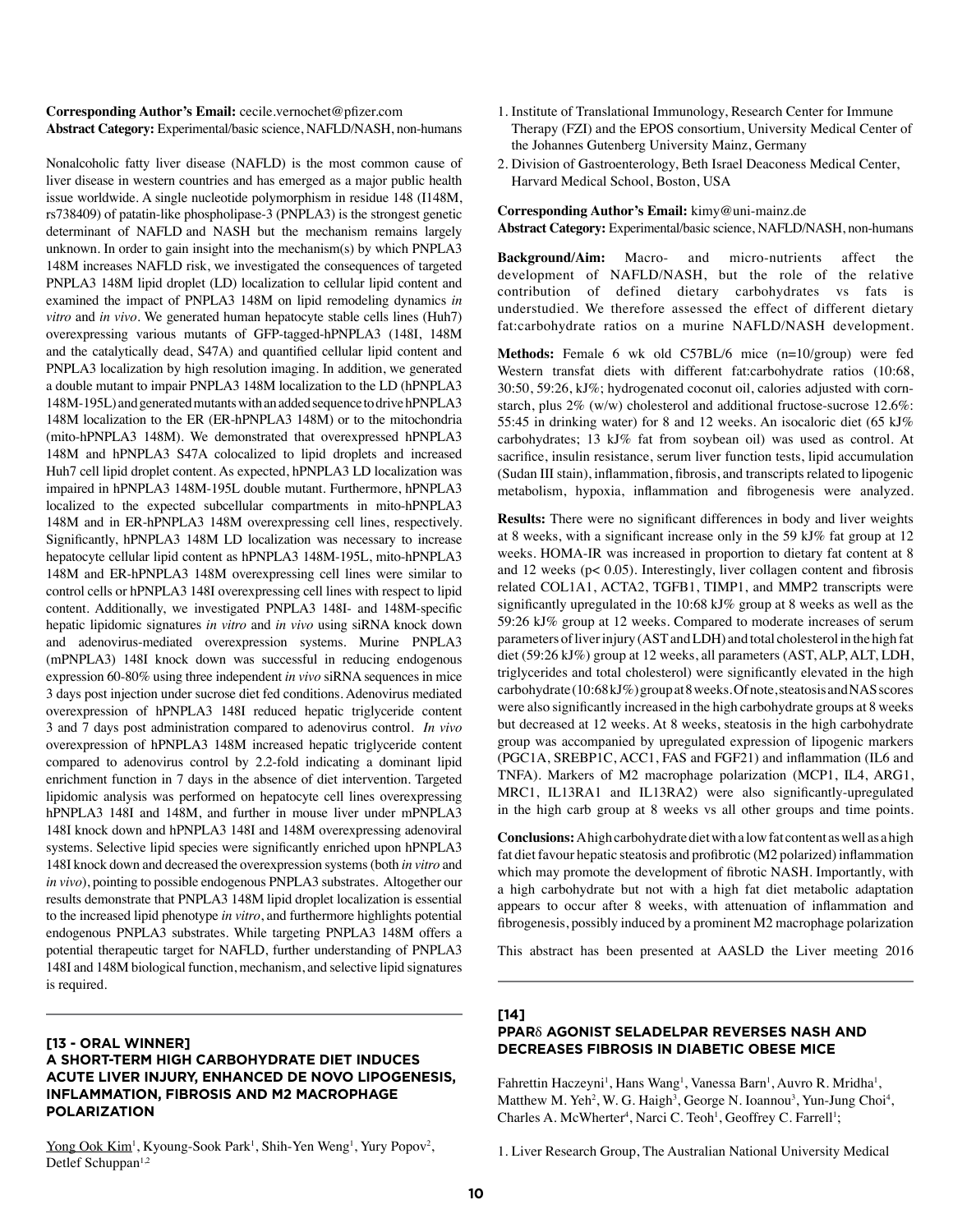School, Canberra, ACT, Australia

- 2. Department of Pathology, University of Washington, Seattle, WA
- 3. Department of Medicine, VA Medical Center, University of Washington, Seattle, WA
- 4. CymaBay Therapeutics, Inc., Newark, CA

#### **Corresponding Author's Email:** cmcwherter@cymabay.com **Abstract Category:** Experimental/basic science, NAFLD/NASH, non-humans

**Background:** Lipotoxicity associated with insulin resistance and diabetes is central to the pathogenesis of non-alcoholic steatohepatitis (NASH), leading to a strong inflammatory component that drives the resultant liver fibrosis and its potential to progress to cirrhosis. Seladelpar (MBX-8025) is a selective PPARδ \_agonist with anti-inflammatory effects that improves atherogenic dyslipidemia in rodents and humans. We tested whether seladelpar could improve insulin resistance, decrease lipotoxic hepatic lipids, reverse NASH and decrease fibrosis in an obese diabetic mouse model.

**Methods:** From 4 weeks of age, female Alms1 mutant (foz/foz) and wildtype (Wt) mice were fed an atherogenic diet throughout the 28 week study. At Week 16, groups (8-12 mice) were randomized to receive seladelpar (10 mg/kg in 1% methylcellulose vehicle) or vehicle by gavage for 8 weeks. We performed intraperitoneal glucose tolerance testing (IpGTT) at Week 27, and sacrifice at Week 28.

**Results:** Seladelpar had insignificant effects on body or liver weight, but normalized hyperglycemia, hypercholesterolemia, hyperinsulinemia and glucose disposal (by IpGTT) in foz/foz mice. After 16 weeks of atherogenic dietary intake, serum ALT ranged from 300-600 U/L in vehicle-treated foz/foz mice; seladelpar reduced this by  $\sim 50\%$  (P<.05). In foz/foz mice, hepatic lipid fractions showed increased free cholesterol, diacylglycerol, saturated fatty acid and triglyceride content seladelpar normalized serum lipids, and corrected all hepatic lipid pools. Treatment with seladelpar was associated with abolition of hepatocyte ballooning, substantial reduction of steatosis, and reduced liver inflammation with a striking decrease in the number of macrophage crown-like structures; the average non-alcoholic fatty liver disease (NAFLD) Activity Score (NAS) for all vehicle treated foz/foz mice was 6.9 (range 6-7) with all animals (8/8) showing definite NASH. In contrast, seladelpar reversed NASH in all foz/foz mice (NAS 3.13; P<.05), with only residual simple steatosis being present. Seladelpar also inhibited liver fibrosis as quantified by collagen densitometry and decreases in fibrosis-associated mRNA transcripts.

**Conclusions:** The selective PPARδ \_agonist seladelpar improves glucose tolerance and reverses diabetes, atherogenic dyslipidemia, hepatic lipid storage (including lipotoxic lipids), and NASH pathology in atherogenic diet-fed obsese diabetic mice. Seladepar acts independently of weight reduction, appears to counter lipotoxicity related to insulin resistance, with accompanying reductions in liver inflammation and fibrosis. Seladelpar provides a novel mechanism-based therapeutic agent with the potential to treat NASH

**Disclosures:** This study was supported by a grant from CymaBay. CAM and Y-JC are employees of CymaBay. FH and NCT received research support from CymaBay. HW, VB, ARM, MMY, WGH, GNI and GCF have no disclosures.

**[15 - ORAL WINNER] INHIBITION OF SPHINGOSINE 1-PHOSPHATE SIGNALING BY FTY720 AMELIORATES MURINE NONALCOHOLIC STEATOHEPATITIS** 

Amy S. Mauer, Petra Hirsova, Jessica L. Maiers, Vijay H. Shah, and Harmeet Malhi

Mayo Clinic College of Medicine, 200 First Street SW, Rochester, MN.

#### **Corresponding Author's Email:** malhi.harmeet@mayo.edu **Abstract Category:** Experimental/basic science, NAFLD/NASH, non-humans

Nonalcoholic steatohepatitis (NASH) is the most prevalent chronic liver disease in the Western world with no regulatory agency approved pharmacologic therapy. NASH is a lipotoxic disorder, wherein proinflammatory effects of accumulated lipids, such as ceramide and its derivative sphingosine 1-phosphate (S1P), contribute to macrophageassociated liver injury and inflammation. FTY720 (fingolimod), a small molecule, orally available, S1P antagonist, approved for the treatment of relapsing multiple sclerosis due to its immune-modulatory properties, has not been studied in NASH. Therefore, we **hypothesized** that FTY720 would ameliorate NASH by inhibiting S1P induced proinflammatory monocyte chemotaxis. The **aim** of this study was to assess the therapeutic efficacy of FTY720 in reversing established NASH.

**Methods:** 12 week old C57Bl/6 male mice fed a high saturated **F**at, **F**ructose, and **C**holesterol (FFC) diet or standard chow for 24 weeks were treated with either FTY720 (1mg/kg) or saline daily by intraperitoneal injections starting at week 22 of the feeding study for 14 days. Upon completion body weight, liver mass, liver tissue and blood were obtained for analyses.

**Results:** Saline treated FFC-fed mice (control group) recapitulated human NASH including the cardinal features of hepatocyte steatosis, ballooning, and fibrosis. FTY720-treated FFC-fed mice (treatment group) demonstrated significant improvement in hepatocyte ballooning and liver fibrosis compared with the control group; this was reflected in an improved NAFLD activity score ( $p<0.05$ ). Serum ALT was  $268 \pm 40$  U/L in the control group compared with  $144 \pm 9$  U/L in the treatment group (p<0.01). Macrophage accumulation was significantly reduced in the treatment group by immunohistochemistry for activated macrophage marker Mac-2, and confirmed by quantitative PCR (qPCR). Monocyte attracting chemokines, MCP-1, and MIP-1alpha were significantly reduced in the treatment group. Consistent with this, there was a reduction in the hepatic accumulation of Ly6C expressing macrophages-likely due to a reduction in the recruitment of Ly6C expressing pro-inflammatory monocytes to the liver. Collagen accumulation measured by picro-sirius red staining, and liver mRNA expression of alpha-smooth muscle actin and metalloproteinase inhibitor-1 were significantly reduced in the treatment group in keeping with the reduction in liver injury and inflammation. Body mass and liver mass remained unchanged between the two groups.

**Conclusions:** FFC-diet induced NASH is significantly ameliorated by 2 week treatment with FTY720. FTY720 should be further explored for possible therapeutic use in human NASH patients.

#### **[16 - ORAL WINNER] TARGETING MITOCHONDRIAL PYRUVATE METABOLISM TO AMELIORATE HEPATIC FIBROSIS IN A MOUSE MODEL OF NASH**

Kyle McCommis<sup>1</sup>, William McDonald<sup>2</sup>, Jerry Colca<sup>2</sup>, <u>Brian Finck</u>1\*

- 1. Washington University School of Medicine, St. Louis, MO
- 2. Metabolic Solutions Development Company, Kalamazoo, MI

**Corresponding Author's Email:** bfinck@wustl.edu **Abstract Category:** Experimental/basic science, NAFLD/NASH, non-humans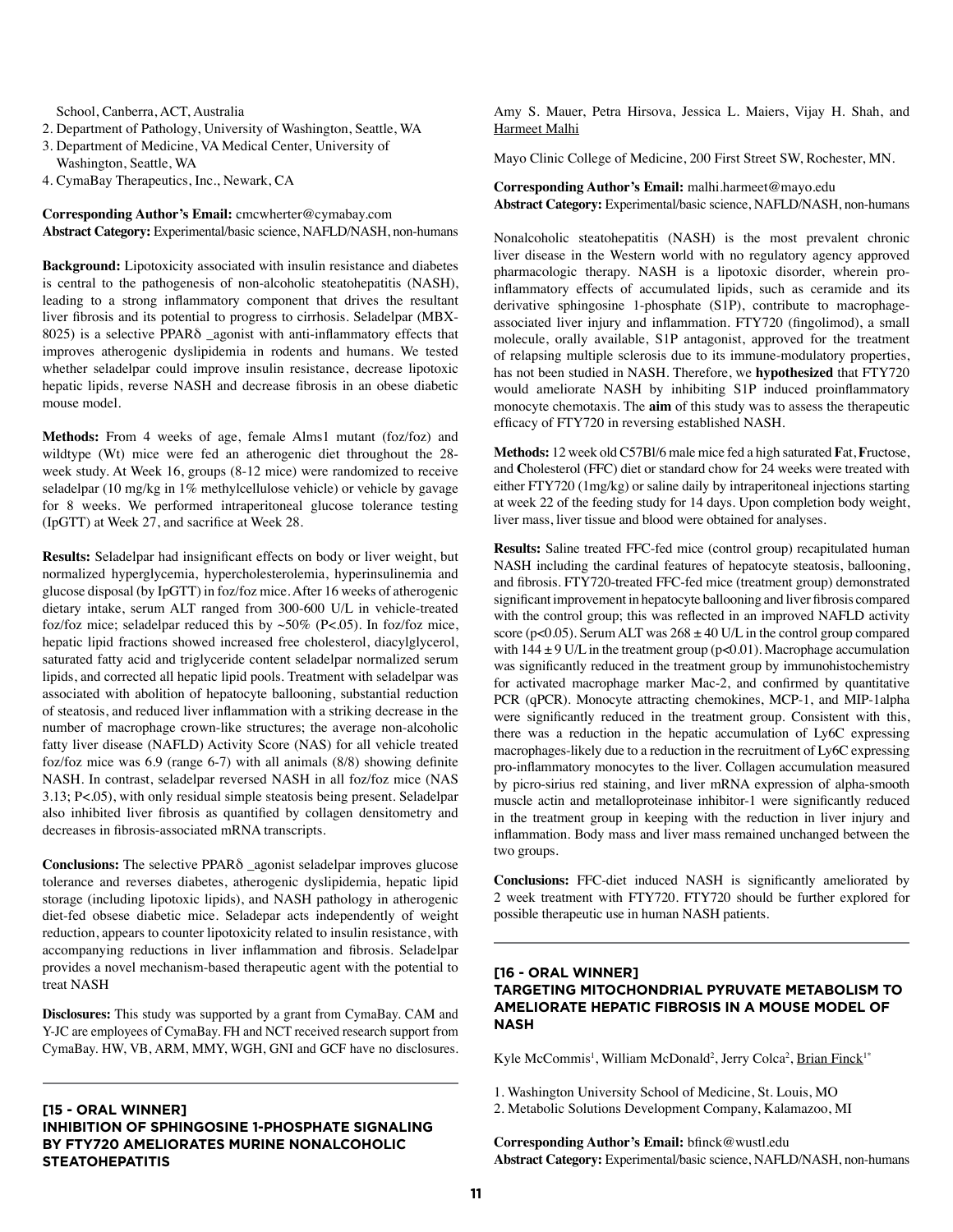**Background/Aim:** Nonalcoholic steatohepatitis (NASH) is highly prevalent in obese individuals and resultantly, is emerging as an important public health problem. Insulin-sensitizing thiazolidinediones have shown promise for treating NASH, but their use has raised concerns due to dose-limiting side effects. Recently, we have shown that a novel insulin sensitizer, MSDC-0602, binds and inhibits the mitochondrial pyruvate carrier (MPC). MPC1 and MPC2 proteins comprise the MPC complex, which mediates a key step in intermediary metabolism. Given the known connection between insulin resistance and NASH, we evaluated the efficacy of the insulin-sensitizing MSDC-0602 or genetic deletion of MPC2 in hepatocytes to treat a diet-induced mouse model of NASH.

**Methods:** Mice were fed either a low fat (LF) control diet or a high transfat, fructose, and cholesterol (HTF-C) containing diet to induce NASH. A subset of mice was fed plain HTF-C diet then switched to HTF-C diet containing 330ppm MSDC-0602. Hepatic stellate cells (HSCs) were isolated via collagenase perfusion of livers, and purified by density gradient centrifugation. Plasma exosomes were enriched by treating  $500 \mu L$ of plasma with ExoQuick, diluted in PBS, and used to treat 6-well plates of HSCs for 24 hours 2-3 days post HSC isolation.

**Results:** In an initial study, mice were fed plain HTF-C diet for 4 weeks and switched to HTF-C-containing MSDC-0602 for 12 weeks. Hepatic steatosis was increased by HTF-C diet compared to control and this was not attenuated by MSDC-0602. However, treatment with this compound improved plasma ALT/AST concentrations, which were increased by HTF-C diet. MSDC-0602 significantly decreased liver gene expression markers of hepatic stellate cell activation and fibrotic scar formation, which were also induced by HTF-C diet. In a second experiment, to determine if MSDC-0602 could reverse existing hepatic injury caused by HTF-C, mice were switched to HTF-C containing MSDC-0602 for 3 weeks after 16 weeks on HTF-C diet. MSDC-0602 again improved plasma ALT/AST concentrations and histologic and molecular markers of stellate cell activation and fibrosis, suggesting that MSDC-0602 can reverse preexisting hepatic fibrosis. Liver-specific MPC2 knockout (LS-Mpc2-/-) mice also exhibited lower plasma ALT concentrations and fibrotic gene expression on the HTF-C diet. Consistent with MPC2 mediating the beneficial effects of MSDC-0602 in liver, treatment with this compound produced no further effect on liver injury markers in LS-Mpc2-/- mice. Isolated HSCs displayed decreased RNA expression for fibrotic collagen and extracellular matrix regulating enzymes if directly treated with MSDC-0602, or if treated with plasma exosomes from MSDC-0602 treated mice, or LS-Mpc2-/- mice, compared to plasma exosomes from WT mice fed HTF-C diet.

**Conclusions:** These data demonstrate that targeting the MPC in liver by both direct inhibition of HSC fibrogenesis or by affecting a paracrine signal from hepatocytes is a viable option to improve fibrosis and treat NASH. \*Similar abstract was presented as a poster at the 2016 AASLD Liver Meeting.

#### **[17 - ORAL WINNER] LXR INVERSE AGONISTS DEMONSTRATE LIVER LIPID LOWERING EFFECTS THROUGH MULTIPLE MECHANISMS IN RODENT MODELS OF NASH AND IN HUMAN HEPATOCYTES**

Claus Kremoser, Ulrich Deuschle, Christian Gege, Olaf Kinzel, Michael Albers, Desiree Helen Krol, Manfred Birkel, Eva Hambruch

Phenex Pharmaceuticals AG, Heidelberg, Germany

**Corresponding Author's Email:** claus.kremoser@phenex-pharma.com

**Abstract Category:** Experimental/basic science, NAFLD/NASH, non-humans

**Background/aims:** Several mechanisms are currently evaluated as potential pharmacotherapies for the spectrum of non-alcoholic fatty liver disease (NAFLD), including modulators of nuclear receptors such as PPARa/g/d or FXR. Activation of Liver X Receptor (LXR) in the liver by potent, synthetic agonists is known to result in severe steatosis and hypertriglyceridemia in various animal models. Thus, we have designed and synthesized LXR inverse agonists with the aim to inhibit LXRs pro-steatotic transcriptional activity. The pharmacologic effects of these compounds were evaluated in human hepatocytes and in mouse and rat models of NAFLD .

**Methods/Results:** Compounds PX-L493 and PX-L603 were characterized in cellular reporter assays as inverse agonists of LXRalpha and beta  $[EC_{50}]$ for  $LXR(\alpha/\beta)$  in NCoR recruitment mammalian 2-hybrid assay = PX-L493 (5.3/1.4 nM); PX-L603 (966/326 nM)]. In human primary hepatocytes addition of LXR inverse agonists dose-dependently reduced the hepatocyte lipid load. Furthermore, the PX compounds demonstrated an inhibition of *de novo* lipogenesis in this cellular model as evidenced by [1,2-13C] acetate incorporation and mass isotopomer distribution analysis (MIDA). For an *in vivo* NAFLD model, Zucker (fa/fa) rats or, alternatively, C57 mice, were maintained on a Survit-type high fat diet with 1 % cholesterol (HFD) for two weeks. Thereafter they were either administered the LXR inverse agonist PX-L603 at 10 mg/kg p.o., PX-L493 at 10 mg/kg (rats only) by i.p. injection, or vehicle for another 2 weeks (rats) or 4 weeks (mice) on the same diet. Analysis of the hepatic lipid content yielded a significant reduction of triglycerides as well as of total cholesterol in the livers of animals treated with PX-L603 or PX-L493 compared to vehicle treatment. Gene expression analysis of candidate genes in the liver by qRT-PCR showed that the LXR inverse agonists repressed known LXR target genes involved in fatty acid synthesis, uptake and triglyceride storage or export such as *Scd-1*, *Fas*, *Angptl-4*, *Cd36* and others. Of special note, treatment of C57 mice on HFD with PX-L603 yielded a potent reduction of *Pnpla3* mRNA, a gene that harbors a polymorphism which was clearly associated with human NASH . Pharmacokinetic analysis of these LXR compounds in plasma and different tissues incl. liver demonstrated a strong hepatotropism which is a necessity to avoid LXR-antagonism related side effects in tissues other than the liver.

**Conclusion:** We have demonstrated that reducing LXRs transcriptional activity in human hepatocytes or in the liver of Zucker (fa/fa) rats or C57 mice by synthetic inverse agonists yields clear anti-steatotic effects through multiple mechanisms. This suggests that inhibition of the LXR pathway in the liver is a useful novel approach for a pharmacotherapy of NAFLD.

**Disclosures:** Claus Kremoser - Consulting: Gilead Sciences; Management Position: Phenex Pharmaceuticals AG; Stock Shareholder: Phenex Pharmaceuticals AG

Ulrich Deuschle - Employment: Phenex Pharmaceuticals AG; Stock Shareholder: Phenex Pharmaceuticals AG Olaf Kinzel - Employment: Phenex Pharmaceuticals AG Michael Albers - Employment: Phenex-Pharmaceutical AG; Stock Shareholder: Phenex Pharmaceuticals AG Manfred Birkel - Employment: Phenex Pharmaceuticals AG Eva Hambruch - Employment: Phenex Pharmaceuticals AG Christian Gege - Employment: Phenex Pharmaceuticals AG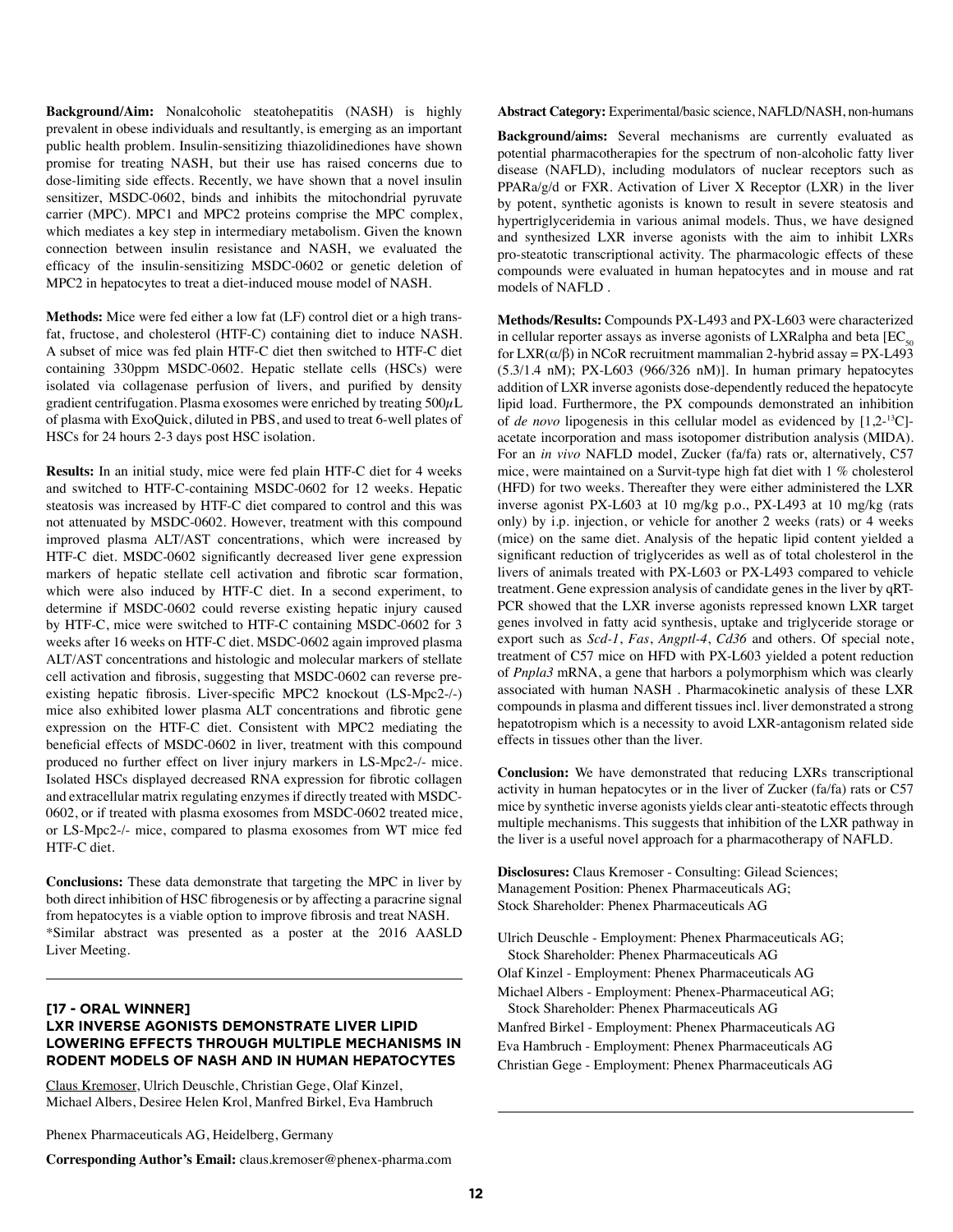#### **[18 - ORAL WINNER] THE EFFECT OF LIRAGLUTIDE, ELAFIBRANOR AND OBETICHOLIC ACID ON NAFLD ACTIVITY SCORE AND FIBROSIS STAGE IN A DIET-INDUCED OBESE MOUSE MODEL OF NASH**

Kirstine Sloth Tølbøl<sup>1</sup>, Michael Feigh<sup>1</sup>, Maria Baandrup Kristiansen<sup>1</sup>, Sanne Skovgård Veidal<sup>1</sup>, Louise Kathrine Due Fensholdt<sup>1</sup>, Niels Vrang<sup>1</sup> and Jacob Jelsing<sup>1</sup>

1. Gubra, Hørsholm, Denmark

**Corresponding Author's Email:** jacob@gubra.dk **Abstract Category:** Experimental/basic science, NAFLD/NASH, non-humans

**Aim:** To determine metabolic and histopathological effects of the GLP-1 analogue, liraglutide, the peroxisome proliferator activated receptor (PPAR) α/δ agonist, elafibranor, and the farnesoid x receptor agonist, obeticholic acid (OCA), in a diet-induced obese and biopsy-confirmed mouse model of nonalcoholic steatohepatitis (NASH).

**Methods:** Male C57BL/6 mice were fed the AMLN diet (40% trans-fat, 20% fructose and 2% cholesterol) (DIO-NASH) or chow (LEAN-CHOW) for a total of 26 weeks. After the diet-induction period, a liver pre-biopsy was obtained under isoflurane anesthesia. Only biopsy-confirmed steatotic and fibrotic animals (steatosis score  $\geq 2$ ; Fibrosis Stage  $\geq 1$ ) were included and stratified into treatment groups: DIO-NASH Vehicle (PO, QD), DIO-NASH Liraglutide (0.2 mg/kg, SC, BID), DIO-NASH Elafibranor (30 mg/ kg, PO, QD), DIO-NASH OCA (30 mg/kg, PO, QD), and LEAN-CHOW Vehicle (PO, QD). Animals were treated for 8 weeks. At termination, blood samples were collected for plasma liver enzymes (alanine/aspartate aminotransferases; ALT/AST) and lipids (total cholesterol; TC, triglycerides; TG). Furthermore, liver post-biopsies and plasma samples were obtained for histological and biochemical analysis. Primary endpoints included a blinded histological evaluation of NAFLD Activity Score (steatosis, inflammation, ballooning degeneration) including Fibrosis Stage and biochemical assessment of hepatic lipid content (TC/TG).

**Results:** Liraglutide and elafibranor induced a weight loss of approximately 10%. whereas OCA treatment did not influence body weight. Interestingly, OCA and liraglutide reduced liver weight by 26 and 37% respectively, whereas elafibranor increased liver size. Only liraglutide reduced plasma levels of ALT/AST. In contrast OCA improved plasma TC. Notably, all treatments improved hepatosteatosis by reducing liver TG/TC content. In addition, OCA, liraglutide and elafibranor reduced NAFLD Activity Score – predominantly by reducing the steatosis component. Only elafibranor reduced liver Fibrosis Stage.

**Conclusions:** Pharmacological intervention with OCA, liraglutide and elafibranor induced a diverse metabolic profile. Irrespectively, all treatments exerted an anti-steatotic action and, importantly, improved liver histopathology by reducing NAFLD Activity Score. In addition, elafibranor exerted anti-fibrotic effects and improved liver Fibrosis Stage.

Data has not been presented elsewhere

#### **[19 - ORAL WINNER] DIGOXIN PROTECTS FROM STERILE INFLAMMATION IN THE LIVER BY TARGETING PYRUVATE KINASE M2 (PKM2) PROMOTED HIF-1 TRANSACTIVATION**

Rebecca L. Cardone<sup>3</sup>, Shi-Ying Cai<sup>1</sup>, Rafaz Hoque<sup>1</sup>, Yonglin Chen<sup>1</sup>, Wei-hong Yang<sup>1</sup>, Irma Garcia Martinez<sup>1</sup>, Fu-Sheng Wang<sup>4</sup>, Bin Gao<sup>2</sup>, Natalie J Torok<sup>5</sup>, Richard G. Kibbey<sup>3</sup>, <u>Wajahat Z Mehal<sup>1,6</sup></u>

- 1. Section of Digestive Diseases, Yale University, New Haven, CT, 06520 USA;
- 2. NIAAA, NIH, 5625 Fishers Lane, Bethesda, MD, 20892 USA;
- 3. Cellular and Molecular Physiology, Yale University, New Haven CT, 06520 USA;
- 4. Institute of Translational Hepatology, Beijing 302 Hospital, Beijing, 100039 China;
- 5. Department of Medicine, Gastroenterology and Hepatology, UC Davis, Sacramento, CA;
- 6. West Haven Veterans Medical Center, West Haven, CT, 06516 USA

#### **Corresponding Author's Email:** wajahat.mehal@yale.edu **Abstract Category:** Experimental/basic science, NAFLD/NASH, non-humans

**Background:** Sterile inflammation after tissue damage is a ubiquitous immune response, and occurs with highest amplitude in the liver. This has major clinical consequences for alcoholic and non-alcoholic steatohepatitis (ASH and NASH) with both lacking effective therapies. Key requirements for sustained sterile inflammation are high degree of cellular oxidative stress and the activation of HIF-1\_ pathway. The cardiac glycoside digoxin was identified as potent suppressor of HIF-1\_, but the mechanism for this, and for hepatic protection is not well defined.

**Aim:** To assess whether digoxin has therapeutic effects in NASH and ASH in mice, and investigate the molecular mechanisms in both mouse and human cells.

**Methods:** C57BL/6J male mice were placed on a 45% high fat diet (HFD) for 11weeks with and without digoxin (ip 1, 0.2 and 0.05 mg/kg twice a week). Digoxin 1mg/kg ip daily in mice results in the therapeutic serum levels achieved in humans (0.5-2 ng/ml). Plasma ALT, liver histology, leukocytes profiling, mitochondrial ROS, and gene transcriptome microarrays were analyzed. The chronic plus binge model of ASH was performed. The identification of digoxin interacting protein(s) in maintaining cellular redox homeostasis and suppressing HIF1\_ activation were investigated by proteomics, RT-PCR, reporter luciferase and ChIP-PCR assay.

**Results:** Digoxin dose-dependently reduced histological injury, neutrophilic infiltrate, inflammasome activation and serum ALT values in both co-treatment (starting digoxin same time with HFD, ALT,  $417 +$ -398 U/L in HFD vs 91 +/- 73 U/L in HFD+DIG, P< 0.001), and posttreatment (starting digoxin after 4 weeks HFD, neutrophil 24.6% in HFD vs 14.3% in HFD+DIG; monocytes 31.6% in HFD vs 19.1% in HFD+DIG; ALT, 400 +/- 130 U/L in HFD vs 80 +/- 17 U/L in HFD+DIG, P< 0.001) without a reduction in food intake. A low dose of digoxin (0.05 mg/kg) also shows significant protective effects again injury oxidative stress and sterile inflammation in both NASH and ALD models. The microarray transcriptome analysis revealed that digoxin treatment resulted in the significant down-regulation of ROS metabolism, antioxidant and HIF1\_ signaling pathway gene expression from HFD liver tissues. A broad mass spectrometry-based proteomic screening revealed that digoxin binds pyruvate kinase M2 (PKM2), and independent of PKM2 kinase activity results in chromatin remodeling and down-regulation of HIF-1\_ transactivation.

**Conclusions:** Our data identify PKM2 as a novel mediator and therapeutic target for regulating liver sterile inflammation, and demonstrate the protective role of digoxin from ASH and NASH.

Xinshou Ouyang<sup>1</sup>, Sheng-Na Han<sup>1</sup>, Ji-Yuan Zhang<sup>1</sup>, Dechun Feng<sup>2</sup>,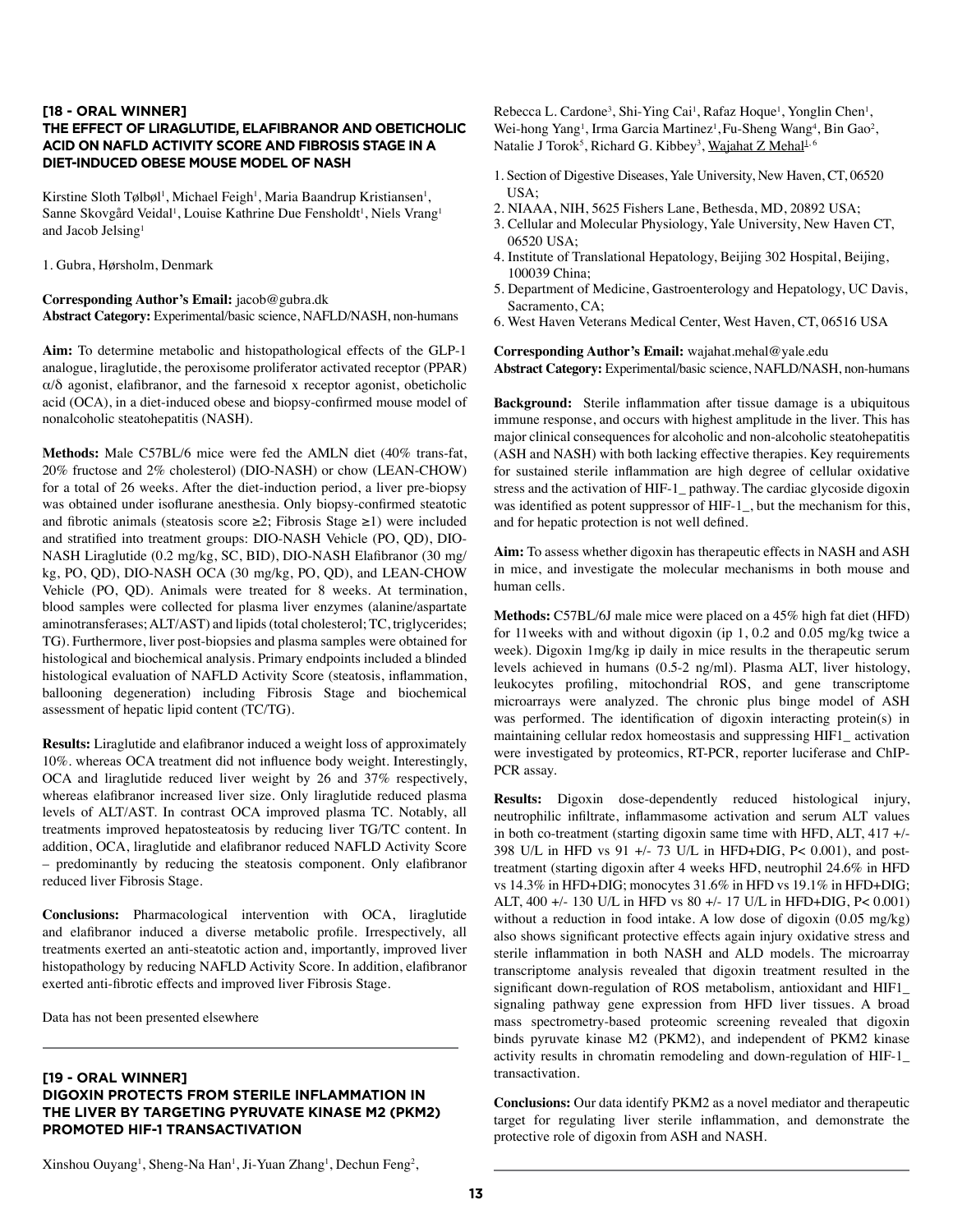#### **[20] THE MOLECULAR PROGRESSION OF NONALCOHOLIC FATTY LIVER DISEASE**

Sophie Cazanave PhD<sup>1</sup>, Alexei Podtelezhnikov PhD<sup>2</sup>, Kristian Jensen PhD<sup>2</sup>, Mulugeta Seneshaw MSc<sup>1</sup>, Keith Q. Tanis PhD<sup>2</sup>, Andrea L. Webber PhD<sup>2</sup>, Bubu Banini MD PhD<sup>1</sup>, Abdul Oseini MD<sup>1</sup>, Liangsu Wang PhD<sup>2</sup>, Pierre Bedossa MD<sup>3</sup>, Faridoddin Mirshahi MSc<sup>1</sup> and Arun J. Sanyal MBBS, MD<sup>1</sup>.

- 1. Division of Gastroenterology, Hepatology and Nutrition, Department of Internal Medicine, Virginia Commonwealth University, Richmond, VA, USA
- 2. Merck Research Laboratories, Kenilworth, NJ, USA
- 3. Department of Pathology, Hospital Beaujon, University Paris-Diderot, Paris, France

**Corresponding Author's Email:** sophie.cazanave@vcuhealth.org **Abstract Category:** Experimental/basic science, NAFLD/NASH, non-humans

**Background:** Nonalcoholic fatty liver disease (NAFLD), especially its aggressive form nonalcoholic steatohepatitis (NASH), can progress to cirrhosis. Changes in the hepatic transcriptome during disease progression have not been fully characterized and limit the development of precision medicine-based therapeutics.

**Aim:** To model the molecular progression of NAFLD.

**Approach**: Isogenic C57Bl6J/S129 mice were fed a high fat-high sugar diet (WD) for 8, 24 and 52 wks (n=4-5/group). This diet-induced animal model of NAFLD (DIAMOND) closely mimics progressive human NAFLD in terms of biochemical, histological parameters and transcriptome. The liver transcriptome of WD-mice was analyzed using Illumina microarrays (Mouse WG-6 2.0) and compared to that of control chow diet (CD)-fed mice at similar time points. Following quantile normalization, 2 groups differences were evaluated by 2-way ANOVA. Biological enrichment among differentially expressed genes (false discovery rate <0.1) was evaluated using Ingenuity Pathway Analysis.

**Results:** Compared to control CD-fed mice, 3136 genes were differentially expressed in WD-fed mice across the different time points. All WD-fed mice had NAFL at 8 wks; the top enriched pathways at 8 wks included eIF2 signaling, unfolded protein response, mitochondrial dysfunction, oxidative stress and acute phase response (p<0.001). Lipid metabolism pathways, including FXR/RXR activation, fatty acid synthesis, mitochondrial/ peroxisomal fatty acid oxidation and sterol biosynthesis were also significantly changed, as were amino acid metabolism, protein synthesis, activation of cell death/turnover, tissue differentiation and oncogenic signaling. By 24 wks, the histology had progressed to NASH with F0-F2 fibrosis. While the early pathway changes persisted, they had decreased in magnitude/significance; and IL-1/inhibition of RXR, granulocyte diapedesis/ adhesion, Fc macrophage activation, prothrombin activation and hepatic stellate cell activation represented the principal changes in the transcriptomic signature (p<0.001). By 52 wks, mice had florid NASH with F3 fibrosis and the transcriptomic signature was dominated by Fc macrophage activation, cell death and turnover and activation of cancer-related networks (p<0.001).

**Conclusions:** The molecular progression of NAFLD involves a metabolic perturbation which triggers subsequent cell stress and inflammation driving cell death and turnover. Over time, inflammation and fibrogenic pathways become dominant while in advanced disease an inflammatory-oncogenic profile dominates. Tissue regenerative signatures are prominent early and decrease by the time advanced disease is present.

#### **[21] DISEASE PROGRESSION IN A DIET-INDUCED OBESE MOUSE MODEL OF NON-ALCOHOLIC STEATOHEPATITIS (NASH)**

Maria Nicoline Baandrup Kristiansen<sup>1</sup>, Sanne Skovgård Veidal<sup>1</sup>, Kristoffer Tobias Gustav Rigbolt<sup>1</sup>, Michael Feigh<sup>1</sup>, Kirstine Sloth Tølbøl<sup>1</sup>, Niels Vrang<sup>1</sup>, Jacob Jelsing<sup>1</sup>.

1. Gubra, Hørsholm, Denmark

**Corresponding Author's Email:** jacob@gubra.dk **Abstract Category:** Experimental/basic science, NAFLD/NASH, non-humans

**Aim:** The Gubra AMLN diet-induced obese NASH model is a well characterized mouse model of liver steatosis and fibrosis for preclinical efficacy studies. Here we aimed to investigate the progression of NASH by assessing metabolic parameters, lipid metabolism, and liver specific histopathological and molecular markers during a 50-week diet induction period.

**Methods:** Male C57Bl/6J mice (5 weeks of age) were offered *ad libitum* access to a diet high in trans-fat (40%), fructose (22%) and cholesterol (2%) (the AMLN diet). Following 0, 1, 5, 10, 15, 20, 25, 30, 40 and 50 weeks on the diet subgroups of animals were terminated for histopathological evaluation of NAFLD activity score, as well as fibrosis stage. RNAseq analyses of key pathways were obtained and supported by biochemical analysis of liver cholesterol, triglycerides and hydroxyproline levels, as well as plasma analyses of alanine aminotransferase and aspartate aminotransferase.

**Results:** Plasma and liver biochemistry revealed a gradual increase in all investigated parameters starting with steatosis, followed by inflammation and ending with a fibrosis development reminiscent of human NASH. All components of the NAFLD activity score increased gradually throughout the study period, with fibrosis induction being apparent from week 20 and onwards. Interestingly, steatosis evolved from initial microvesicular around 5 weeks into the diet-period to a pronounced grade 3 macrovesicular steatosis. The prevalence of inflammation steadily increased over the 50 weeks first occurring around week 10 on the diet, whereas ballooning degeneration was observed only in late time points and only to a low extent similar to other rodent models of NASH. Total RNAseq analysis with a focus on pathways key to NASH development revealed a striking dysregulation of genes known to be involved in hepatic lipid handling, inflammation and macrophage recruitment and collagen deposition. Notably, genes involved in macrophage recruitment, such as MCP-1 and CCR1/2, as well as macrophage markers as CD68 and MAC-2, provided strong mechanistic insight into the pronounced and sudden onset of inflammation. Furthermore, the expression of key genes in fibrosis development, such as collagens, TIMPs and MMPs, allowed us to chart a detailed map of the temporal dynamics underlying fibrosis development in the Gubra AMLN diet-induced obese NASH model.

**Conclusions:** We demonstrate that the AMLN diet induces an instant effect on liver metabolism, and continues to increase in severity throughout the diet induction period. The highly detailed characterization provides and unprecedented temporal understanding of NASH development at both the whole animal, histological and molecular level, and implies that the Gubra-AMLN NASH model can be used as a translational NASH model.

Data has not been presented elsewhere.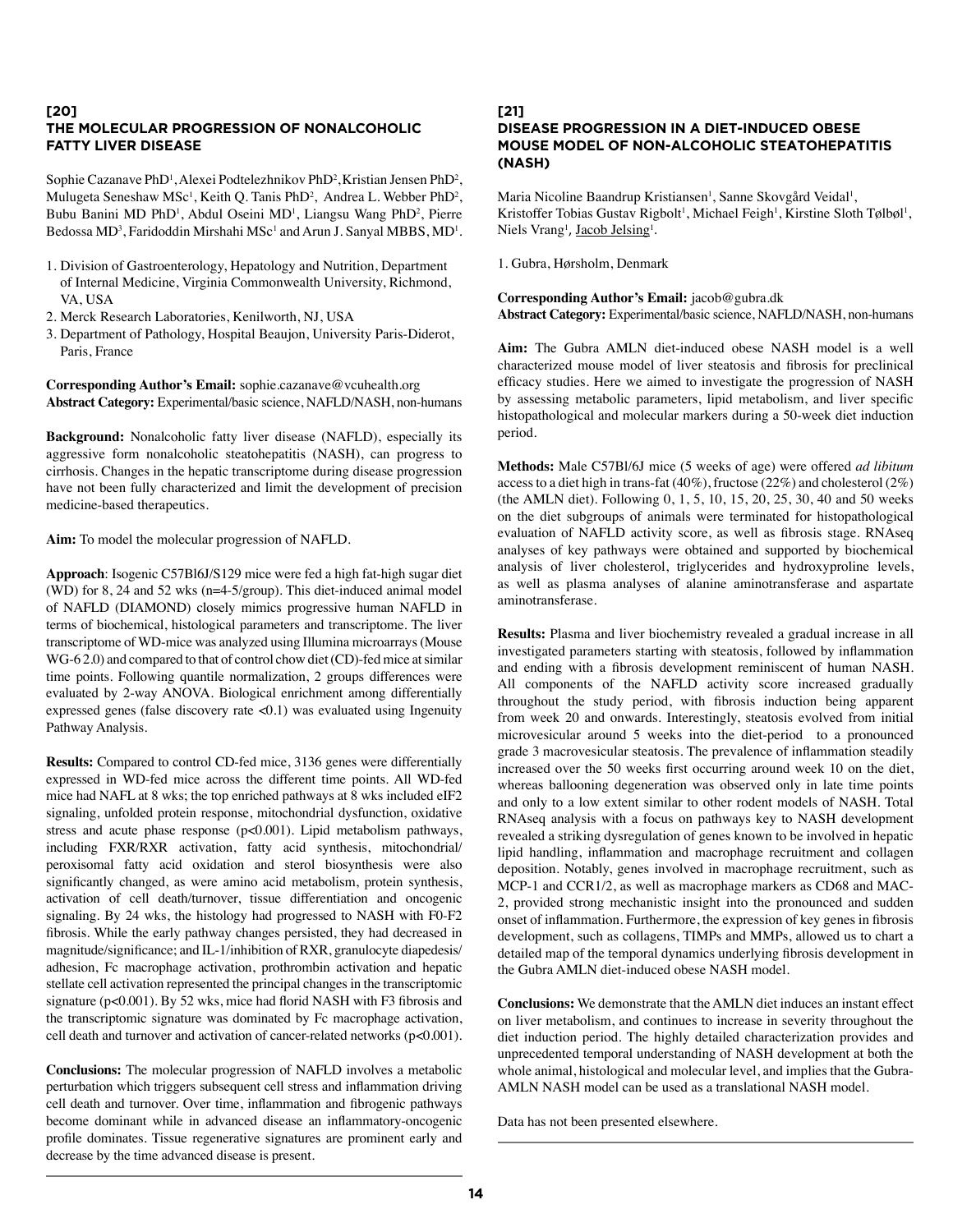#### **[22] EFFECTS OF BMS-986036 (PEGYLATED FIBROBLAST GROWTH FACTOR 21) ON HEPATIC STEATOSIS AND FIBROSIS IN A MOUSE MODEL OF NONALCOHOLIC STEATOHEPATITIS**

John Krupinski<sup>1</sup> (john.krupinski@bms.com), Nathan Morgan<sup>1</sup>, Alex Kozhich<sup>2</sup>, Manoj Chiney<sup>1</sup>, Paul Morin<sup>2</sup>, Rose Christian<sup>2</sup>

1. Bristol-Myers Squibb, Pennington, NJ, United States

2. Bristol-Myers Squibb, Lawrenceville, NJ, United States

**Corresponding Author's Email:** john.krupinski@bms.com **Abstract Category:** Experimental/basic science, NAFLD/NASH, non-humans

**Background:** Fibroblast growth factor 21 (FGF21), a non-mitogenic hormone, is an important regulator of glucose and lipid metabolism. FGF21 analogs improve insulin sensitivity and lipid profiles, which contribute to non-alcoholic steatohepatitis (NASH) pathogenesis, in preclinical models as well as in obese humans with type 2 diabetes. BMS-986036 is a pegylated recombinant form of human FGF21 with an extended elimination half-life and duration of action. In this study, the effects of BMS-986036 treatment were evaluated in the Stelic mouse model (STAM™) of NASH and liver fibrosis.

**Methods:** C57BL/6 mouse pups were given a single injection of streptozotocin two days after birth to induce diabetes and were subsequently placed on a high-fat (57%) diet at 4 weeks of age. In the Stelic model, mice develop histological correlates of NASH by 7 weeks of age and liver fibrosis by week 9. Twice-weekly (BIW) subcutaneous administration of 3 mg/kg BMS-986036 was initiated in 9-week old NASH mice and was continued for 6 weeks. Analyses were conducted on serum and liver lobes prepared from mice that were sacrificed 72 h after the last treatment.

**Results:** BMS-986036 conferred a survival benefit; 8 of 20 mice in the Vehicle group died during the in-life phase and 0 of 20 in the BMS-986036 group. When compared with Vehicle, 6 weeks of BIW treatment with 3 mg/kg BMS-986036 resulted in statistically significant changes in liverto-body weight ratio (-40%), blood glucose (-37%), plasma ALT (-53%), liver triglycerides (-50%), liver cholesterol (-51%), and serum adiponectin (+67%). Based on histologic analyses, treatment with BMS-986036 resulted in a mean reduction vs. Vehicle of 3.6 units in the NAFLD Activity Score (NAS;  $P < 0.001$ ) with reductions in all 3 components of the NAS, a 61% decrease in oil red-positive area (hepatic steatosis; P< 0.001), and a 34% decrease in Sirius red-positive area (liver fibrosis; P < 0.05).

**Conclusion:** Six weeks of treatment with BMS-986036 improved survival, increased serum adiponectin and decreased hepatic steatosis, NAS, and fibrosis in the Stelic mouse model of NASH and liver fibrosis.

#### **[23]**

#### **NUTRITIONAL WHEAT AMYLASE TRYPSIN INHIBITORS, ACTIVATORS OF INTESTINAL TOLL LIKE RECEPTOR 4, EXACERBATE NON-ALCOHOLIC STEATOHEPATITIS IN HIGH FAT DIET FED MICE**

<u>Muhammad Ashfaq-Khan</u><sup>1</sup>, Misbah Aslam,<sup>1,2</sup> Muhammad Asif Qureshi<sup>1,3</sup>, Shih-Yen Weng<sup>1</sup>, Xiao-Yu Wang<sup>1</sup>, Victor Zevallos<sup>1</sup>, Yong Ook Kim<sup>1</sup>, Detlef Schuppan<sup>1,4</sup>

- 2. Shaheed Benazir Bhutto Women University, Peshawar, KP, Pakistan;
- 3. Dow University of Medical Sciences, Karachi, Pakistan;
- 4. Division of Gastroenterology, Beth Israel Deaconess Medical Center, Harvard Medical School, Boston, USA

**Corresponding Author's Email:** muhakhan@uni-mainz.de **Abstract Category:** Experimental/basic science, NAFLD/NASH, non-humans

**Background and Aims:** Non-alcoholic steatohepatitis (NASH) is now ranked the most prevalent liver disease worldwide with an escalating demand for liver transplantation over the next decade. Apart from life style changes and pharmacological strategies, specific (micro-) nutrients may play an important role in NASH pathogenesis. A possible candidate is the family of what amylase trypsin inhibitors (ATIs) that represent 3% of wheat protein. ATIs are highly resistant to digestive proteolysis and activate intestinal innate immunity via toll like receptor 4 (TLR4) on monocytes, macrophages and dendritic cells (Junker Y et al, J Exp Med 2012). We therefore assessed the effect of nutritional ATIs equivalent in quantity to human average daily wheat consumption on the severity of diet induced NASH in mice.

**Methods and Results:** Male C57BI/6J mice received a carbohydrate and protein (zein from corn, 22.1.% of weight) defined low or high fat diet (HFD, 53KJ% vs 13 KJ% of calories as saturated fats), with or without 30% of the zein being isocalorically replaced by crude wheat gluten (which contains approx. 0.1g ATIs per 10g gluten, G+ATI), or 0.7% of the zein replaced by purified ATIs for 8 weeks. At sacrifice blood, liver and peripheral adipose tissues were collected for biochemical and histological analysis. Tissues were quantified for lipid content, inflammation and fibrosis, and inflammation and fibrosis related transcript levels were quantified by qPCR. Macrophage subsets were quantified by IHC. Compared to the HFD alone, mice fed the HFD/G+ATI or the HFD/ATI diets gained 10% and 15% more weight, respectively  $(34.87\pm0.8 \text{ vs. } 38.188\pm0.4 \text{ and } 40.1 \text{ g}\pm0.5)$  and displayed significantly higher serum triglycerides and liver, epididymal, mesenteric and inguinal fat. The intraperitoneal glucose tolerance test (IPGTT) revealed a significantly higher glucose intolerance in mice on the HFD/ATI containing diets than on the HFD alone. Moreover, compared to the HFD alone, mice on the HFD/G+ATI and HFD/ATI diets had a significantly higher histological NAS score, accompanied by elevated transcript levels of CD68 (total macrophages), IL-6 and TNF-alpha, whereas alternative macrophage (and putatively antiinflammatory) transcripts (ARG1 and Ym-1) were decreased. This was confirmed histologically via elevated CD68+ liver macrophages and myeloperoxidase (MPO)+ cells, and decreased numbers of YM-<sup>1</sup>+ M2 liver macrophages in the HFD/G+ATI and HFD/ATI fed animals. Furthermore, HFD/ATI fed mice had not only developed significantly enlarged epidydimal adipocytes and  $CD68<sup>+</sup>$  crown like structures (as an indication of adipose tissue inflammation) compared to the HFD controls and a significant increase in adipose tissue gene expression of inflammatory markers such as CD68, IL-6 and IL-1β.

**Conclusions:** Our study clearly implicates dietary wheat ATIs as proinflammatory nutritional drivers of NAFLD/NASH. This effect occurs at a daily intake that is comparable to average human consumption of wheat products and occurs despite the lack of any additional caloric value of the added ATIs.

Presented in modified form at AASLD2016.

<sup>1.</sup> Institute of Translational Immunology, Research Centre for Immunotherapy and the EPOS Consortium, University Medical Centre, Johannes Gutenberg University, Mainz, Germany;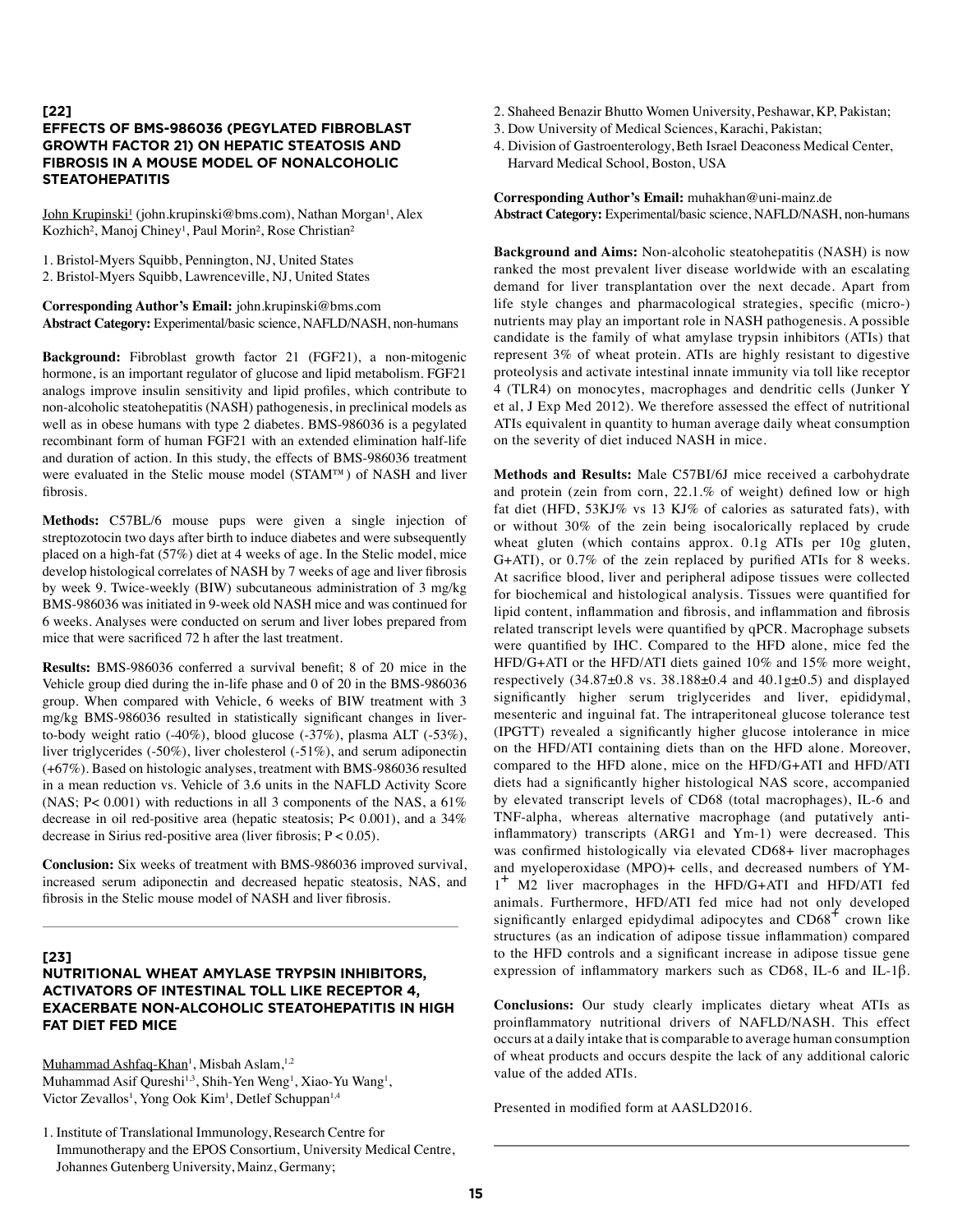#### **[24]**

#### **GLIPTINS MITIGATE INFLAMMATION, FIBROSIS AND VASCULAR DYSFUNCTION IN MODELS OF NON-ALCOHOLIC STEATOHEPATITIS AND LIVER FIBROSIS VIA ALTERNATIVE MACROPHAGE ACTIVATION**

Xiao yu Wang<sup>1</sup>, Michael Hausding<sup>2</sup>, Shih-Yen Weng<sup>1</sup>, Yong Ook Kim<sup>1</sup>, Sebastian Steven<sup>2,3</sup>, Thomas Klein<sup>4</sup>, Andreas Daiber<sup>2,5</sup>, Detlef Schuppan<sup>1,6</sup>

- 1. Institute of Translational Immunology and Research Center for Immunotherapy (FZI), University Medical Center, Johannes Gutenberg-University, Mainz, Germany,
- 2. Center for Cardiology, Laboratory of Molecular Cardiology,
- 3. Center of Thrombosis and Hemostasis, Medical Center of the Johannes Gutenberg University, Mainz, Germany;
- 4. Boehringer-Ingelheim Pharma, Cardiovascular and Metabolic Research, Biberach an der Riss, Germany ;
- 5. German Center for Cardiovascular Research (DZHK), Partner Site Rhine-Main, Mainz, Germany;
- 6. Division of Gastroenterology, Beth Israel Deaconess Medical Center, Harvard Medical School, Boston, MA, USA

**Corresponding Author's Email:** wang@uni-mainz.de **Abstract Category:** Experimental/basic science, NAFLD/NASH, non-humans

**Background and Aims:** Non-alcoholic steatohepatitis (NASH) is characterized by steatosis, panlobular inflammation, liver fibrosis and increased cardiovascular mortality. Dipeptidyl peptidase-4 (DPP-4) inhibitors (gliptins) are indirect glucagon like peptide 1 (GLP-1) agonists with antidiabetic, anti-inflammatory and anti-obesogenic activity, used for the treatment of type 2 diabetes. Their potential and underlying mechanisms to treat metabolic liver inflammation and fibrosis as well as the associated vascular dysfunction remain to be explored.

**Methods:** Linagliptin or Sitagliptin were administered orally for 4-6 weeks to C57BL/6 mice fed a methionine and choline deficient (MCD) or sufficient (MCS) diet for 8 weeks. Biliary fibrotic  $Mdr2^{-1}$  mice received increasing doses of Linagliptin for 4 weeks. Serum, liver and aorta were thoroughly analyzed for inflammation, oxidative stress and fibrosis, and the aorta was examined for vascular function.

**Results:** Gliptin treatment of MCD mice mitigated or corrected hepatic steatosis, fibrosis, inflammation, hepatocyte apoptosis, systemic oxidative stress and vascular dysfunction in MCD mice, and attenuated inflammation and fibrosis in Mdr2<sup>-/-</sup> mice. Gliptins prominently suppressed monocyte-macrophage infiltration and shifted their polarization towards an anti-inflammatory M2 phenotype.

**Conclusions:** Gliptins decrease overall oxidative stress, steatosis, apoptosis, inflammation, and vascular dysfunction in a mouse model of NASH, and exert mild direct anti-fibrotic properties via induction of alternative macrophage polarization. These cells provide a mechanistic link between the liver and cardiovascular complications in NASH. Gliptins qualify as adjunctive drugs for the treatment of NASH, the prevention of the associated cardiovascular complications and liver fibrosis.

Presented in modified form at DDW2016.

#### **[25]**

#### **LOSS OF AMPK ACTIVITY IMPAIRS AUTOPHAGY AND RESULTS IN LIVER FIBROSIS AND HEPATOCELLULAR CARCINOMA IN VIVO**

Jingjing Gong<sup>1</sup>, Christine Shugrue<sup>1</sup>, Xuchen Zhang<sup>2</sup>, Yasuko Iwakiri<sup>1</sup>, Fred Gorelick<sup>1</sup>, Marc Foretz<sup>4</sup>, <u>Chuhan Chungli</u><sup>3</sup>

- 1. Departments of Medicine and
- 2. Pathology, Yale University School of Medicine;
- 3. VA Connecticut Healthcare System, West Haven, CT;
- 4. INSERM U1016, Institut Cochin

#### **Corresponding Author's Email:** Chuhan.chung@yale.edu **Abstract Category:** Experimental/basic science, NAFLD/NASH, non-humans

**Background/Aim:** A major complication of non-alcoholic fatty liver disease (**NAFLD**) is the development of hepatocellular carcinoma (**HCC**). NAFLD-associated HCC often occurs in the absence of cirrhosis, thereby delaying diagnosis. The use of metformin, a 5'AMPactivated kinase (**AMPK**) activator, is associated with a reduced risk of developing HCC in population-based studies. Our goal was to determine the mechanisms behind this protective effect.

**Methods:** Livers from young (3 months old) and aged (12-17 months old) male (n=9) and female (n=15) AMPKγ1 KO mice (**KO**) were evaluated and compared to control (n=9) and heterozygous (n=11) mice. qPCR, immunoblotting, hydroxyproline, and immuno-histochemical stains were utilized to examine for liver fibrosis and HCC development. Flow cytometry, immunoblots and electron microscopy were used to detect changes in autophagy.

**Results:** AMPKγ1 deletion resulted in equivalent loss of the catalytic AMPKα subunit in male and female mice. Increased fibrosis manifested by a 5-fold increase in hydroxyproline occurred in male, but not female, AMPKγ1 KO mice. Consistent with these findings, α-smooth muscle actin  $(\alpha$ -SMA) labeling and TGF $\beta$  expression was pronounced in male but not female KO mice. Cirrhosis or bridging fibrosis (0/24) was not apparent in any mice. AMPK activity reciprocally regulates autophagy and the mTOR pathways. Loss of AMPKγ1 led to loss of inhibition through the mTOR pathway. In contrast, rate limiting steps in autophagosome formation were significantly decreased, while p62 accumulation, a marker of impaired autophagy and driver of hepatocarcinogenesis, was pronounced in KO livers. AMPK couples cell cycle control with the metabolic state of the cell. Loss of AMPK led to decreased levels of the active form of tumor suppressor p53 in male KO mice. HCC developed in 21% (5/24) of aged AMPKγ1 KO mice, compared to none (0/9) in WT controls and AMPKγ1 heterozygous (0/11) mice, *p*<0.05 (Fischer's Exact Test). Male AMPKγ1 KO mice developed HCC (4/9) more frequently than females (1/15). HCC were characterized by nuclear β-catenin labeling, loss of reticulin staining, and peri-tumor iron overload.

**Conclusion:** Loss of AMPK activity in AMPKγ1 KO mice impairs normal autophagy responses, tumor suppressive mechanisms, and results in liver fibrosis and sporadic HCC formation. These findings provide a mechanistic explanation for the protective effects of metformin on HCC development.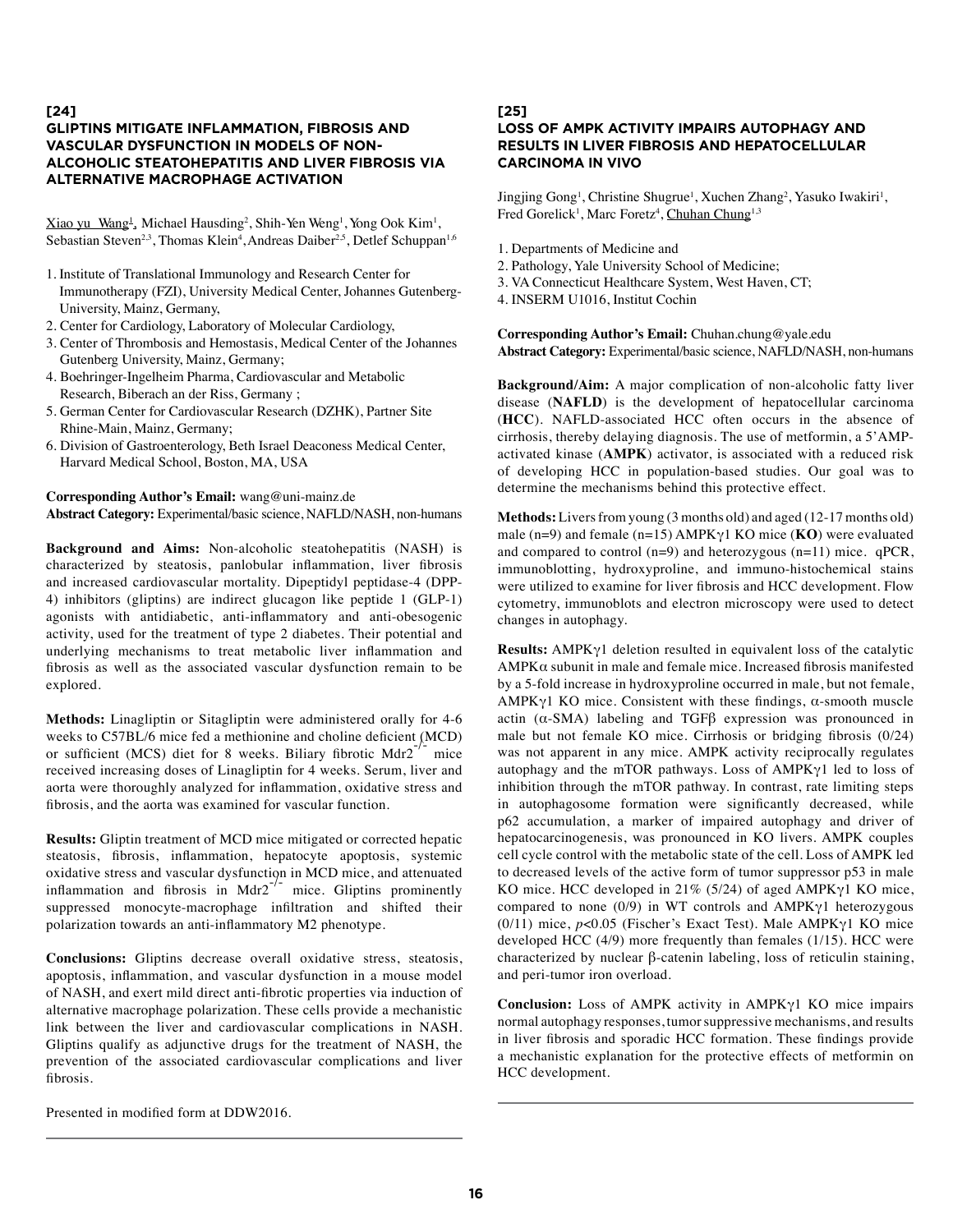#### **[26] A NOVEL AND HIGHLY POTENT FXR AGONIST EDP-305 SUPPRESSES LIVER INJURY AND FIBROSIS IN A MURINE MODEL OF STEATOHEPATITIS**

Ping An<sup>1</sup>, Kahini A. Vaid<sup>1</sup>, Guangyan Wei<sup>1</sup>, Mary D. Chau<sup>2</sup>, YLi<sup>2</sup>, Y.S.Or<sup>2</sup>, Lijuan J. Jiang<sup>2</sup>, Yury Popov<sup>1\*</sup>

1. Divison of Gastroenterology and Hepatology, Beth Israel Deaconess Medical Center, Harvard Medical School, Boston, MA and

2. Enanta Pharmaceuticals, Inc. Watertown, MA

#### \*presenting author

**Corresponding Author's Email:** ypopov@bidmc.harvard.edu **Abstract Category:** Experimental/basic science, NAFLD/NASH, non-humans

**Background**: Farnesoid X receptor (FXR) agonism is a promising strategy to treat chronic liver diseases such as non-alcoholic steatohepatitis (NASH). EDP-305 is a novel and potent FXR agonist with a single-digit nanomolar affinity *in vitro*. It is highly selective for FXR with no/minimal cross-reactivity to the G protein-coupled bile acid receptor 1 (TGR5) or other nuclear receptors. Herein we report therapeutic efficacy of EDP-305 in mice with steatohepatitis and fibrosis, in direct comparison with the first-in-class FXR agonist, obeticholic acid (OCA).

**Methods:** Steatohepatitis was induced in C57Bl/6 mice with a methionine-choline deficient diet (MCD). All treatments were administered between 4 weeks (steatohepatitis with incipient fibrosis) and 8 weeks (advanced steatohepatitis with advanced fibrosis) on MCD (n=8-12/group). Two doses of EDP-305 (10 and 30 mg/kg) or vehicle were administered via daily oral gavage. A parallel group received OCA (30mg/kg/day *p.o.*) as a comparator. Liver injury and progression of liver fibrosis were evaluated by serum chemistry, histology, and biochemical determination of collagen.

**Results**: No apparent adverse effects of treatments were noted during the study. Serum levels of transaminases ALT and AST were both significantly decreased (by 62% and 37%, respectively) in MCD-fed mice receiving 30mg/kg EDP-305 compared to vehicle controls. Mice receiving low dose 10 mg/kg EDP-305 and obeticholic acid (30mg/kg) showed a clear trend towards lower ALT/AST levels compared to vehicle control, but these changes did not reach statistical significance. Total bilirubin levels were not affected by any of the treatments. EDP-305 at both doses (10 and 30 mg/kg) had a profound inhibitory effect on liver fibrosis progression, with up to 70% reduction in hepatic collagen deposition (p<0.05, ANOVA) as determined biochemically via hydroxyproline measurement. Histologically, MCD-fed control mice developed the advanced perisinusoidal fibrosis ("chicken wire") characteristic of NASH. Treatment with EDP-305 was associated with markedly reduced periosinusoidal fibrosis compared to placebo group. OCA (30 mg/kg) did not have an appreciable effect on hepatic hydroxyproline levels and connective tissue histology.

**Conclusions**: Treatment with the novel FXR agonist EDP-305 potently improved pre-established liver injury and hepatic fibrosis (assessed biochemically and histologically) in an MCD-induced model of steatohepatitis in mice. By all studied parameters of liver injury and fibrosis, EDP-305 outperformed the first in class FXR agonist, obeticholic acid.

#### **[27]**

#### **PNPLA3 OVEREXPRESSION RESULTS IN REDUCTION OF PROTEINS PREDISPOSING TO FIBROSIS**

Piero Pingitore<sup>1</sup>, Paola Dongiovanni<sup>2</sup>, Marica Meroni<sup>2</sup>, Benedetta Maria Motta1 , Saverio Massimo Lepore3 , Luca Valenti\*2 and Stefano Romeo\*1,**<sup>3</sup>**

- 1. Department of Molecular and Clinical Medicine, University of Gothenburg, Sweden
- 2. Internal Medicine, Fondazione IRCCS Ca' Granda Ospedale Policlinico Milano, Milan, Italy
- 3. Clinical Nutrition Unit, Department of Medical and Surgical Sciences, Magna Graecia University, Catanzaro, Italy

**Corresponding Author's Email:** piero.pingitore@wlab.gu.se **Abstract Category:** Pathogenesis, translational science, NAFLD/NASH, liver fibrosis, humans

**Background and aim:** Non-alcoholic fatty liver disease (NAFLD) is a growing health problem in Western Countries. NALFD is characterized by increased liver fat content and inflammation resulting in liver fibrosis and failure. Hepatic stellate cells (HSCs) once activated play a key role in fibrogenesis in the liver. PNPLA3 I148M is a common genetic variant robustly associated with liver fibrosis but the mechanisms underlying this association remain obscure. The aim of this work was to examine the role of PNPLA3 148I wild type and 148M mutant protein in hepatic stellate cells.

**Methods:** Primary hepatic stellate cells (pHSCs and human HSCs *ex vivo*) and immortalized human HSCs (LX-2) were used. pHSCs were incubated with transforming growth factor-beta (TGF-β) (10 ng/mL) or plateletderived growth factor (PDGF) (10 ng/mL) in presence or absence of PNPLA3 siRNA. Western blotting was performed to assess the PNPLA3 levels and oil red O (ORO) staining was performed to measure intracellular lipid droplet content. LX-2 stably over-expressing PNPLA3 148I wild type or 148M cell lines were generated. Intracellular lipid droplet content was measured by ORO staining. Cells and medium fractions were collected after incubation with and without retinol 10  $\mu$ M/palmitic acid 100  $\mu$ M and analyzed by western blotting.

**Results**: We found that PNPLA3 is upregulated by TGF-β. Furthermore, retinol release from human HSCs *ex vivo* is lower in cells with the PNPLA3 148M compared with 148I wild type protein. Overexpression of PNPLA3 148I wild type but not 148M mutant induces a reduction in the secretion of matrix metalloproteinase 2 (MMP2) and tissue inhibitors of metalloproteinases 1 and 2 (TIMP1 and TIMP2), enzymes involved in extracellular matrix remodeling and this reduction is mediated by retinoid metabolism.

**Conclusion:** In conclusion we show for the first time a role of PNPLA3 in HSC activation in response to fibrogenic stimuli. Moreover PNPLA3 may have a role in protecting against liver fibrosis by inducing a specific signature of proteins secreted by HSC and involved in extra cellular matrix remodeling.

#### **[28]**

#### **ADENOSINE DEAMINASE 2 EXPRESSION IN PORTAL MACROPHAGES IS ASSOCIATED WITH INFLAMMATION AND LIVER FIBROSIS IN NONALCOHOLIC FATTY LIVER DISEASE**

Z. Gordon Jiang<sup>1</sup>, Eric U. Yee<sup>2</sup>, Eva Csizmadia<sup>1</sup>, Shuji Mitsuhashi<sup>1</sup>, Simon C. Robson<sup>1</sup>, Nezam Afdhal<sup>1</sup>, Michelle Lai<sup>1</sup>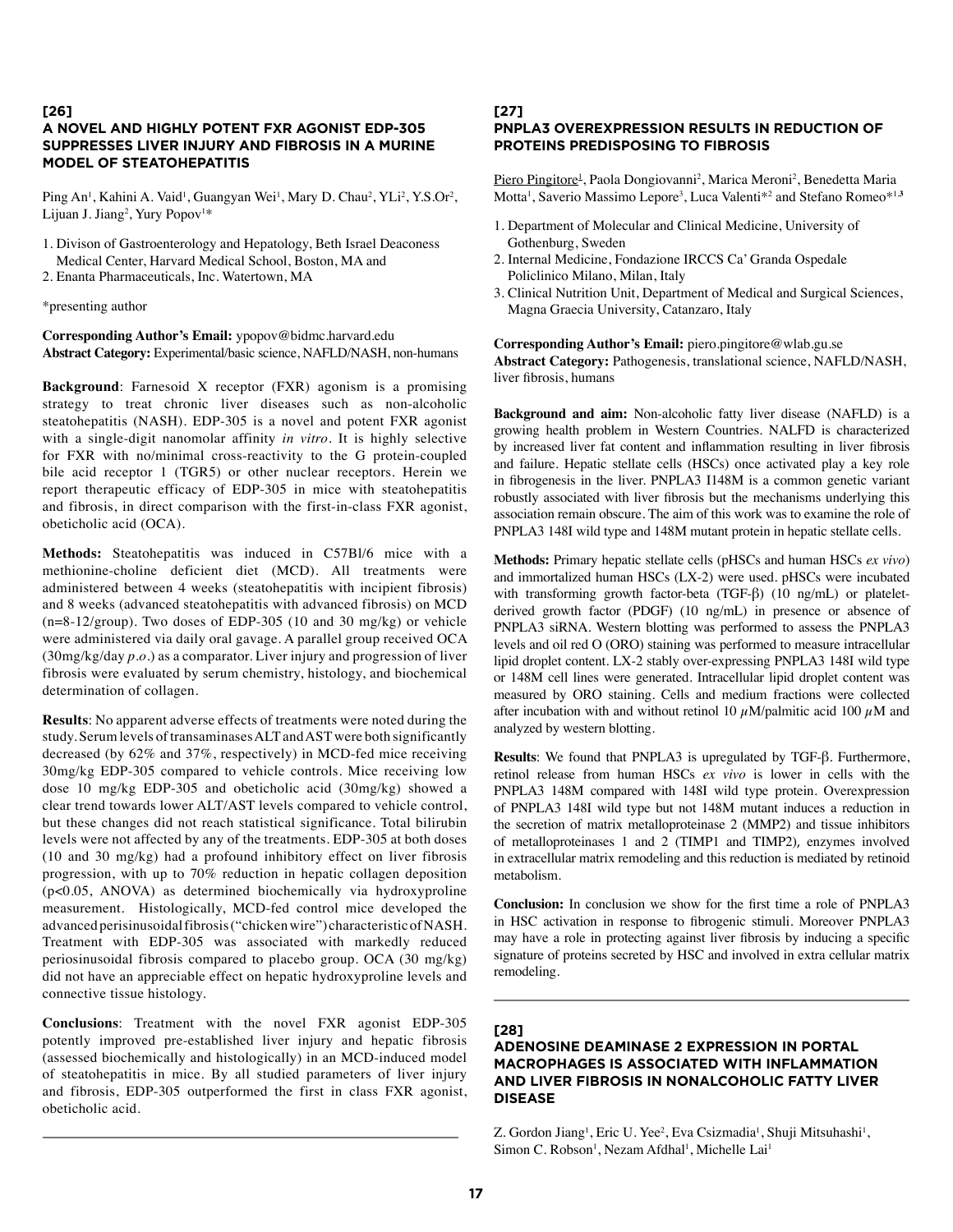1. Division of Gastroenterology, Beth Israel Deaconess Medical Center, Harvard Medical School, Boston, MA

2. Department of Pathology, OU Medical Center, Oklahoma City, OK

**Corresponding Author's Email:** zgjiang@bidmc.harvard.edu **Abstract Category:** Pathogenesis, translational science, NAFLD/NASH, liver fibrosis, humans

**Background/Aim:** Adenosine deaminase 2 (ADA2), also known as cat-eye chromosome region 1 (CECR1), is one of the two adenosine deaminases in humans that catalyze the conversion of adenosine to inosine. Recent studies demonstrate that loss-of-function mutations in ADA2 promote a proinflammatory phenotype switch of macrophages and result in vasculopathy and early-onset stroke. As both adenosine and its antagonist caffeine have been shown to impact liver fibrosis, we aim to understand whether ADA2, an adenosine-converting enzyme is involved in the pathogenesis of fibrosis in nonalcoholic fatty liver disease (NAFLD).

**Methods:** We measured total ADA and ADA2-specific activity in the serum among 100 patients with biopsy proven NAFLD from a patient registry at a tertiary referral liver center. The expression of ADA2 in the liver was determined by immunohistochemistry on formalin-fixed liver biopsy samples (n=91), and quantitated using histological scores. Serum ADA2 activity and the ADA2 expression in the liver were correlated with NAFLD activity score, the stage of liver fibrosis and clinical features of NAFLD.

**Results:** The serum activity of ADA2, but not ADA1, correlates with the stage of fibrosis determined by liver biopsy (Fig.1.). Clinically, serum ADA2 activity are also positively associated with age and diabetes after adjustment for stage of liver fibrosis. In human liver, ADA2 expression was observed in macrophages in the portal area (Fig.2.). The number of ADA2-positive macrophages per portal triad on histology correlates with the degree of steatohepatitis and the stage of liver fibrosis, although this correlation disappears in cirrhosis.

**Conclusion:** ADA2-positive macrophages in the portal area correlate with inflammation and liver fibrosis in non-cirrhotic patients with NAFLD. ADA2 may be implicated in the pathogenesis of liver fibrosis in NAFLD. ADA2 may represent a drug target, whilst serum ADA2 level may be a potential biomarker for disease monitoring and prognostication.





#### **[30 - ORAL WINNER] TRANSCRIPTOMIC SIGNATURE IN RODENT NASH BUT NOT NAFL MODELS IS SIMILAR TO THAT IN THE LIVERS OF NASH PATIENTS WITH MODERATE-TO-SEVERE DISEASE**

Frédéric Texier<sup>1</sup>, Benoit Noël<sup>1</sup>, John Brozek<sup>1</sup>, Isabelle Leclercq<sup>2</sup>, Alice Roudot<sup>1</sup>, Rémy Hanf<sup>1</sup>, Dean W Hum<sup>1</sup>, Bart Staels<sup>3</sup>, Robert Walczak<sup>1</sup>

- 1. Genfit SA
- 2. Laboratory of Hepato-Gastroenterology, Université Catholique de Louvain
- 3. Institut Pasteur de Lille ; Inserm UMR1011 ; Université Lille, EGID

**Corresponding Author's Email:** robert.walczak@genfit.com **Abstract Category:** Pathogenesis, translational science, NAFLD/NASH, liver fibrosis, humans

**Background:** Non-alcoholic Steatohepatitis (NASH) will develop in a substantial proportion of people with non-alcoholic fatty liver disease (NAFLD). Currently, there is no approved therapy for NASH. Academic research and drug discovery dedicated to NASH treatment have a need for models that represent the severe NASH pathology. The aim of our study is to compare the hepatic gene expression signature identified in moderate-tosevere NASH patients with that of three rodent NASH models, that were previously used to validate the efficacy of Elafibranor, a dual PPARα/δ agonist, currently being evaluated in a phase 3 study RESOLVE-IT.

**Methods:** Gene expression in all samples was established by Affymetrix technology. The differential analysis was performed using R program and the Limma package. Each probeset was annotated using Ingenuity Pathways Analysis (IPA). The human NASH signature was then compared to the signature that was identified in NASH and NAFL models. Rodent models were classified as either NASH or NAFL by histology.

**Results:** Transcriptomic analysis in this study has identified three major gene clusters in livers of patients with moderate-to-severe NASH that represent genes involved in (1) liver remodeling and repair, (2) immune system response and (3) selected anabolic and catabolic reactions. A significant overlap of the hepatic gene expression signature was observed between the human moderate-to-severe NASH dataset and the datasets from the rodent NASH models. The overlap between the human NASH signature and the rodent NAFL models was less significant. Elafibranor treatment prevented NASH development in rodent models as evaluated by histology and had a profound effect on human NASH-associated gene expression in these models. The expression of the genes that are associated with such physiological pathways as EMT, ECM remodeling, immune system function and response to infection were most affected by Elafibranor treatment.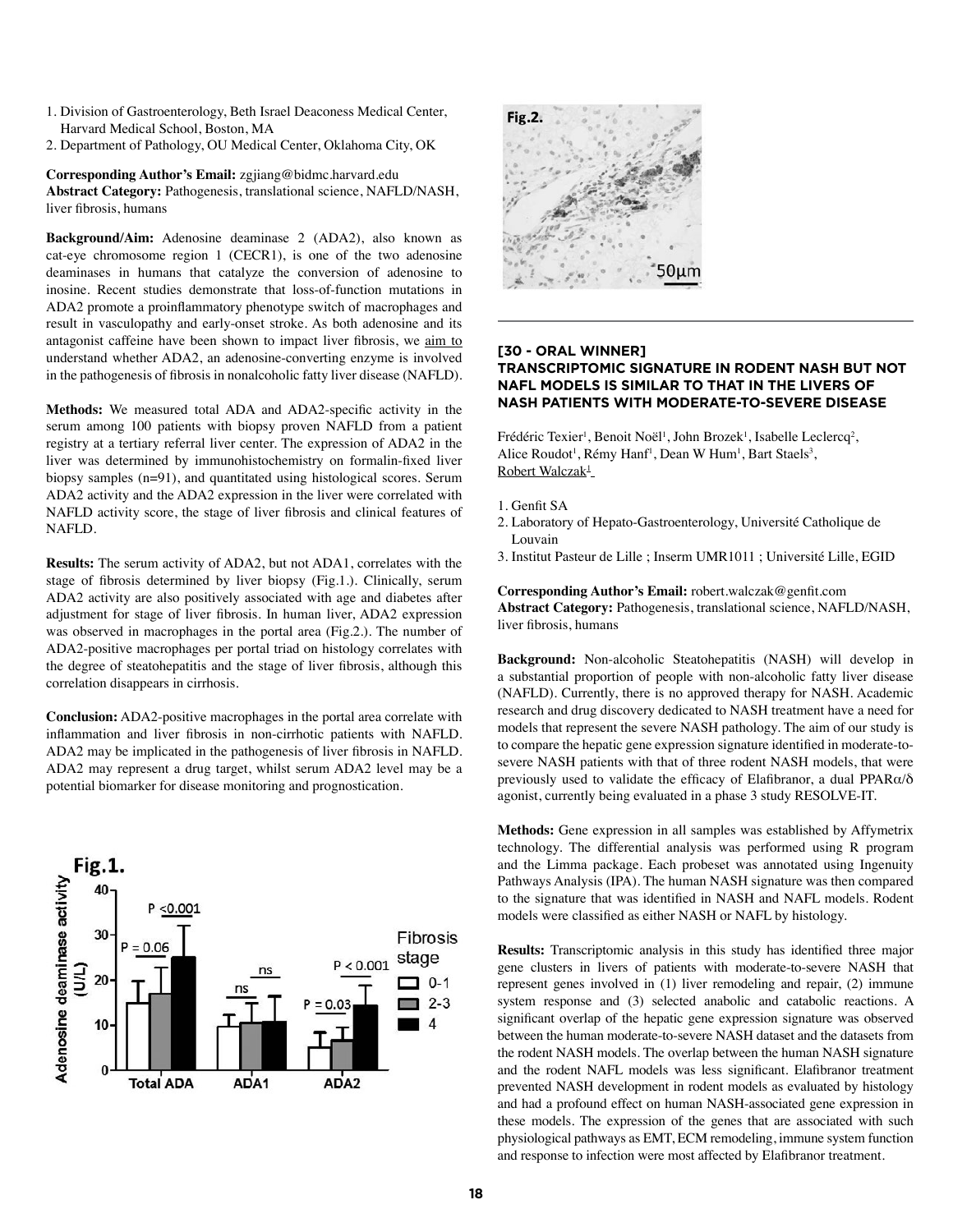**Conclusion:** A significant overlap of the hepatic gene expression signature was observed between the human moderate-to-severe NASH dataset and the datasets from the three rodent NASH models. Elabrinanor had a profound effect on gene expression within the moderate-to-severe NASH signature in rodents. We speculate that a similar set of genes is regulated by elafibranor in human NASH patients, which is consistent with the efficacy of elafibranor on ballooning and inflammation (NASH resolution) in the Ph2b GOLDEN505 study.

#### **[31 - ORAL WINNER] VLX103, A FIRST-IN-CLASS, INVESTIGATIONAL HEPATOSELECTIVE THERAPEUTIC STRATEGY FOR THE TREATMENT OF INFLAMMATORY LIVER DISEASES**

Patrick Colin<sup>1</sup>, Pierre Falardeau<sup>1</sup>

1. Verlyx Pharma Inc., Montreal, Canada

#### **Corresponding Author's Email:** pcolin@verlyx.com **Abstract Category:** Pharmacology

**Background/Aims**: Intestinal dysbiosis is an important determinant of metabolic syndrome and chronic liver disease, such as Non-Alcoholic Fatty Liver Disease (NAFLD), Alcoholic or Non-Alcoholic Steatohepatitis (ASH or NASH), and even cirrhosis. Dysbiosis results in intestinal inflammation, increased gut permeability and subsequent translocation of LPS (lipopolysaccharide: endotoxin) into the portal circulation and the liver. Chronically elevated portal and hepatic LPS exposure triggers CD14/TLR4-dependant pro-inflammatory, pro-fibrogenic and pro-steatotic signaling pathways in the liver. Reduction of the LPS burden in animal models is associated with reduction of this response. Consequently, LPS neutralization is proposed as a therapeutic intervention in human liver disease, and justifies the development of VLX103, a new hepatoselective LPS neutralizer.

**Methods**: The oral administration of VLX103 confers a unique hepatoselective biodistribution profile to the drug, very different from the IV route. This minimizes systemic exposure to non hepatic organs and therefore optimizes safety. In order to study the pharmacological, pharmacokinetic and clinical profile of VLX103, a preclinical and clinical drug development program is being carried out.

**Results**: VLX103 binds LPS *in vitro* more efficiently than Polymixin B, with a binding affinity around 0.12 µM. Several *in vivo* animal studies also confirmed that pentamidine can prevent the hepatoxic effects of LPS. VLX103 has shown strong biochemical and histological evidence of hepatoprotection, along with improved survival (19-37 fold) in the murine Galactosamine/LPS model. In this fulminant acute liver injury model, VLX103 blocked liver injury even 2 and 3 hours post-injury, when damage was at peak. Moreover, oral VLX103 significantly reduced ALT, hepatic triglycerides contents and bodyweight in the High Fat Diet NAFLD/NASH mouse model, when given only the last 2-3 weeks of the dietary period. On the other hand, the NIAAA Alcoholic Hepatitis mouse model was used to evaluate the therapeutic potential of VLX103 in ASH. In this experiment, plasma AST and ALT were significantly decreased by 50% vs control, and hepatic triglycerides by 34%. Moreover, TNF-alpha, Interferon gamma, IL-6 and chemokine (C-C motif) ligand were significantly reduced by 69 to 81%. Thus, VLX103 had beneficial effects on the complete triad of abnormalities in ALD: steatosis, injury and inflammation. Hepatoselectivity was confirmed clinically in liver disease patients, in a double blind, placebo controlled, randomized, dose ascending Phase I study. Hepatic tissue pentamidine concentrations were more than 1,000-fold higher than

plasma. Safety and tolerance of VLX103 was also assessed, and showed a Maximum Tolerated Dose of 900 mg QD with GI adverse events being the only clinically significant observations reported, and only at the higher doses of the drug. Currently, VLX103 is also being studied in moderate ASH subjects, in collaboration with the NIAAA, and will be explored in severe ASH as well as non-cirrhotic NASH.

**Conclusion**: VLX103 is safe and hepatoselective within a wide range of human doses. Its unique LPS neutralization ability provides an opportunity to treat inflammatory liver diseases such as NASH and ASH in a different way compared to metabolic dysregulation correction. Moreover, since VLX103 addresses the endotoxemic component of liver disease, it may be useful in conditions where LPS translocation is enhanced by cofactors such as alcohol, in particular in overlapping NASH/ASH (BASH).

Only partial data from this abstract was presented at AASLD 2015 and 2016.

#### **[32]**

**VOLIXIBAT, A MINIMALLY ABSORBED, ORAL, APICAL SODIUM-DEPENDENT BILE ACID TRANSPORTER INHIBITOR, INCREASES BILE ACID EXCRETION, REDUCES SERUM LIPIDS, AND IS SAFE AND TOLERABLE IN OVERWEIGHT AND OBESE SUBJECTS, A POPULATION CHARACTERISTIC OF NONALCOHOLIC STEATOHEPATITIS**

Melissa Palmer<sup>1</sup>, Lee Jennings<sup>1</sup>, Debra Silberg<sup>2</sup>, Caleb Bliss<sup>1</sup>, Patrick Martin<sup>1</sup>

1. Shire, Lexington, MA 2. Shire, Zug, Switzerland.

#### **Corresponding Author's Email:** mpalmer@shire.com **Abstract Category:** Pharmacology

**Background/Aim:** Abnormal cholesterol metabolism and accumulation of toxic free cholesterol in hepatocytes may result in hepatic inflammation and fibrosis, and is a potential factor contributing to the pathogenesis of nonalcoholic steatohepatitis (NASH). Accordingly, removal of cholesterol from the liver is a treatment approach that could decrease and possibly reverse damage. Volixibat (SHP626, formerly LUM002) blocks bile acid (BA) reabsorption by inhibiting the apical sodium-dependent bile acid transporter (ASBT) in the terminal ileum. Consequently, BAs are excreted in the feces forcing the liver to synthesize new BA from cholesterol in the liver and serum. It is hypothesized that inhibition of BA reuptake could lead to therapeutically beneficial metabolic, anti-inflammatory, anti-steatotic, and anti-fibrotic effects in NASH. This study aimed to assess the safety, tolerability, pharmacodynamics (PD) and pharmacokinetics (PK) of volixibat administered for 12 days.

**Methods:** In this double-blind, randomized, placebo (PBO)-controlled, dose-finding, phase 1 study, overweight or obese men and nonchildbearing women (18–65 years old) were randomized to seven cohorts of varying volixibat dose (2–80 mg) and regimen (once daily [QD], twice daily [BID] or titration). Evaluations included PD assessments (fecal BA and serum  $7\alpha$ -hydroxy-4-cholesten-3-one [C4] concentration – a marker of synthesis of BA from cholesterol), PK, stool hardness (Bristol Stool Chart [BSC]), safety and tolerability.

**Results:** 84 subjects were randomized to volixibat  $(n = 63)$  or PBO  $(n = 100)$ 21). Consistent with the minimal absorption of volixibat, PK could not be calculated. Mean  $(\pm SD)$  daily fecal BA excretion was higher in subjects receiving volixibat (930.61  $\pm$  468.965 µmol) than in those receiving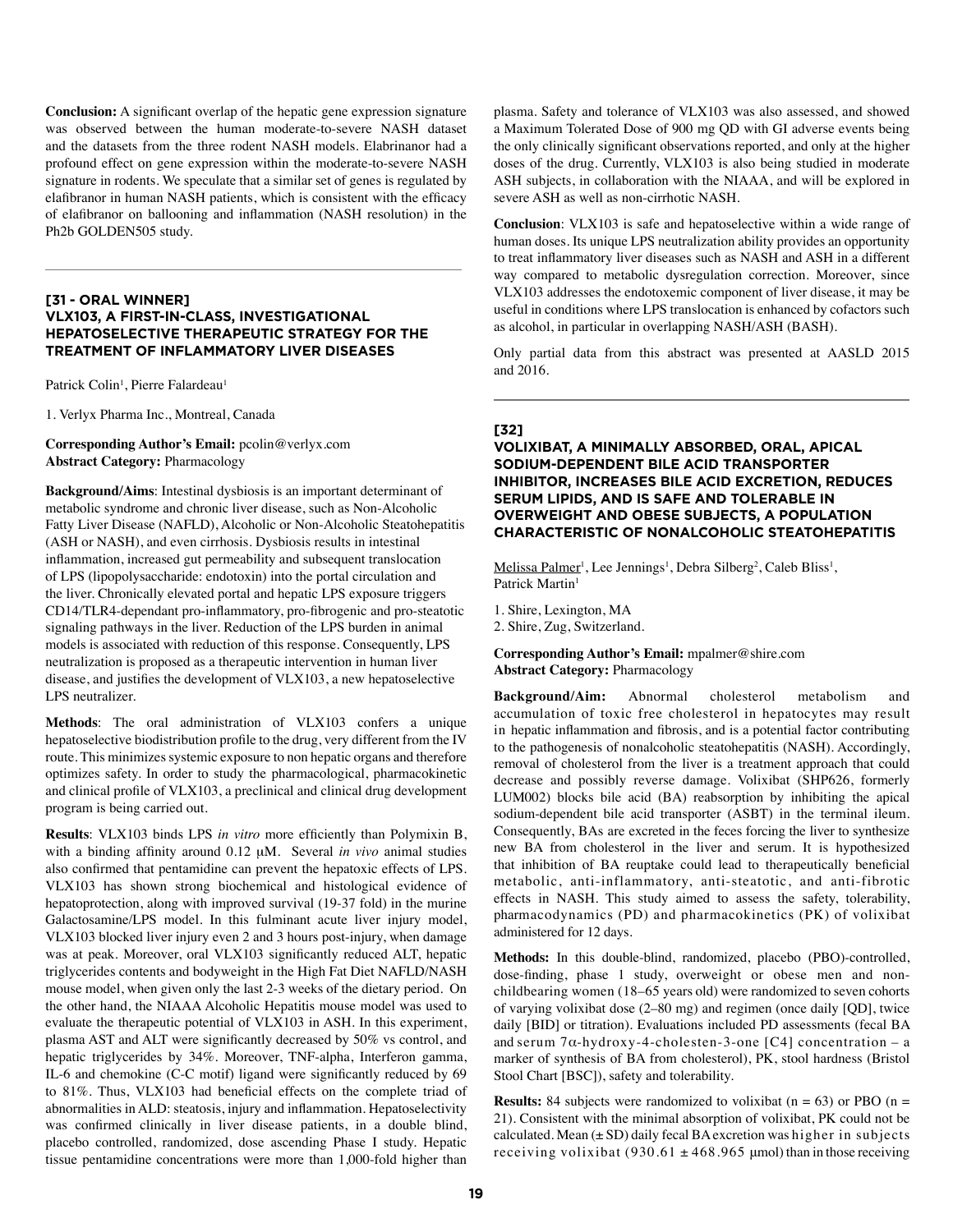PBO (224.75  $\pm$  195.403 µmol). Maximal inhibition of BA reabsorption occurred at volixibat doses  $\geq 20$  mg QD; 10 mg QD was about two thirds of maximal effect, and 5 mg BID was about one third greater than 10 mg QD and comparable to 20 mg QD. On the final day of dosing (Day 12), mean serum C4 concentration was higher with volixibat than PBO. Median (range) reduction of 0.70 (–2.8 to 0.4) mmol/L in total cholesterol and of 0.6990 (–3.341 to 0.570) mmol/L in low-density lipoprotein cholesterol was observed with volixibat. While, overall, volixibat was considered to be safe and well-tolerated, the frequency of bowel movements increased from an overall median of 1 daily evacuation (range: 0–4) pre-dose to 2 evacuations (range: 0–8) during treatment, and was not dose-dependent. Proportionately more stool samples were rated Type 6 or 7 (BSC) with volixibat than PBO. There were no serious adverse events; all subjects completed the trial.

**Conclusions:** This dose-finding study supports further investigation of volixibat in patients with NASH.

Abstract previously presented as a poster at The Liver Meeting® 2016, 67th Annual Meeting of the American Association for the Study of Liver Diseases (AASLD), 11–15 November, Boston, MA, USA. Associated abstract details: Palmer M *et al. Hepatology* 2016;64(S1):574A (Abstract 1139), published by John Wiley & Sons, Inc., Hoboken, NJ, USA © 2016 AASLD.

#### **[33] A PHASE 1 STUDY OF BMS-986036 (PEGYLATED FGF21) IN HEALTHY OBESE SUBJECTS**

Edgar D. Charles<sup>1</sup>, Linda Morrow<sup>2</sup>, Marcus Hompesch<sup>2</sup>, Yi Luo<sup>1</sup>, Chunyu Kate Wu<sup>1</sup>, Rose Christian<sup>1</sup>

1. Bristol-Myers Squibb, Lawrenceville, NJ, United States

2. Profil Institute for Clinical Research, Chula Vista, CA, United States

**Corresponding Author's Email:** edgar.charles@bms.com **Abstract Category:** Therapeutic trials NASH/liver fibrosis

**Background:** Fibroblast growth factor 21 (FGF21), a non-mitogenic hormone, is an important regulator of glucose and lipid metabolism. FGF21 analogs improve insulin sensitivity and lipid profiles, which contribute to nonalcoholic steatohepatitis (NASH) pathogenesis, in preclinical models as well as in obese humans with type 2 diabetes. BMS-986036 is a pegylated recombinant human FGF21 with an extended elimination half-life, enabling daily and weekly regimens to be studied. **Methods:** 96 healthy obese (BMI 30-40 kg/m²) subjects were randomized 3:1 to subcutaneous (SC) BMS-986036 or placebo (PBO) in a 16-arm single ascending dose (SAD)/ multiple ascending dose (MAD) singlecenter study with primary endpoints of safety, tolerability, PK and pharmacodynamics. SAD subjects received doses of 0.3, 1, 3, 10, 30, or 60 mg of BMS-986036 or PBO. MAD subjects received BMS-986036 0.3 mg QD, 1 mg QD, 3 mg QD, 10 mg QD, 30 mg QD, or PBO for 14 d; one arm received BMS-986036 21 mg QD for 8 d. Subjects were in-house from D-2 until D15 (SAD) or D22 (MAD) and received an identical diet 48 h prior to D1 and D16. RNA expression was analyzed from D-1 and D16 (MAD) abdominal adipose tissue biopsies, and pathway analysis was conducted. Metabolomic profiling was performed on D1, D8 and D16 (MAD) serum.

**Results:** Study subjects had a mean age of 41.8 y and mean BMI of 34.1 kg/m². 83% of participants were men and 41% were Hispanic. There were no deaths, SAEs, discontinuations due to AEs or dose-related changes in AEs. Among MAD subjects who received BMS-986036, the most common AE was injection site erythema (22.2%). All treatment-related AEs were mild. BMS-986036 showed linear PK; the average elimination T1/2 was approximately 24 h. Accumulation was 2-3 fold with QD dosing and negligible with QW dosing. 14 days of BMS-986036 was associated with dose-dependent improvements in body weight, insulin sensitivity, triglycerides, lipids and adiponectin (Table 1), as well as increased expression of genes involved in mitochondrial oxidative phosphorylation and metabolites associated with branched chain amino acid catabolism.

**Conclusions:** Single and multiple SC doses of BMS-986036 QD for up to 14 days or QW up to 8 days in healthy subjects were well tolerated and associated with dose-dependent improvements in body weight, insulin resistance, triglycerides, LDL and adiponectin. Gene expression and metabolomics analyses suggest that BMS-986036 may improve mitochondrial function and amino acid homeostasis, which may be perturbed in NASH. These beneficial effects on key drivers of NASH pathogenesis support evaluation of BMS-986036 in Phase 2 studies of NASH.

| D <sub>15</sub> Adiponectin- $%$ change from D <sub>1</sub> |             |           |           |            |            |           |
|-------------------------------------------------------------|-------------|-----------|-----------|------------|------------|-----------|
| PBO                                                         | 0.3mg<br>ЭD | lmg<br>ЭD | 3mg<br>OD | 21mg<br>OW | 10mg<br>QD | $30mg$ QD |
| $-34.9$                                                     | $-22.9$     | $-9.1$    | $-2.7$    | 0.3        | 19.4       | 41.7      |

#### **[34 - ORAL WINNER] A PHASE 2 STUDY OF BMS-986036 (PEGYLATED FGF21) IN OBESE ADULTS WITH TYPE 2 DIABETES AND A HIGH PREVALENCE OF FATTY LIVER**

Edgar D. Charles<sup>1</sup>, Brent A. Neuschwander-Tetri<sup>2</sup>, Yi Luo<sup>1</sup>, Chunyu Kate Wu<sup>1</sup>, Rose Christian<sup>1</sup>

1. Bristol-Myers Squibb, Lawrenceville, NJ, United States 2. Saint Louis University, St. Louis, MO, United States

**Corresponding Author's Email:** edgar.charles@bms.com **Abstract Category:** Therapeutic trials NASH/liver fibrosis

**Background:** Fibroblast growth factor 21 (FGF21), a non-mitogenic hormone, is an important regulator of glucose and lipid metabolism. FGF21 analogs improve insulin sensitivity and lipid profiles, which contribute to nonalcoholic steatohepatitis (NASH) pathogenesis, in preclinical models as well as in obese humans with type 2 diabetes mellitus (T2DM). BMS-986036 is a pegylated recombinant human FGF21 with an extended elimination T1/2. T2DM is a risk factor for non-alcoholic fatty liver disease (NAFLD), NASH and fibrosis. This study aimed to determine if BMS-986036 is an effective treatment for T2DM and its metabolic complications, which are highly associated with NASH pathogenesis.

**Methods:** In this randomized, placebo (PBO)-controlled Phase 2 trial, 120 obese (BMI 30-50 kg/m²) subjects with T2DM on diet and exercise alone or with metformin received subcutaneous (SC) BMS-986036 1 mg QD, 5 mg QD, 20 mg QD, or 20 mg QW vs. PBO for 12 wks. Primary endpoints (EP) were safety, tolerability and HbA1c; secondary EP included body weight, insulin sensitivity (composite insulin sensitivity index, CISI) and pharmacokinetics (PK). Exploratory EP included circulating triglycerides, LDL, HDL, adiponectin and Pro-C3 (N-terminal type Ill collagen propeptide), a biomarker associated with hepatic fibrosis.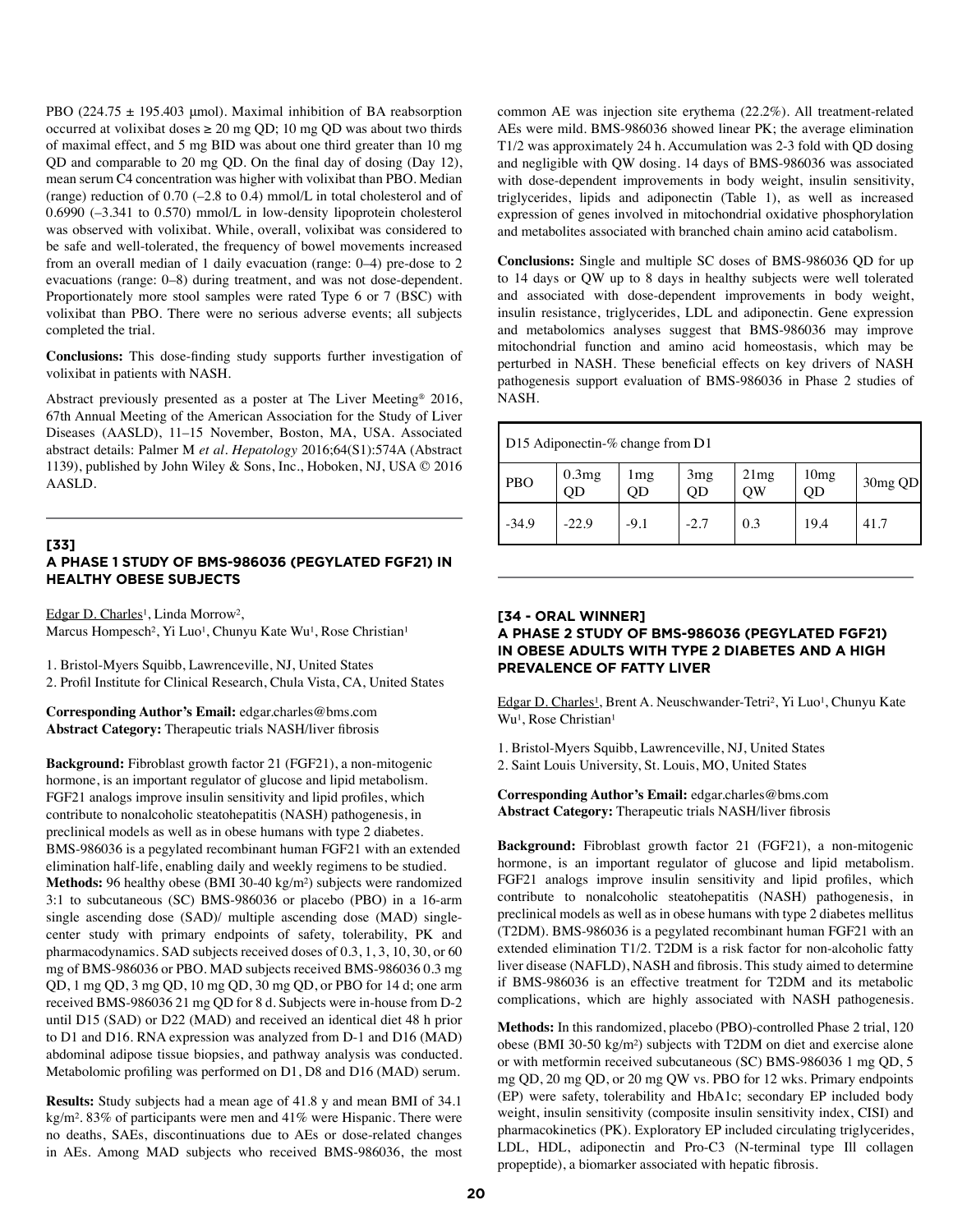**Results:** At baseline, mean age was 56 years, female 53%, white 79%, Hispanic 25%, mean weight 96.2 kg, mean BMI 34.8², mean HbA1c 7.6%, metformin use 47%, statin use 44%. 100/104 (86.2%) had fatty liver index ≥60, indicating a high prevalence of fatty liver. PK was linear and Ctrough was stable during dosing. BMS-986036 did not meaningfully change HbA1c or body weight. BMS-986036 improved CISI (20 mg vs PBO, p=0.03) and led to dose dependent improvements in triglycerides, LDL and HDL, as well as increases in serum adiponectin (Table 1) and decreases in serum Pro-C3. There were no deaths or discontinuations due to SAEs. No AEs appeared to be dose dependent, although diarrhea (14.6% vs 4.2%), nausea (6.3% vs 0%) and dyspepsia (6.3% vs 0%) were more frequent for BMS-986036 vs PBO. 95.1% of AEs were mild or moderate. No subjects had laboratory-confirmed hypoglycemia and injection site reactions were infrequent (4.2%).

**Conclusions:** BMS-986036 improved insulin sensitivity, triglycerides, HDL and LDL in T2DM patients with a high prevalence of fatty liver. BMS-986036 addresses metabolic derangements that may contribute to NASH pathogenesis. Furthermore, improvements in adiponectin and Pro-C3 suggest that BMS-986036 may have an independent antifibrotic effect. Results support further clinical trials in NASH.

| Wk12 Adiponectin- $\%$ Change from D1 |                    |                     |                    |                     |  |  |
|---------------------------------------|--------------------|---------------------|--------------------|---------------------|--|--|
| <b>PBO</b>                            | 1 <sub>mg</sub> QD | 20 <sub>mg</sub> QW | 5 <sub>mg</sub> QD | 20 <sub>mg</sub> QD |  |  |
| 3 Q                                   | 24.2               | 25.2                | 31.4               | 39.7                |  |  |

#### **[35]**

#### **ALT AS A NON-INVASIVE BIOMARKER OF HISTOLOGICAL RESPONSE TO PHARMACOTHERAPY IN NASH PATIENTS: INSIGHTS FROM THE ELAFIBRANOR GOLDEN505 TRIAL**

Vlad Ratziu<sup>1,2</sup>, Stephen A. Harrison<sup>3</sup>, Sven Francque<sup>4</sup>, Pierre Bedossa<sup>5</sup>, Quentin M. Anstee<sup>6</sup>, Fouad Ben Sudrik<sup>7</sup>, Alice Roudot<sup>7</sup>, Sophie Megnien<sup>7</sup>, Dean W. Hum<sup>7</sup>, Rémy Hanf<sup>7</sup>, Bart Staels<sup>9</sup>, Arun J. Sanyal<sup>8</sup>

- 1. Hepatology, Hopital Pitie Salpetriere, Paris, France.
- 2. Institute of Cardometabolism and Nutrition, Paris, Paris, France.
- 3. Brooke Army Medical Center, Fort-Worth, TX, United States.
- 4. Antwerp Univesrity, Antwerp, Netherlands.
- 5. Hopital Beaujon, Clichy, France.
- 6. Newcastle University, Newcastle, United Kingdom.
- 7. Genfit, Loos, France.
- 8. Virginia Commonwealth University, Richmond, VA, United States.
- 9. INSERM U1011, European Genomic Institute for Diabetes (EGID), Université Lille 2, Lille, France.

**Corresponding Author's Email:** remy.hanf@genfit.com **Abstract Category:** Therapeutic trials NASH/liver fibrosis

**Background and aims:** While ALT imperfectly predicts histological severity, a relation between ALT changes and histological response (HR) in treated NASH patients (pts) has been suggested. If confirmed, this will help predict treatment efficacy without the need for a control liver biopsy. We assessed ALT and histological changes in the 1-year GOLDEN505 randomized trial of elafibranor (ELA).

**Methods:** Pts treated with placebo (PBO, N=77) or ELA 120mg (N=77)

were included. HR was defined as resolution of NASH without fibrosis worsening. All completers (N=154) and NAS≥4 (NAFLD activity score) completers (N=129), both with high baseline ALT (N=75, ALThigh: ALT>1.5 ULN) and low baseline ALT (N=79, ALTlow: ALT≤1.5 ULN) were analyzed for effects on ALT and HR. HR was also assessed in pts with ALT decrease (N=99) or with stable or increased ALT (N=53) at endof-treatment.

**Results:** At baseline, median ALT was higher with increasing NAS: 41 IU/ ml in NAS=3 to 63 IU/ml in NAS=6 (p<0.001). ALThigh had more severe histological lesions than ALTlow (NAS= $5.4 \pm 1.2$  vs  $4.6 \pm 1.2$ , p<0.001). When considering baseline ALT, the HR rate was higher with ELA than with PBO in ALThigh pts (22% vs 11%, respectively, OR=11.6, p<0.001) while in ALTlow pts the difference was lower: 22% vs 18%, OR=1.54, p=0.5. This was confirmed in NAS≥4 pts (ALThigh: 22% ELA vs 8% PBO, OR = 16.8, p<0.001; ALTlow: 19% ELA vs 15% PBO, OR=1.97, p=0.4). Compared to PBO, ELA reduced ALT both in ALThigh and in ALTlow (LSmean $\pm$ SE was -9.9 $\pm$  10.1% and -13.9 $\pm$ 12.3 % respectively). When considering ALT changes on treatment, the HR rate was higher in pts with an ALT decline than in those with stable or increasing ALT (26% (26/99) vs 4% (2/53), p<0,001). Also, ALT changes were larger in HR (N=28) than in non responders  $(N=126)$ : -29 $\pm$ 23% vs +1 $\pm$ 57%; p<0.001. In both ELA and PBO, a progressive decrease in ALT was observed in HR but not in non-responders. In ELA, ALT reduction was higher in HR (N=17) than in non-responders  $(N=60)$ :-34 $\pm$ 23% vs -3 $\pm$ 67, p<0.05. Similarly, in PBO, ALT reduction was higher in HR than in non-responders  $(N=66)$ :-20 $\pm$ 21% vs +5±47%, p<0.05. In pts with declining ALT, ELA had higher HR rates than PBO (30% vs  $22\%$ , OR =  $2.05$ , p<0.145) with a stronger difference for NAS $\geq$ 4: 30% vs 16%, OR = 3.21, p<0.05).

**Conclusion:** A decline in ALT is associated with histological improvement, particularly on active pharmacotherapy. Pts who resolve NASH have the strongest time-dependent reduction in ALT. A higher baseline ALT is associated with more active disease and better response of HR to ELA over PBO. Although ALT reduction is not an absolute predictor of HR it may provide important insight on treatment effect.

#### **[36 - ORAL WINNER] IMPROVEMENT IN NASH HISTOLOGICAL ACTIVITY HIGHLY CORRELATES WITH FIBROSIS REGRESSION**

Vlad Ratziu<sup>1,2</sup>, Sven Francque<sup>3</sup>, Stephen Harrison<sup>4</sup>, Quentin M. Anstee<sup>5</sup>, Pierre Bedossa<sup>6</sup>, John Brozek<sup>7</sup>, Dean W. Hum<sup>7</sup>, Sophie Megnien<sup>7</sup>, Alice Roudot<sup>7</sup>, Rémy Hanf<sup>7</sup>, Bart Staels<sup>8</sup>, Arun J. Sanyal<sup>9</sup>

- 1. Hepatology, Hopital Pitie Salpetriere, Paris, France.
- 2. Institute of cardiometabolism and Nutrition, Paris, France.
- 3. Antwerp University, Antwerp, Belgium.
- 4. Univesrsity of Oxford, Oxford, United Kingdom.
- 5. Institute of Cellular Medicine, Faculty of Medical Sciences, Newcastle University, Newcastle upon Tyne, United Kingdom.
- 6. Department of Pathology, Hopital Beujon, Clichy, France.
- 7. GENFIT, Loos, France.
- 8. INSERM U1011, European Institute for Diabetes (EGID), University Lille 2, Lille, France.
- 9. Virginia Commonwealth University, Richmond, VA, United States.

**Corresponding Author's Email:** remy.hanf@genfit.com **Abstract Category:** Therapeutic trials NASH/liver fibrosis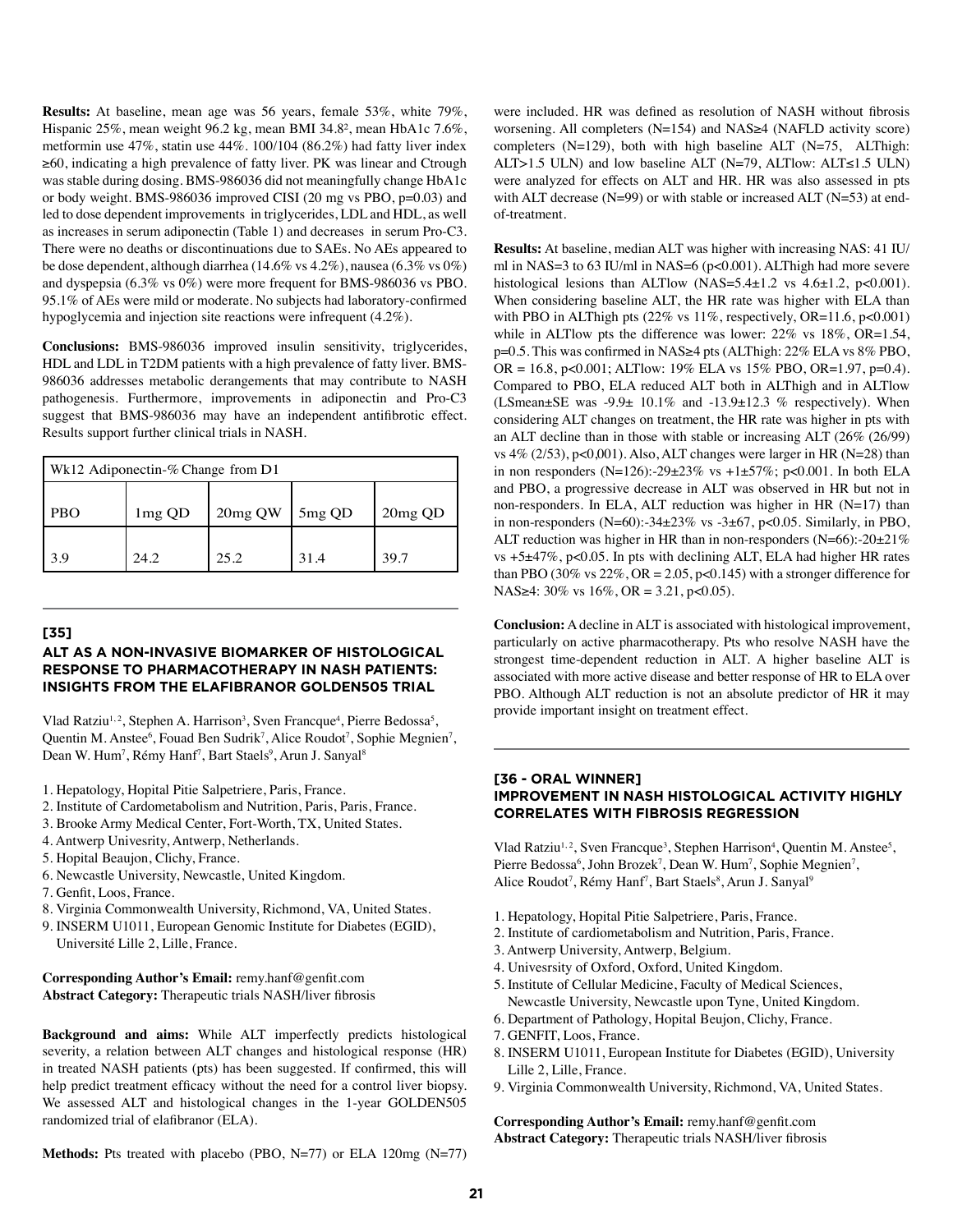**Introduction:** A NASH treatment should protect from long-term progression to cirrhosis and its complications by suppressing the underlying cause of fibrogenesis. Whether changes in individual histological features of NASH alter fibrosis progression remains to be determined.

**Methods:** All completers of the 1-year GOLDEN-505, elafibranor vs. placebo trial (N=237) were analyzed. Biopsies were scored by the NASH-CRN classification at baseline and end-of-treatment (EOT). At inclusion all pts had scores ≥1 for steatosis, lobular inflammation and hepatocyte ballooning. Pts were grouped by changes between EOT and inclusion for steatosis (from -3 to +2), lobular inflammation (from -2 to +2) or ballooning (from  $-2$  to  $+1$ ) scores. For each group, the percentage of patients experiencing an improvement or a worsening (>1 stage) in fibrosis stage was calculated. Associations between changes in scores and fibrosis evolution were assessed by the Fisher exact test.

**Results:** Changes in both lobular inflammation and ballooning were highly and positively correlated with changes in fibrosis ( $p<0.001$  and  $p=0.04$ , respectively). Among pts with a 2 point score reduction in inflammation, 67% improved fibrosis (0% worsened); in contrast, if inflammation progressed by >1 point, 56% of pts worsened fibrosis and only 6% improved. For ballooning changes, a 2 point reduction in score resulted in 71% fibrosis improvement (0% worsening); conversely, a 1 point increase resulted in 35% fibrosis worsening and only 26% improvement. In contrast, there was no association between changes in steatosis scores and changes in fibrosis: 25% improved and 0% worsened for a change  $\leq$ -2; 45% improved and 18% worsened for a change ≥1. An activity index defined as the sum of lobular inflammation and ballooning scores shows a positive linear relationship with mean changes in fibrosis score (R2=0.95). Similar results were obtained when considering placebo and elafibranor-treated patients separately or when considering only patients with NAS≥4 and F≥2 at inclusion.

**Conclusion:** Improvement in NASH activity and regression of fibrosis are highly correlated supporting the concept that resolution of NASH can reverse fibrosis progression and is reasonably likely to predict long term clinical benefit. (no table selected).

#### **[37 - ORAL WINNER] CHOLESTEROL CRYSTALS TRIGGER INFLAMMASOME ACTIVATION AND MARKS THE TRANSITION FROM SIMPLE STEATOSIS TO STEATOHEPATITIS IN HUMANS AND MICE WITH NON-ALCOHOLIC STEATOHEPATITIS**

Angela Dolganiuc, Virginia Clark, Ivan Zendejas, Consuelo Soldevila Pico.

University of Florida, Gainesville, FL.

**Corresponding Author's Email:** Angela.Dolganiuc@medicine.ufl.edu **Abstract Category:** Pathogenesis, translational science, NAFLD/NASH, liver fibrosis, humans

Non-alcoholic fatty liver disease (NAFLD) is an emerging medical problem and is characterized by a spectrum of liver disease ranging from simple steatosis to non-alcoholic steatohepatitis (NASH). The triggers of inflammation and factors that facilitate the transition from simple steatosis to steatohepatitis are largely unknown. Immune responses are key to inflammation. Inflammasomes are multiprotein oligomers that lead to production of interleukin (IL)-1 and -18 in myeloid immune cells, which contributes to perpetuation of inflammation.

Here we assessed the role of cholesterol and the inflammasome activation in the liver of humans with fatty liver disease (n=21), C57Bl6 mice who developed steatohepatitis after prolonged feeding high-fat diet, and in vitro cultured mouse hepatocytes model cell line Hepa 1-6 after stimulation with cholesterol crystals. Frozen liver tissue was analyzed for unesterified free cholesterol by staining with filipin. Liver architecture was analyzed by light (H&E stain) and electron microscopy. Gene expression was assessed by PCR.

We identified free cholesterol, detected by fillipin staining and strong birefringence under polarized light, in the liver of humans with NASH, C57Bl6 mice who developed steatohepatitis after prolonged feeding highfat diet, and in vitro cultured mouse hepatocytes/their model cell line Hepa 1-6 after stimulation with cholesterol crystals; no such findings were identified in the livers of normal control humans, control-diet-fed animals or control Hepa 1-6. Electron microscopy identified crown-like crystalenriched structures in livers of human patients with high NAS score (5- 6) but not in those with low NAFLD activity score (NAS) score (1-3) or in controls without steatohepatitis. The expression of NLRP3, CASP1, AIM2, Caspase-1, Pannexin-1, PYCARD, and IL1B RNA, suggestive of inflammasome activation, was increased in liver of humans with NAFLD and C57Bl6 mice with dietary fat-induced steatohepatitis compared to normal humans and control diet-fed mice, respectively. Livers of humans with low NAFLD activity score (NAS) score (1-3) had lower levels of inflammasome markers RNA compared to those with high NAS score (5-6). Exposure to crystalized, but not uncrystalized, cholesterol led to increase in expression of inflammasome genes in Hepa 1-6. The degree of increase in expression of inflammasome genes was augmented when peripheral blood mononuclear cells were added to the crystalized cholesterol-exposed Hepa 1-6 cells, and further augmented when the co-culture was stimulated with bacterial lipopolysaccharide (LPS). The cholesterol crystal-triggered inflammasome activation in Hepa 1-6 cells was blocked by ROS scavengers, ATP depletion, BAPTA-AM, and culture in calcium-depleted media, suggesting a role for these pathways.

Our data suggest that inflammasome activation, likely triggered by crystalized cholesterol, marks the transition from steatosis to non-alcoholic steatohepatitis. These findings suggest potential translational value of inflammasome blockade with intent to stop progression of in NAFLD/ NASH.

#### **[38 - ORAL WINNER] PREDICTING THE DEGREE OF LIVER-BIOPSY-CONFIRMED STEATOSIS AND NASH USING TRANSIENT ELASTOGRAPHY AND MRI-BASED IN ADULT PATIENTS WITH SUSPECTED NAFLD**

Stephen A. Harrison, MD<sup>1</sup>; Katharine K. Roberts, MD<sup>1</sup>; Induruwa N. Pathirana, MD<sup>1</sup>; Christopher Lisanti, MD<sup>2</sup>; Ryan Schwope, MD<sup>2</sup>; Katherine M. Cebe, MD<sup>3</sup>; Jennifer M Aldridge Whitehead, MS<sup>1,2</sup>; James K. Aden, PhD<sup>4</sup>; Angelo H. Paredes, MD<sup>1</sup>

- 1. Department of Internal Medicine, Gastroenterology and Hepatology Service, San Antonio Military Medical Center, San Antonio, TX, USA
- 2. Department of Radiology, San Antonio Military Medical Center, San Antonio, TX, USA
- 3. Department of Pathology, San Antonio Military Medical Center, San Antonio, TX, USA
- 4. Division of Biomedical Statistics, Institute for Surgical Research, San Antonio Military Medical Center, San Antonio, TX, USA